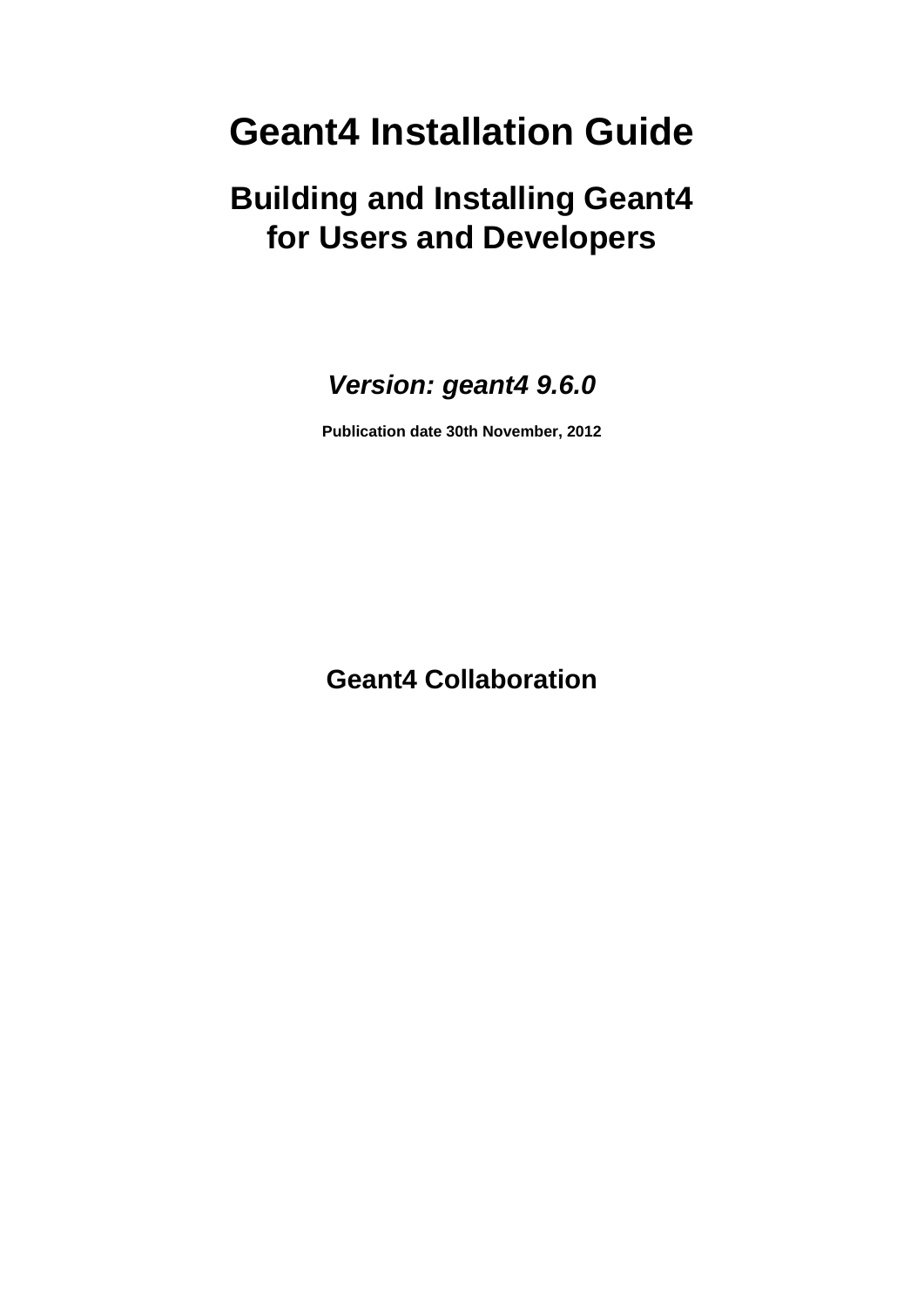#### **Geant4 Installation Guide : Building and Installing Geant4 for Users and Developers**

by Geant4 Collaboration

Version: geant4 9.6.0

Publication date 30th November, 2012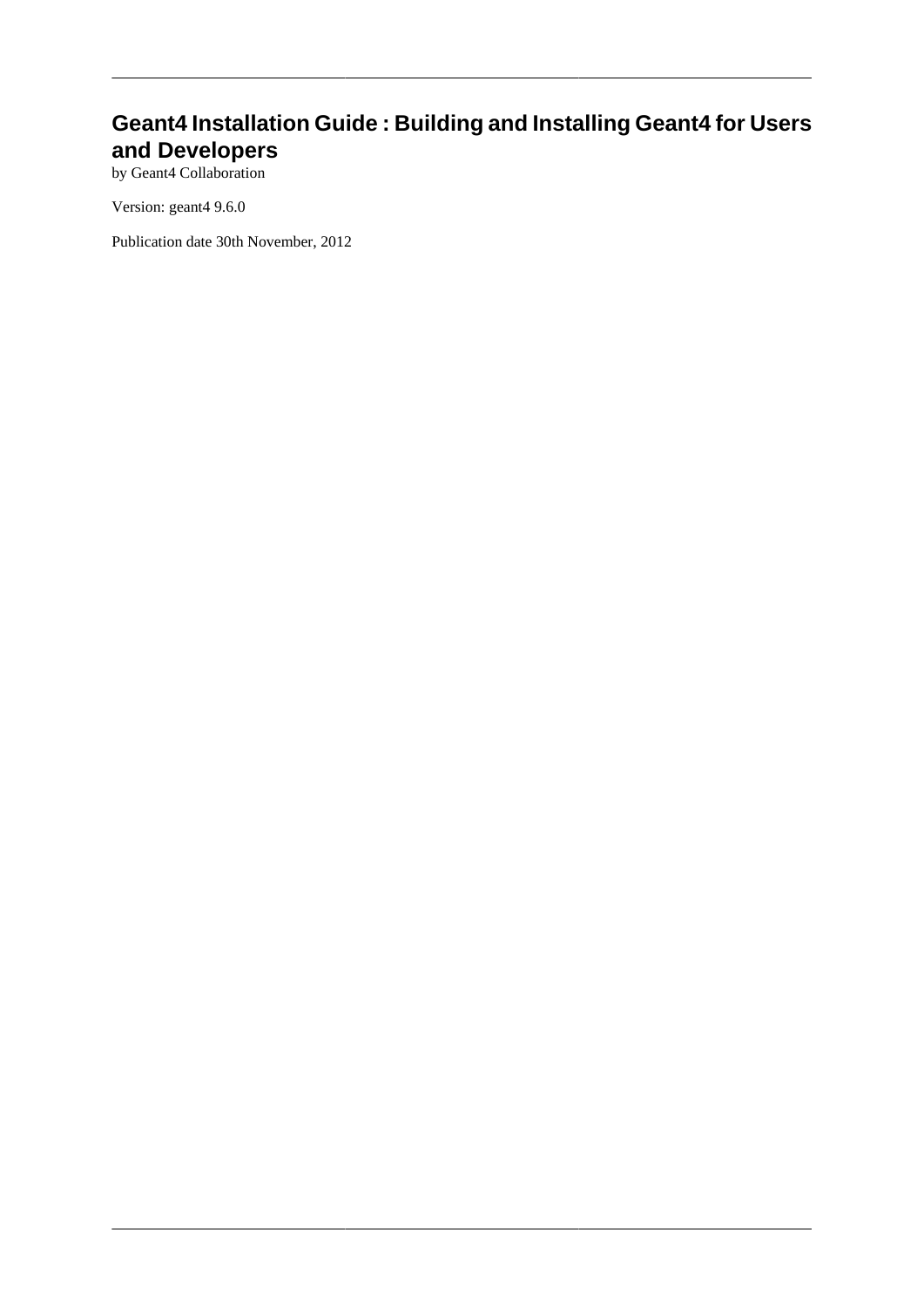## **Table of Contents**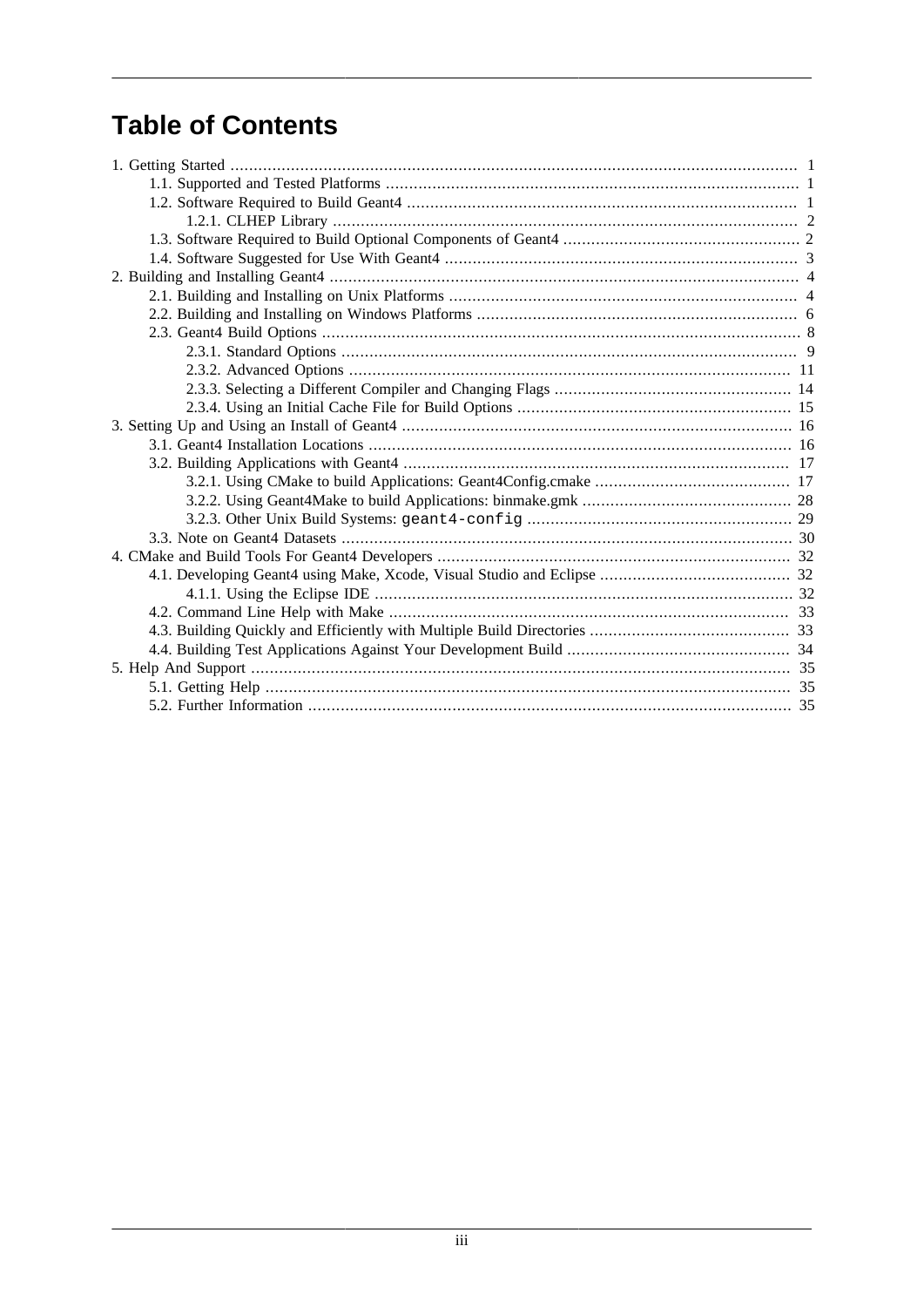# <span id="page-3-0"></span>**Chapter 1. Getting Started**

Geant4 uses [CMake](http://cmake.org) to configure a build system for compiling and installing the toolkit headers, libraries and support tools. This document covers the basics of using CMake to build and install Geant4 together with an overview of the most commonly used advanced features. We also provide a basic overview of how to build an application that uses Geant4. For more information on CMake itself, the [CMake Help](http://www.cmake.org/cmake/help/help.html) and [Documentation](http://www.cmake.org/cmake/help/documentation.html) should be consulted.

## <span id="page-3-1"></span>**1.1. Supported and Tested Platforms**

Geant4 is officially supported on the following operating system and compiler combinations:

• [Scientific Linux CERN 5](http://linux.web.cern.ch/linux/scientific5/) with [gcc](http://gcc.gnu.org/) 4.1.2 or 4.3.X, 32/64bit

[Scientific Linux CERN 6](http://linux.web.cern.ch/linux/scientific6/) with [gcc](http://gcc.gnu.org/) 4.6.X, 64bit

*Geant4 has also been successfully compiled on other Linux distributions, including Debian, Ubuntu and openSUSE. Please note that distributions other than SLC are not officially supported. However, we welcome feedback and patches for non-SLC platforms!*

• [Mac OS X](http://www.apple.com/osx/) 10.7 (Lion) and 10.8 (Mountain Lion) with gcc 4.2.1 (Apple), 64bit.

*Geant4 has also been successfully compiled on Mac OS X 10.6.8 (Snow Leopard) with gcc 4.2.1 (Apple), but this version of Mac OS X is not officially supported.*

• [Windows 7](http://windows.microsoft.com/en-GB/windows7/get-know-windows-7) with [Visual Studio](http://www.microsoft.com/visualstudio) 10 (VS2010).

The following platforms and compilers are also tested, but not officially supported:

• Scientific Linux CERN 5 with gcc 4.7.X, 64bit.

Scientific Linux CERN 5 with Intel C++ 13, 64bit.

- Mac OS X 10.7 (Lion) and 10.8 (Mountain Lion) with Clang 3.1.
- Windows 7 with Visual Studio 9 (VS2008).

We welcome user feedback and/or bug reports via our [HyperNews Forum](http://hypernews.slac.stanford.edu/HyperNews/geant4/get/installconfig.html) and [Bugzilla](http://bugzilla-geant4.kek.jp/).

## <span id="page-3-2"></span>**1.2. Software Required to Build Geant4**

The following minimal set of software *must* be present to build Geant4:

- Geant4 Toolkit [Source Code.](http://geant4.cern.ch/support/download.shtml)
- [CMake](http://www.cmake.org) 2.6.4 or higher.

*If you intend to use the Clang compiler, then you must use CMake 2.8.2 or higher in order to correctly identify this compiler.*

*We recommend version 2.8.X as this includes many extra useful features, but it is not required apart from the proviso on Clang usage above.*

- C++ Compiler:
	- Linux: [GNU Compiler Collection](http://gcc.gnu.org/).
	- Mac OS X:  $GCC(g++)$  [\(Xcode](http://developer.apple.com/xcode/) 4).

In Xcode 4, you will also need to install the command line tools (*via Xcode->Preferences->Downloads* ).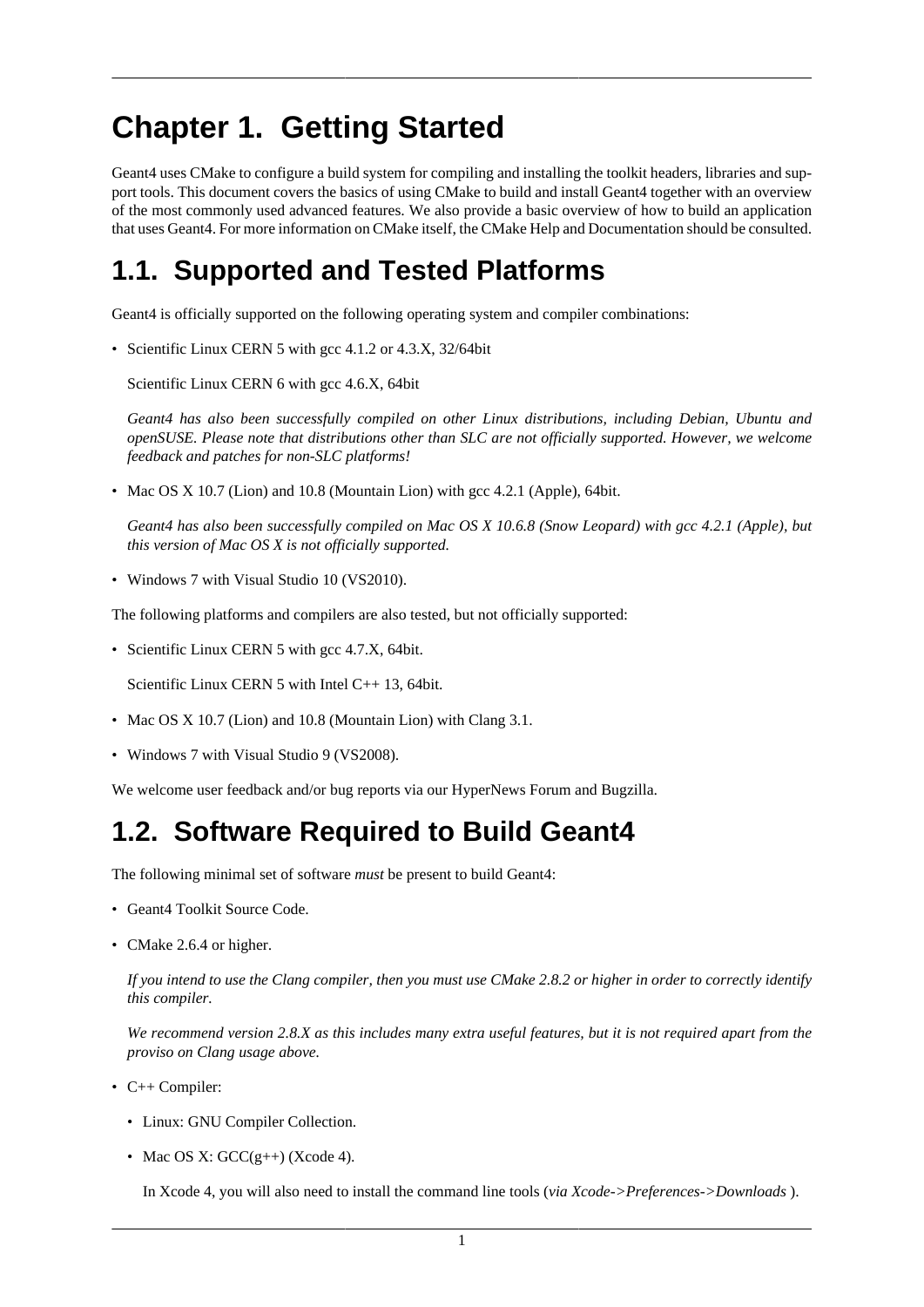- Windows: Visual Studio 2010, either [Express](http://www.microsoft.com/express) or [Higher Editions.](http://www.microsoft.com/visualstudio)
- Linux/Mac only: Make

On Linux, we recommend that you use CMake as provided through the package management system of your distribution, unless this does not meet the minimum version requirement of CMake 2.6.4. In that case, we recommend you install it using the Linux binary installer for the latest version of CMake, available with instructions from [the](http://cmake.org/cmake/resources/software.html) [Kitware download site.](http://cmake.org/cmake/resources/software.html) This installer is highly portable and should work on the vast majority of distributions.

On Mac and Windows, CMake is not installed by default, so we recommend that you install it using the Darwin64 dmg (Mac) or Win32 exe (Windows) installers supplied by [the Kitware download site](http://cmake.org/cmake/resources/software.html).

On Linux and Mac, it is strongly recommended to use the g++ compiler supplied by the package management system of your distribution (Linux), or supplied with Xcode (Mac).

#### <span id="page-4-0"></span>**1.2.1. CLHEP Library**

Geant4 distributes a minimal version of the [CLHEP library](http://proj-clhep.web.cern.ch/proj-clhep/) sources with the toolkit to help cross-platform usage. This internal version of the CLHEP library is built and used by default, so having an external install of CLHEP is no longer a prerequisite for Geant4.

However, Geant4 can still be configured to use an existing install of CLHEP if required by your use case. This configuration is done by passing extra options to CMake, and if your require this feature you should consult [Section 2.3](#page-10-0).

## <span id="page-4-1"></span>**1.3. Software Required to Build Optional Components of Geant4**

Geant4 has several optional components which if enabled require further software to be preinstalled on your system. These components and their requirements are listed below.

• GDML Support (*All Platforms*)

*Requires*: [Xerces-C++ headers and library](http://xerces.apache.org/xerces-c/download.cgi).

• Qt4 User Interface and Visualization (*All Platforms*)

*Requires*: [Qt4 headers and libraries](http://qt-project.org/downloads#qt-lib), [OpenGL](http://www.opengl.org/) or [MesaGL](http://www.mesa3d.org/) headers and libraries.

On Mac OS X, you should use Qt 4.8.X.

• Motif User Interface and Visualization (*Linux and Mac OS X*)

*Requires*: [Motif](http://www.openmotif.org/) and X11 headers and libraries, [OpenGL](http://www.opengl.org/) or [MesaGL](http://www.mesa3d.org/) headers and libraries.

• X11 OpenGL Visualization (*Linux and Mac OS X*)

*Requires*: X11 headers and libraries,[OpenGL](http://www.opengl.org/) or [MesaGL](http://www.mesa3d.org/) headers and libraries.

On Mac OS X 10.8 (Mountain Lion), X11 can be obtained through the [XQuartz](http://xquartz.macosforge.org) project.

• WIN32 OpenGL Visualization (*Windows*)

*Requires*: [OpenGL](http://www.opengl.org/) or [MesaGL](http://www.mesa3d.org/) headers and libraries.

• Open Inventor Visualization (*All Platforms*)

*Requires*: [Coin3D](http://www.coin3d.org/) with SoXt(SoWin) graphics binding on Linux/Mac(Windows). Coin3D is a free implementation of Open Inventor.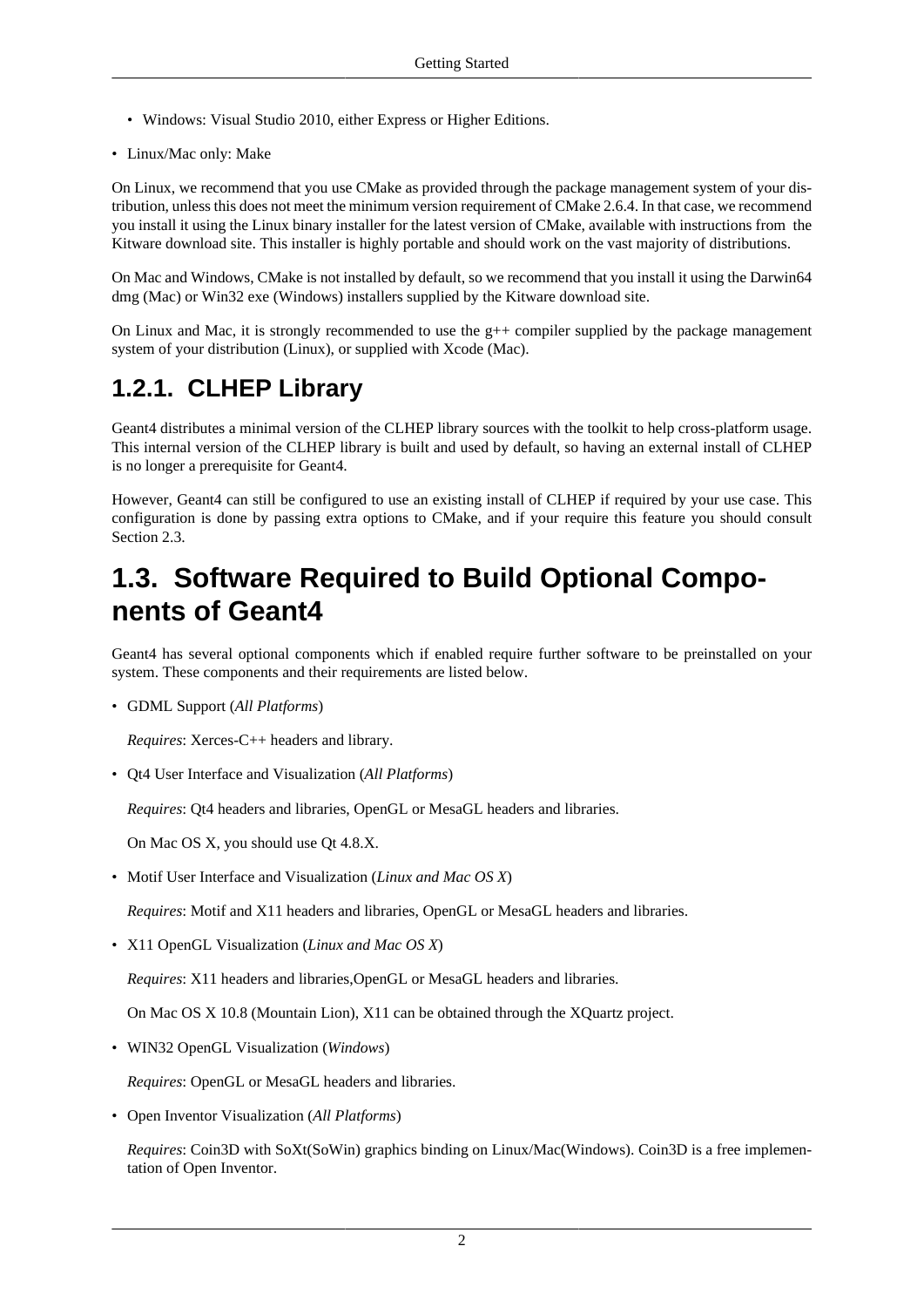• X11 RayTracer Visualization (*Linux and Mac OS X*)

*Requires*: X11 headers and libraries.

On Mac OS X 10.8 (Mountain Lion), X11 can be obtained through the [XQuartz](http://xquartz.macosforge.org) project.

On Linux, it is strongly recommend that you use the binary packages as supplied through the package management system of your distribution. If you require a component that uses OpenGL, we also recommend that you install the OpenGL package supplied for your video card (e.g. NVIDIA). You should consult the documentation of your distribution for information on the packages that provide the needed software libraries and headers.

On Mac and Windows, we strongly recommend installing any required packages through binary dmg/exe installers supplied through the vendor links above. Note that Mac OS X 10.7 already has OpenGL and X11 installed, and Visual Studio supplies an install of OpenGL on Windows. Mac OS X 10.8 supplies OpenGL, but if you need X11 you will need to install the [XQuartz](http://xquartz.macosforge.org) app. Installation and use of packages on Mac through [MacPorts,](http://www.macports.org/) [fink](http://www.finkproject.org/) or [homebrew](http://mxcl.github.com/homebrew/) is not tested or supported, but you may build Geant4 using packages supplied by these package management systems with that caveat.

## <span id="page-5-0"></span>**1.4. Software Suggested for Use With Geant4**

Geant4 includes many cross-platform file-based visualization drivers, together with the lightweight [inexlib](http://inexlib.lal.in2p3.fr) for basic analysis. Geant4 does not require any additional software over and above that listed in [Section 1.2](#page-3-2) to *build and install* these components.

However, you may wish to install the software suggested below to make use of these components when running your Geant4 application. We again emphasize that you do not need these packages to build and install Geant4.

- [DAWN](http://geant4.kek.jp/GEANT4/vis/) postscript renderer (for use with DAWN visualization driver).
- [HepRApp Browser](http://www.slac.stanford.edu/BFROOT/www/Computing/Graphics/Wired/) (for use with [HepRep](http://www.slac.stanford.edu/~perl/heprep/) visualization driver).
- [WIRED4 JAS Plug-In](http://wired.freehep.org/) (for use with [HepRep](http://www.slac.stanford.edu/~perl/heprep/) visualization driver).
- VRML Browser (for use with VRML visualization driver).
- [OpenScientist](http://openscientist.lal.in2p3.fr/) interactive environment for analysis.
- [AIDA](http://aida.freehep.org/) implementation such as [OpenScientist,](http://openscientist.lal.in2p3.fr/) [iAIDA](http://iaida.dynalias.net/Intro.html), [JAS3](http://jas.freehep.org/jas3/) or [rAIDA.](http://ilcsoft.desy.de/portal/software_packages/raida/)

For more details on Geant4's visualization and analysis components, you should consult the relevant sections in the [Geant4 User's Guide for Application Developers.](http://cern.ch/geant4/UserDocumentation/UsersGuides/ForApplicationDeveloper/html/index.html)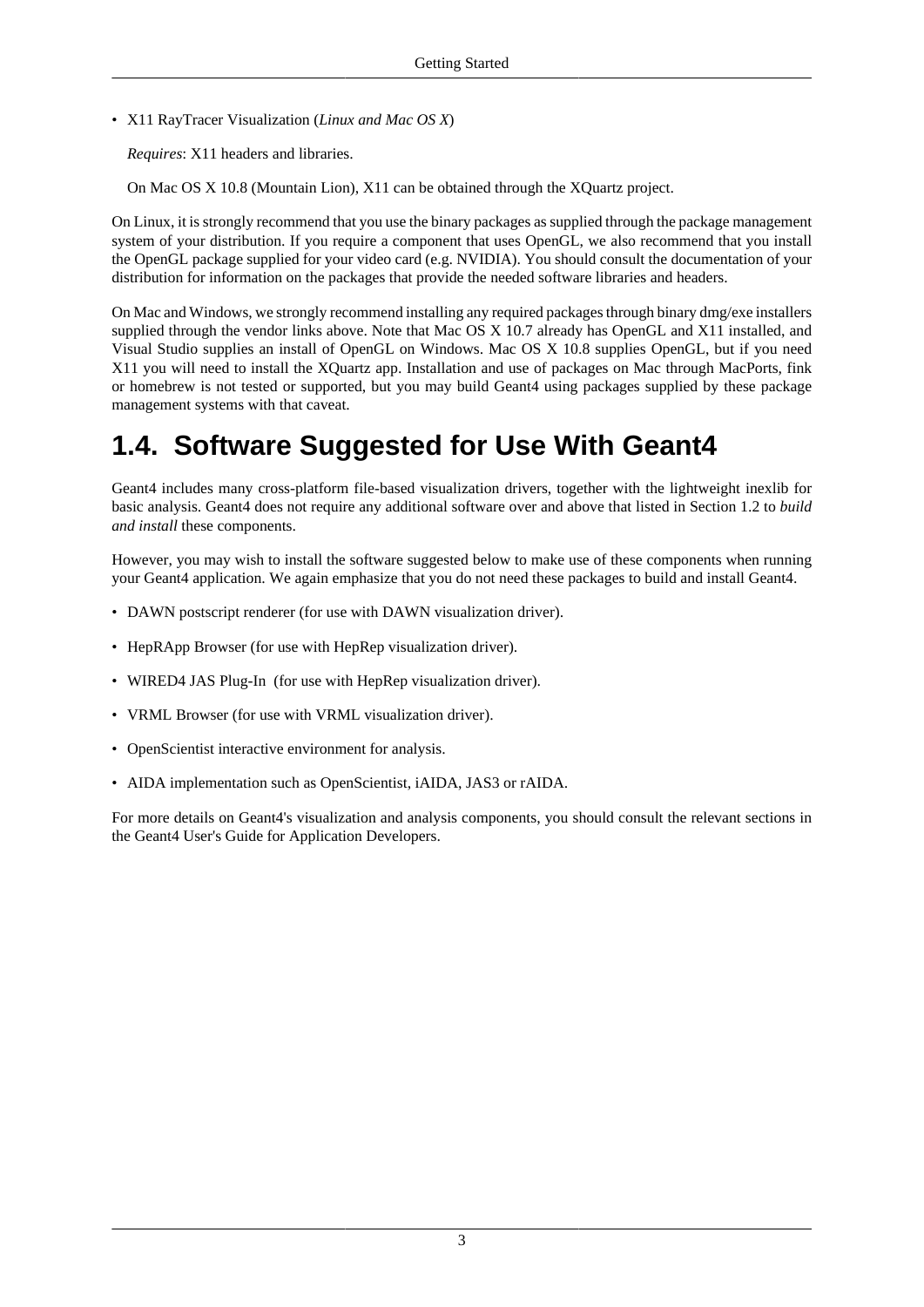## <span id="page-6-0"></span>**Chapter 2. Building and Installing Geant4**

#### <span id="page-6-1"></span>**2.1. Building and Installing on Unix Platforms**

Unpack the Geant4 source package geant4.9.6.tar.gz to a location of your choice. For illustration *only*, this guide will assume it's been unpacked in a directory named /path/to, so that the Geant4 source package sits in a subdirectory

```
 /path/to/geant4.9.6
```
We refer to this directory as the *source directory*. The next step is to create a directory in which to configure and run the build and store the build products. This directory should not be the same as, or inside, the source directory. In this guide, we create this *build directory* alongside our source directory:

```
 $ cd /path/to
 $ mkdir geant4.9.6-build
$ 1s geant4.9.6 geant4.9.6-build
```
To configure the build, change into the build directory and run CMake:

```
 $ cd /path/to/geant4.9.6-build
 $ cmake -DCMAKE_INSTALL_PREFIX=/path/to/geant4.9.6-install /path/to/geant4.9.6
```
Here, the CMake Variable CMAKE\_INSTALL\_PREFIX is used to set the *install directory*, the directory under which the Geant4 libraries, headers and support files will be installed. It must be supplied as an absolute path. The second argument to CMake is the path to the source directory. In this example, we have used the absolute path to the source directory, but you can also use the relative path from your build directory to your source directory.

Additional arguments may be passed to CMake to activate optional components of Geant4, such as visualization drivers, or tune the build and install parameters. See [Section 2.3](#page-10-0) for details of these options. If you run CMake and decide afterwards you want to activate additional options, simply rerun CMake and pass it the extra options.

On executing the CMake command, it will run to configure the build and generate Unix Makefiles to perform the actual build. CMake has the capability to generate buildscripts for other tools, such as Eclipse and Xcode, but please note that *we do not support user installs of Geant4 with these tools*. On Linux, you will see output similar to:

```
 $ cmake -DCMAKE_INSTALL_PREFIX=/path/to/geant4.9.6-install /path/to/geant4.9.6
  -- The C compiler identification is GNU
 -- The CXX compiler identification is GNU
 -- Check for working C compiler: /usr/bin/gcc
-- Check for working C compiler: /usr/bin/gcc -- works
 -- Detecting C compiler ABI info
 -- Detecting C compiler ABI info - done
 -- setting default compiler flags for CXX
 -- Check for working CXX compiler: /usr/bin/c++
 -- Check for working CXX compiler: /usr/bin/c++ -- works
 -- Detecting CXX compiler ABI info
-- Detecting CXX compiler ABI info - done
 -- Found EXPAT: /usr/lib64/libexpat.so
 -- Pre-configuring dataset G4NDL (4.2)
 -- Pre-configuring dataset G4EMLOW (6.32)
 -- Pre-configuring dataset PhotonEvaporation (2.3)
 -- Pre-configuring dataset RadioactiveDecay (3.6)
 -- Pre-configuring dataset G4NEUTRONXS (1.2)
 -- Pre-configuring dataset G4PII (1.3)
 -- Pre-configuring dataset RealSurface (1.0)
 -- Pre-configuring dataset G4SAIDDATA (1.1)
   *WARNING*
    Geant4 has been pre-configured to look for datasets
     in the directory:
```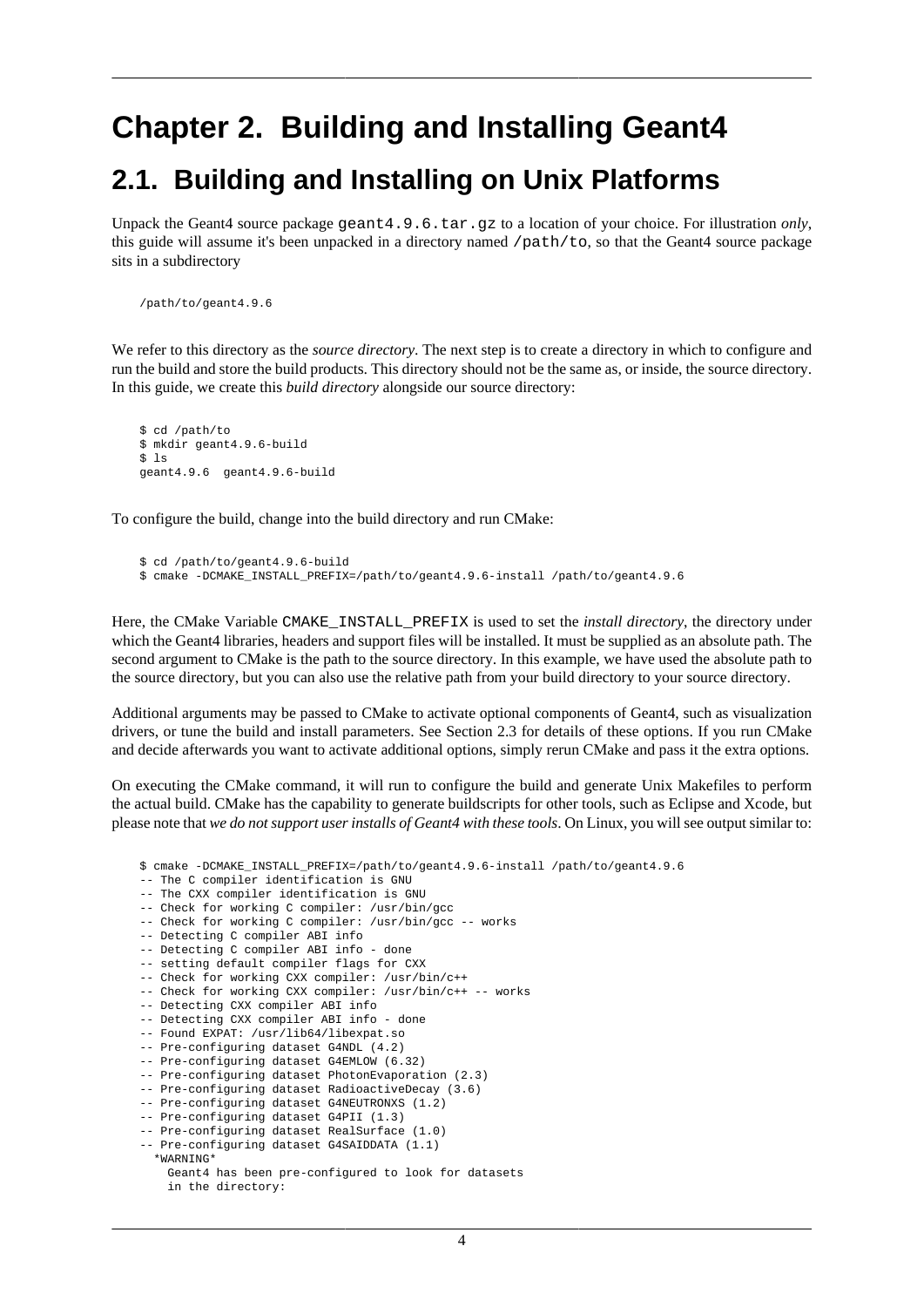/path/to/geant4.9.6-install/share/Geant4-9.6.0/data

 but the following datasets are NOT present on disk at that location:

 G4NDL (4.2) G4EMLOW (6.32) PhotonEvaporation (2.3) RadioactiveDecay (3.6) G4NEUTRONXS (1.2) G4PII (1.3) RealSurface (1.0) G4SAIDDATA (1.1)

 If you want to have these datasets installed automatically simply re-run cmake and set the GEANT4 INSTALL DATA variable to ON. This will configure the build to download and install these datasets for you. For example, on the command line, do:

cmake -DGEANT4\_INSTALL\_DATA=ON <otherargs>

 The variable can also be toggled in ccmake or cmake-gui. If you're running on a Windows system, this is the best solution as CMake will unpack the datasets for you without any further software being required

 Alternatively, you can install these datasets manually now or after you have installed Geant4. To do this, download the following files:

```
 http://geant4.cern.ch/support/source/G4NDL.4.2.tar.gz
 http://geant4.cern.ch/support/source/G4EMLOW.6.32.tar.gz
 http://geant4.cern.ch/support/source/G4PhotonEvaporation.2.3.tar.gz
 http://geant4.cern.ch/support/source/G4RadioactiveDecay.3.6.tar.gz
 http://geant4.cern.ch/support/source/G4NEUTRONXS.1.2.tar.gz
 http://geant4.cern.ch/support/source/G4PII.1.3.tar.gz
 http://geant4.cern.ch/support/source/RealSurface.1.0.tar.gz
 http://geant4.cern.ch/support/source/G4SAIDDATA.1.1.tar.gz
```
and unpack them under the directory:

/path/to/geant4.9.6-install/share/Geant4-9.6.0/data

 As we supply the datasets packed in gzipped tar files, you will need the 'tar' utility to unpack them.

 Nota bene: Missing datasets will not affect or break compilation and installation of the Geant4 libraries.

 -- The following Geant4 features are enabled: GEANT4\_BUILD\_CXXSTD: Compiling against C++ Standard 'c++98' GEANT4\_USE\_SYSTEM\_EXPAT: Using system install of EXPAT

```
 -- Configuring done
 -- Generating done
```
-- Build files have been written to: /path/to/geant4.9.6-build

On Mac OS X, the output will have slight differences, but the last three lines at least should be the same. These indicate a successful configuration.

The warning message about datasets is simply an advisory. Due to the size of the datasets, Geant4 will try and reuse any datasets it can find under the data installation prefix, in our example case /path/to/geant4.9.6install/share/Geant4-9.6.0/data. If any datasets are not found here, it will pre-configure the setup scripts for using Geant4 (described in [Section 3.1](#page-18-1) and [Section 3.2](#page-19-0)) to point to this location and emit the message to advise you on the steps you need to take to manually install the datasets at a time of your convenience.

Datasets are *not* required to be present to build Geant4, but may be required to run your application, depending on the physics models you use. If you wish to download and install the datasets automatically as part of your build of Geant4, simply add the option -DGEANT4\_INSTALL\_DATA=ON to the arguments passed to CMake. Note that this requires a working network connection and will download around 0.5GB of data. If you already have the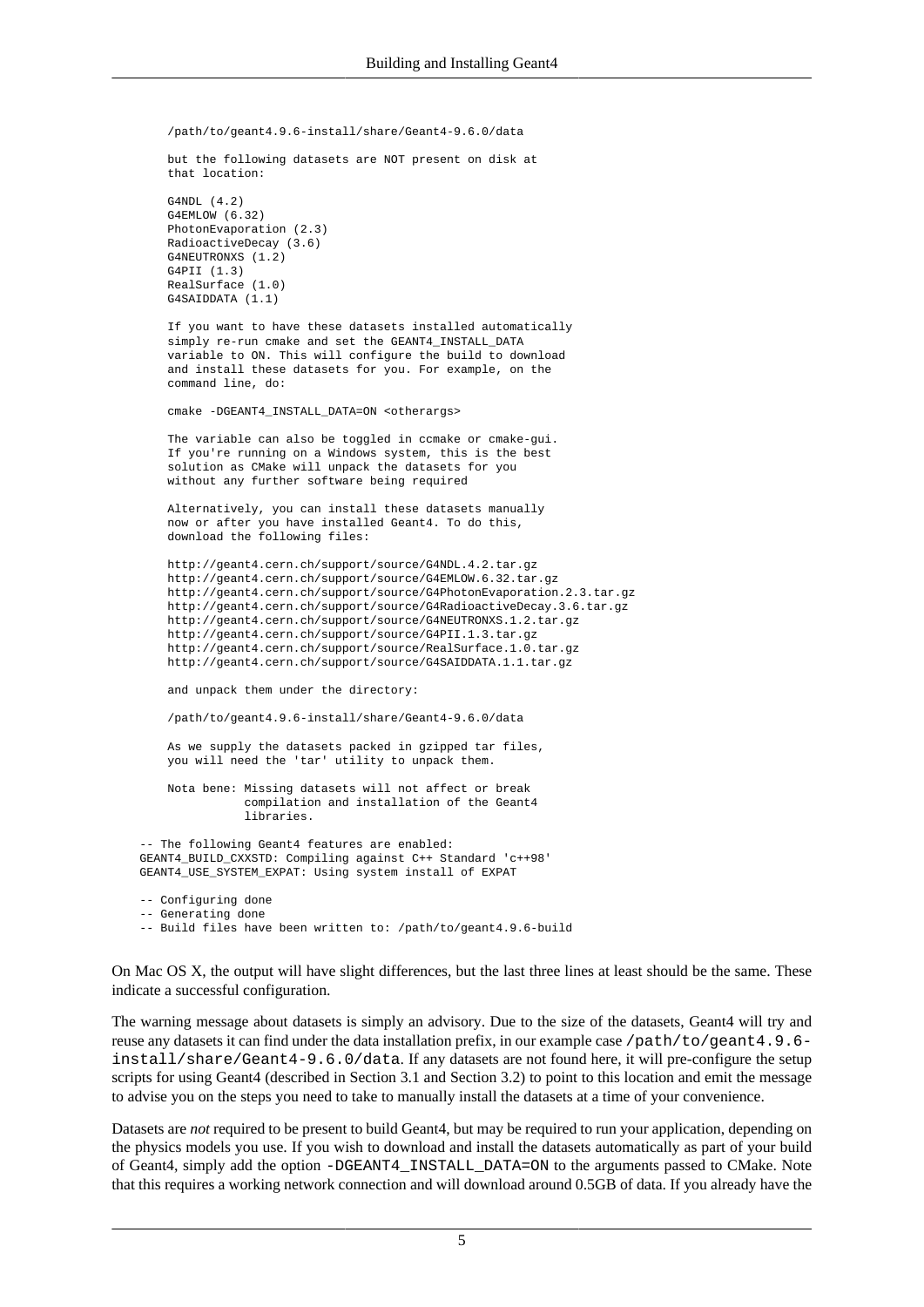datasets present on your system, you can point Geant4 to their location. See the GEANT4\_INSTALL\_DATADIR option described [Section 2.3.1](#page-11-0) for more details.

If you see any errors at this point, carefully check the error messages output by CMake, and check your install of CMake and C++ compiler first. The default configuration of Geant4 is very simple, and provided CMake and the compiler are installed correctly, you should not see errors.

After the configuration has run, CMake will have generated Unix Makefiles for building Geant4. To run the build, simply execute make in the build directory:

\$ make -jN

where N is the number of parallel jobs you require (e.g. if your machine has a dual core processor, you could set N to 2).

The build will now run, and will output information on the progress of the build and current operations. If you need more output to help resolve issues or simply for information, run make as

\$ make -jN VERBOSE=1

Once the build has completed, you can install Geant4 to the directory you specified earlier in CMAKE\_INSTALL\_PREFIX by running

\$ make install

in the build directory. The libraries, headers and resource files are installed under your chosen install prefix in a standard Unix-style hierarchy of directories, described below in [Section 3.1.](#page-18-1) If you are performing a staged install for packaging or deployment, the CMake generated Makefiles support the DESTDIR variable for copying to a temporary location. To uninstall Geant4 you can run

\$ make uninstall

which will remove all installed files but not any installed directories.

### <span id="page-8-0"></span>**2.2. Building and Installing on Windows Platforms**

Unpack the Geant4 source package, geant4.9.6.zip to a location of your choice. For illustration *only*, this guide will assume it's been unpacked in a directory  $C:\Upsilon\Bbb B\longrightarrow Documents\qquad$ , so that the Geant4 source package resides in the subdirectory

C:\Users\Ben\Documents\geant4\geant4.9.6

We refer to this directory as the *source directory*.

Whilst CMake can be used from the Windows cmd program, we recommend using the CMake GUI for configuring the build. The steps required to use the CMake GUI and Visual Studio to build and install Geant4 are described below, and a [slideshow of screenshots](http://www2.warwick.ac.uk/fac/sci/physics/staff/research/bmorgan/geant4/installingonwindows) of the steps is provided.

• [Step 1:](http://www2.warwick.ac.uk/fac/sci/physics/staff/research/bmorgan/geant4/installingonwindows/step_01_select_source.png)

Open the CMake (cmake-gui) executable, and click on the *Browse Source...* button in the top right hand corner of the window. Use the file browser popup to locate the Geant4 source directory, and click *OK*.

• [Step 2:](http://www2.warwick.ac.uk/fac/sci/physics/staff/research/bmorgan/geant4/installingonwindows/step_02_create_builddir.png)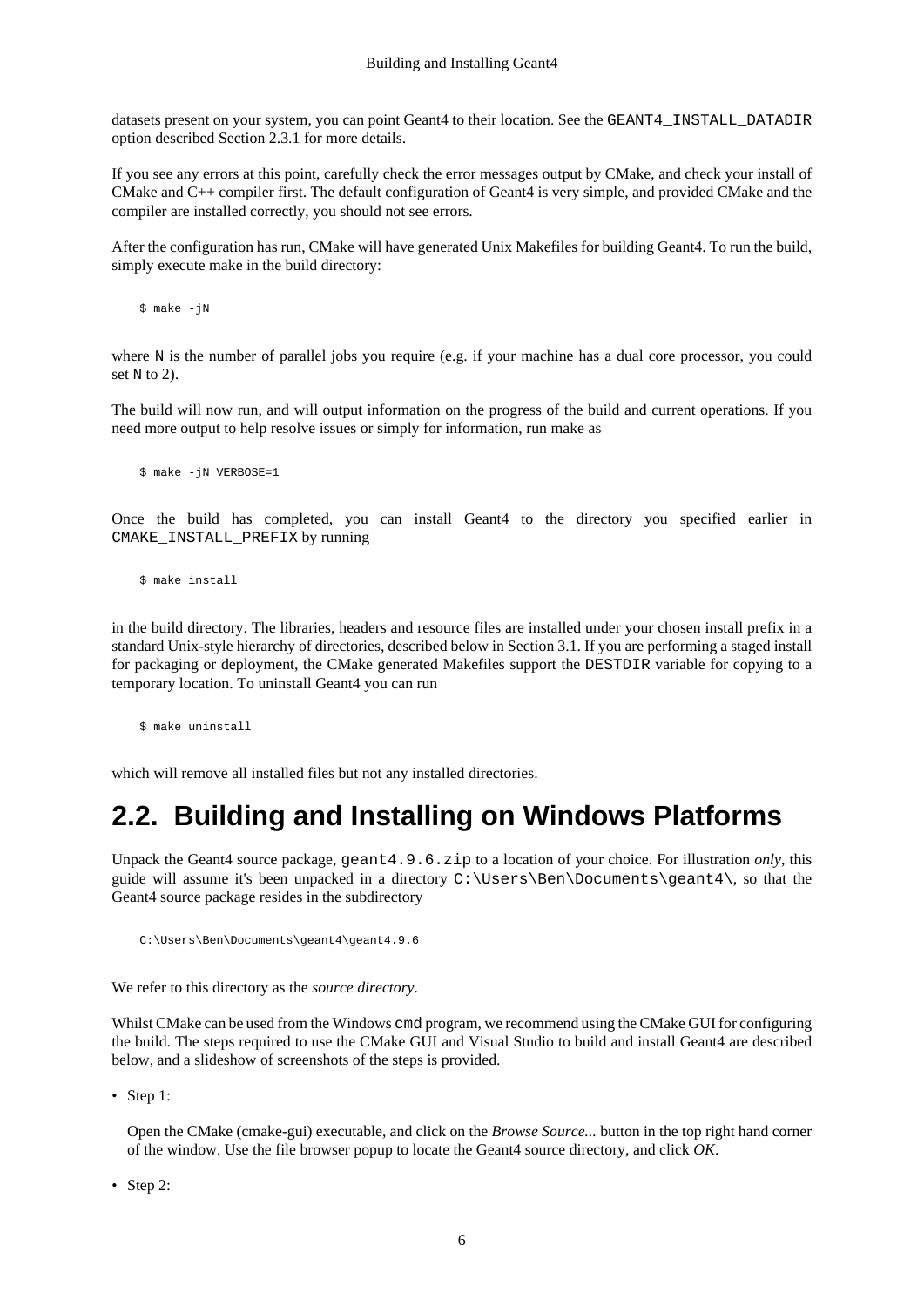Now we create a directory in which to create the Visual Studio project files and hold the build products. This directory should not be the same as, or inside, the the source directory. Here we will create this *build directory* alongside our source directory.

Click on the *Browse Build...* button in the top right hand side of the CMake GUI window. Use the file browser popup to browse back to C:\Users\Ben\Documents\geant4\, and click on the *Make New Folder* button. Rename the created folder to *geant4.9.6-build*, and click on the *OK* button. The two text entries at the top of the GUI should now contain C:/Users/Ben/Documents/geant4/geant4.9.6 and C:/ Users/Ben/Documents/geant4/geant4.9.6-build respectively (*Note*: CMake always represents Windows paths with forward slashes).

• [Step 3:](http://www2.warwick.ac.uk/fac/sci/physics/staff/research/bmorgan/geant4/installingonwindows/step_03_first_configure.png)

Click on the *Configure* button on the bottom left hand side of the GUI.

• [Step 4:](http://www2.warwick.ac.uk/fac/sci/physics/staff/research/bmorgan/geant4/installingonwindows/step_04_select_generator.png)

In the popup window, select *Visual Studio 2010*. Ensure only the *Use default native compilers* radio box is checked. Then click on the *Finish* button.

• [Step 5:](http://www2.warwick.ac.uk/fac/sci/physics/staff/research/bmorgan/geant4/installingonwindows/step_05_post_configure.png)

CMake will then run to check features and provide an initial configuration. All being well, you will see red highlighted entries in the main options window including *CMAKE* and *GEANT4* entries. Note that the red highlighting means CMake has not fully resolved all configuration variables yet, not that has been an error. On Express editions of Visual Studio, you may see a warning about missing system runtime libraries in the logging window at the bottom of the GUI, but this can be ignored for a standard install. Any other errors will be reported in this logging window.

• [Step 6:](http://www2.warwick.ac.uk/fac/sci/physics/staff/research/bmorgan/geant4/installingonwindows/step_06_modify_install_prefix.png)

By default, CMake will configure the build to install Geant4 under C:/Program Files/Geant4. If you do not wish to use this directory, or do not have permission to install there, you can change the installation location. Click on the arrow next to the the *CMAKE* entry in the central options display to expand all CMake specific configuration options. Scroll down to locate the CMAKE\_INSTALL\_PREFIX entry. Click on the entry and edit the path directly or via the file browser popup. In this example we will modify this *install directory* to C:/Users/Ben/Documents/geant4/geant4.9.6-install.

- If you need to activate extra components of Geant4, click on the expansion arrow next to the *GEANT4* entry in the central options display to expand all Geant4 specific configuration options. We will not adjust any here, but they are all documented in [Section 2.3.](#page-10-0) Simply click on the tick box next to an option to select it if you require.
- [Step 7:](http://www2.warwick.ac.uk/fac/sci/physics/staff/research/bmorgan/geant4/installingonwindows/step_07_resolved_configure.png)

Once you have adjusted any options, click on the *Configure* button again. After this has finished, all the options listed in the central option display should be white. If you still have entries in red, click *Configure* to reconfigure until all entries are white.

• [Step 8:](http://www2.warwick.ac.uk/fac/sci/physics/staff/research/bmorgan/geant4/installingonwindows/step_08_post_generate.png)

Now click on the *Generate* button to generate the Visual Studio project. All being well, CMake will generate the solution files and finally report *Configuring done, Generating done* in the logging window at the bottom of the GUI. You can now close the CMake GUI.

• [Step 9:](http://www2.warwick.ac.uk/fac/sci/physics/staff/research/bmorgan/geant4/installingonwindows/step_09_open_vs_project.png)

Now start up Visual Studio, and choose *Open Project*. This guide is somewhat specific to Visual Studio 2010 Express, but the solutions should appear with the same names in other versions. Browse to your build directory, and open the Geant4.sln Microsoft Visual Studio Solution file. Note that it may take some time to fully configure,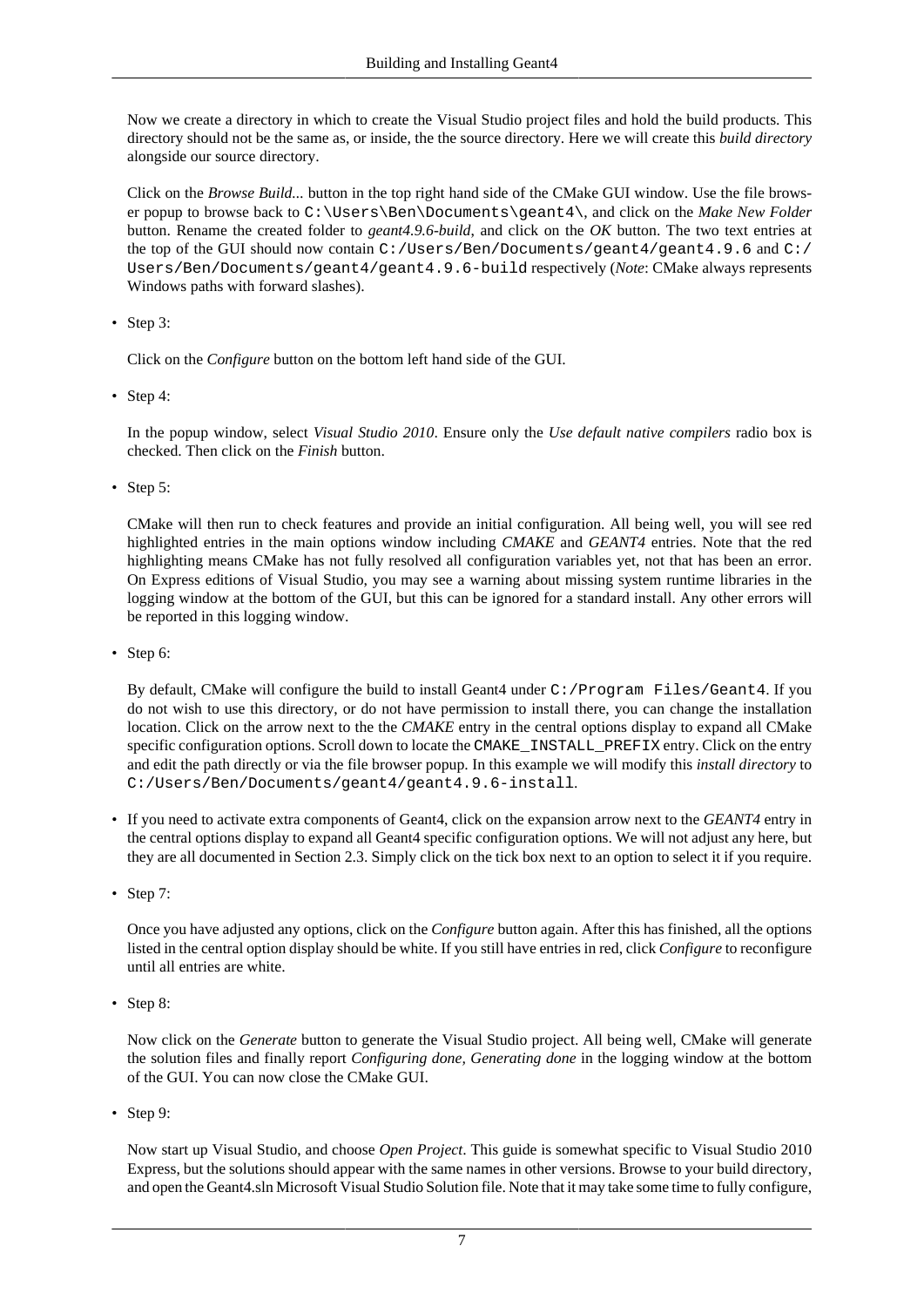open and parse all files in the solution. You may also use the MSBuild command line utility to build the solution directly if you are familiar with that tool, but we do not as yet document or support this.

• [Step 10:](http://www2.warwick.ac.uk/fac/sci/physics/staff/research/bmorgan/geant4/installingonwindows/step_10_set_build_configuration.png)

By default, the Visual Studio solution builds the Debug Configuration, so if you want an optimized build, you should select the *Release* option from the drop down *Solutions Configurations* menu in the toolbar (Visual Studio 2010).

• [Step 11:](http://www2.warwick.ac.uk/fac/sci/physics/staff/research/bmorgan/geant4/installingonwindows/step_11_start_install_build.png)

In the Solution Explorer, right click on the *INSTALL* solution, and select *Build* from the popup menu. The solution will now build and install to the directory you chose for CMAKE\_INSTALL\_PREFIX earlier. If you wish to build a different configuration (*Release* if you built *Debug* first, for example), then simply change the solution configuration as described in the previous paragraph, and build the *INSTALL* solution again.

• [Step 12:](http://www2.warwick.ac.uk/fac/sci/physics/staff/research/bmorgan/geant4/installingonwindows/step_12_final_visual_studio.png)

If you see a successful build, you can exit Visual Studio.

The file and directory structure of the installation follows that of the Unix build, and is described in [Section 3.1](#page-18-1).

## <span id="page-10-0"></span>**2.3. Geant4 Build Options**

Both [Section 2.1](#page-6-1) and [Section 2.2](#page-8-0) give the minimal proceedure to build and install Geant4. Many additional options can be passed to CMake to adjust the way Geant4 is built and installed and to enable optional components.

On the command line, these options may be set by passing their name and value to the cmake command via - D flags, for example

\$ cmake -DCMAKE\_INSTALL\_PREFIX=/opt/geant4 -DGEANT4\_USE\_GDML=ON /path/to/geant4.9.6

would configure the build of Geant4 for installation under /opt/geant4 and compilation of support for GDML.

In the CMake GUI, the options are listed as textbox entries, and values may be set directly by clicking on the entry for the option and entering the requested information (for example, if a path is required, the GUI will pop up a file browser).

On Unix, CMake also provides a curses based interface, ccmake, which can be used to browse and set options in the terminal. Please see the CMake documentation for more information on this command.

If you have already created a build directory and used CMake to configure the build, you can always rerun CMake in that directory with new options to regenerate the buildscripts (Makefiles or IDE solutions). The curses based ccmake command is very useful in this case for browsing the current configuration and for updating it if required. In the CMake GUI, you should set the *Where is the source code:* path to that of your source directory, and the *Where to build the binaries:* path to that of the build directory you wish to reconfigure. You will then need to rebuild and reinstall to pick up the changes. You can also *deactivate* a previously selected option to remove a component from the build. For example, we could do

\$ cmake -DCMAKE\_INSTALL\_PREFIX=/opt/geant4 -DGEANT4\_USE\_GDML=OFF /path/to/geant4.9.6

to explicitly remove support for GDML from a build (In the CMake GUI, we would simply uncheck the tick box for GEANT4\_USE\_GDML). Note however that if you reconfigure to *unset* an option and rebuild and reinstall, your install may contain files installed by the previously set option (for example headers). In this case, you may wish to build the uninstall target before reconfiguring.

Options are divided into *Standard* options, which any user or developer can set directly, and *Advanced* options, which in general are only needed by advanced users, developers or to give very fine control over the build and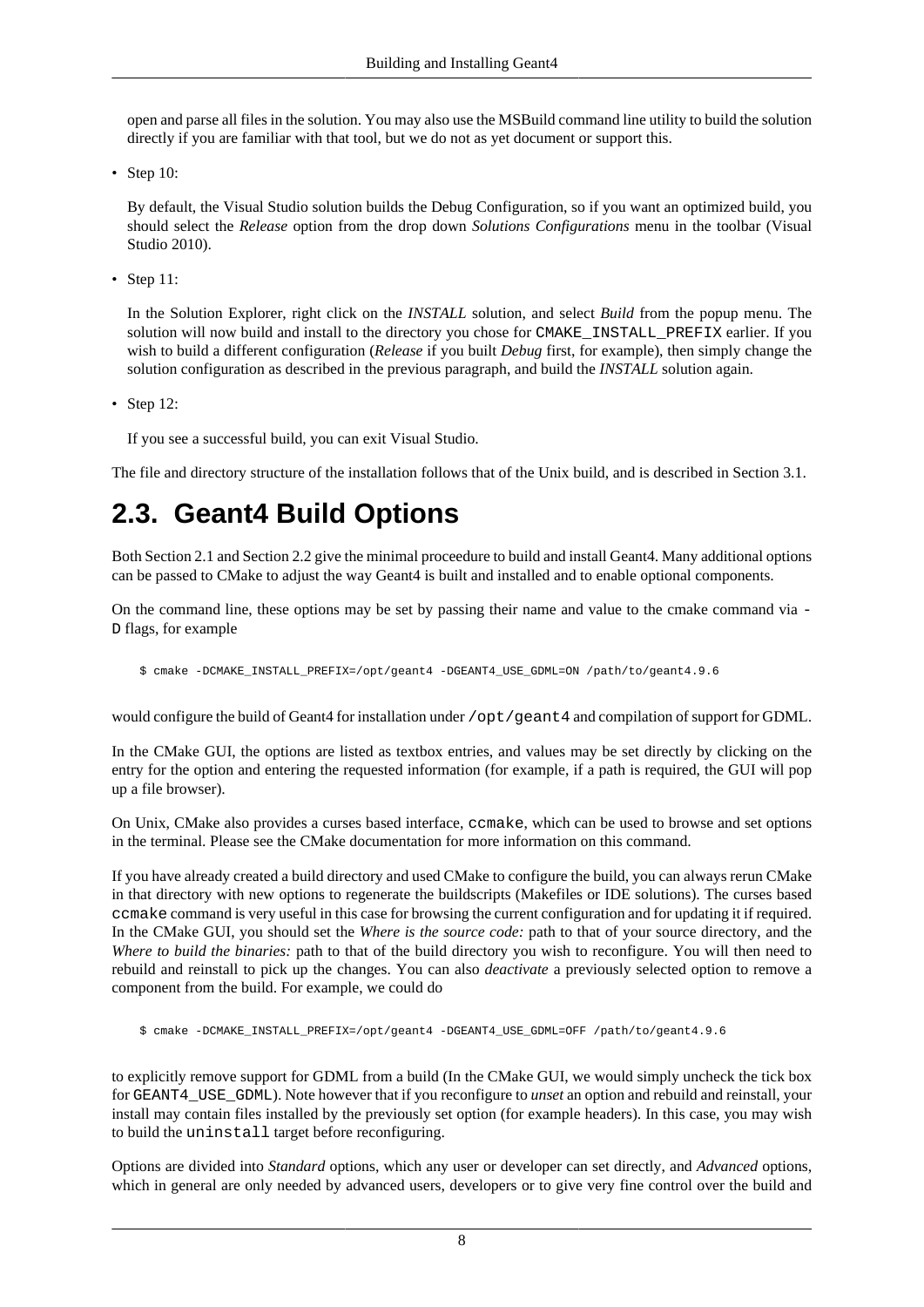and install. Some options enable components of Geant4 which require external software (as listed in [Section 1.2](#page-3-2)). If these options are enabled, the required software will be searched for, and hence there are also options which control where CMake should look for these packages. If a required software package is not found, then CMake will exit with an error message detailing what was not found.

#### <span id="page-11-0"></span>**2.3.1. Standard Options**

We list standard options here in logical order. If you use CMake's curses or GUI interfaces, they will be listed alphabetically.

- CMAKE\_INSTALL\_PREFIX
	- Sets the installation prefix for Geant4. Equivalent to  $-\text{prefix}$  in Autotools. Its default is platform dependent:

Unix: /usr/local

Windows: C:\Program Files\Geant4

It should be supplied as an absolute path, otherwise CMake will interpret its value relative to your build directory.

See also the CMAKE\_INSTALL\_XXXDIR Advanced Options for fine control of installation locations.

- CMAKE\_BUILD\_TYPE : (DEFAULT : Release)
	- Controls the type of build, at present only the additional flags passed to the compiler. It defaults to Release which gives an optimized build with no debugging symbols. The most useful values are:

Release : Optimized build, no debugging symbols

Debug : Debugging symbols, no optimization

RelWithDebInfo : Optimized build with debugging symbols

Note that if you use a build system which supports multiconfiguration builds (e.g. Xcode, Visual Studio), this variable has no effect as all build types are available inside the CMake generated project.

- GEANT4\_INSTALL\_DATADIR : (DEFAULT : CMAKE\_INSTALL\_DATAROOTDIR)
	- Installation directory for Geant4 datasets. It can be supplied as a path relative to CMAKE\_INSTALL\_PREFIX or as an absolute path. It is always searched for existing datasets, which if present will be reused.
- GEANT4\_INSTALL\_DATA : (DEFAULT : OFF)
	- If set to ON, download and install any Geant4 datasets missing from GEANT4\_INSTALL\_DATADIR. Each dataset will be unpacked and installed in the directory pointed to by GEANT4\_INSTALL\_DATADIR.

REQUIRES : A working network connection. It is highly recommended to switch this option on if you have a network connection to give the best integration with application development.

- GEANT4\_USE\_GDML : (DEFAULT : OFF | ON if XERCESC\_ROOT\_DIR is set)
	- If set to ON, build the G4persistency library with support for GDML.

REQUIRES : Xerces-C++ libraries and headers, see the XERCESC\_ROOT\_DIR option.

- XERCESC\_ROOT\_DIR
	- If your Xerces-C++ installation is in a non-standard location, set this variable to the root directory of the installation (i.e. the directory containing the include and lib subdirectories for Xerces-C++). If this is not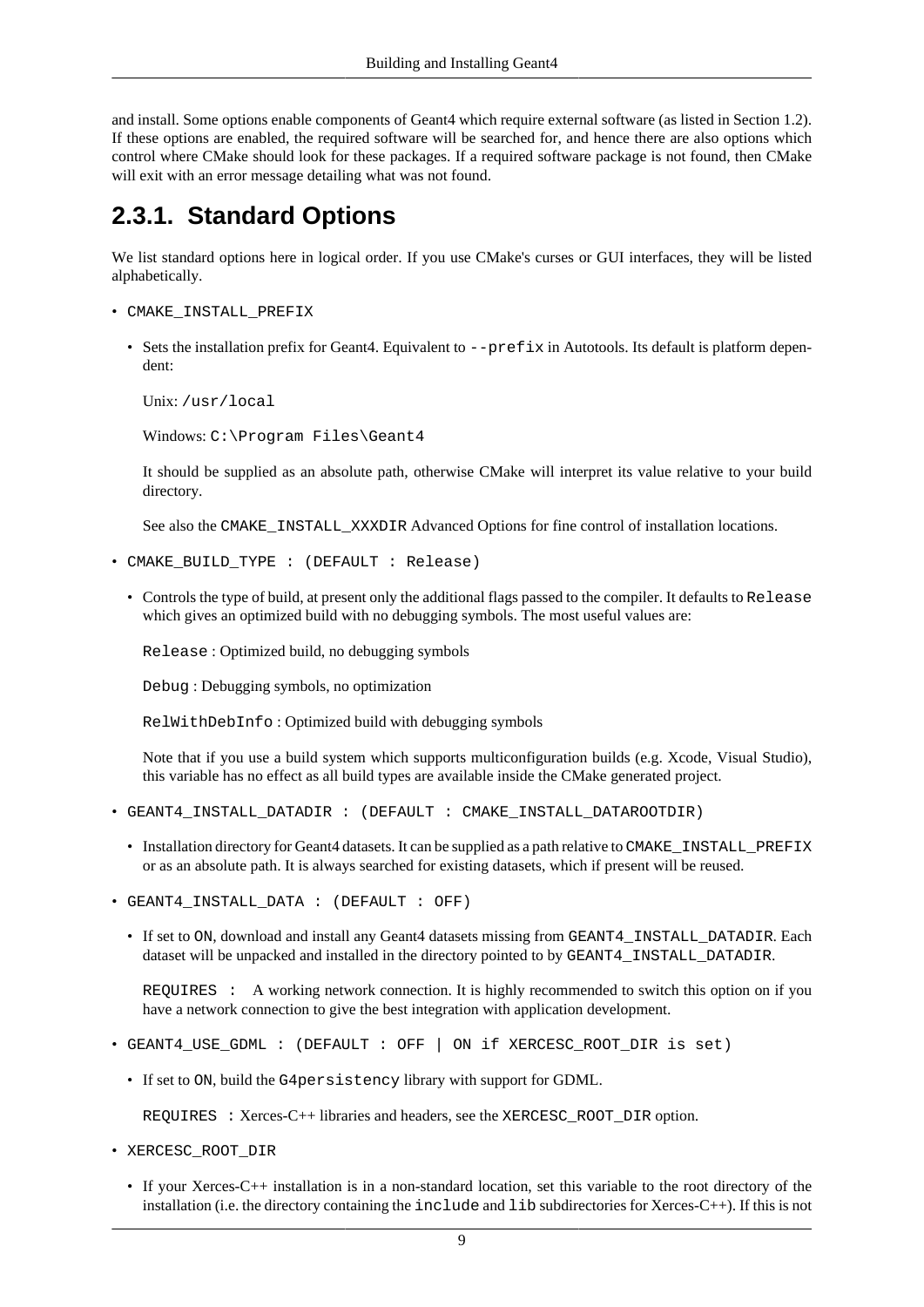sufficient to locate Xerces-C++, see the Advanced XERCESC\_INCLUDE\_DIR and XERCESC\_LIBRARY options.

- GEANT4\_USE\_G3TOG4 : (DEFAULT : OFF)
	- If set to ON, build the G3ToG4 library for reading ASCII call list files generated from Geant3 geometries.
- GEANT4\_USE\_QT (DEFAULT : OFF)
	- If set to ON, build Qt4 User Interface and Visualization drivers.

REQUIRES : Qt4 and OpenGL libraries and headers. See also the QT\_QMAKE\_EXECUTABLE option if CMake has trouble locating your Qt4 installation.

- QT\_QMAKE\_EXECUTABLE
	- If your Qt4 installation is in a non-standard location, set this variable to point to the qmake executable of the Qt4 installation you wish to use. If you have a system install on Linux or the binary SDK install on other platforms, Qt4 will in general be found automatically (CMake should also honor the QTDIR environment variable).
- GEANT4\_USE\_XM (DEFAULT : OFF, Unix Only)
	- If set to ON, build Motif User Interface and Visualization drivers.

REQUIRES : Motif and OpenGL libraries and headers. In most cases, these should be found automatically, but if not, see the Advanced MOTIF\_INCLUDE\_DIR and MOTIF\_LIBRARIES options.

- GEANT4\_USE\_OPENGL\_X11 (DEFAULT : OFF, Unix Only)
	- If set to ON, build the X11 OpenGL visualization driver.

REQUIRES : X11 and OpenGL libraries and headers.

- GEANT4\_USE\_OPENGL\_WIN32 (DEFAULT : OFF, Windows Only)
	- If set to ON, build the Win32 OpenGL visualization driver.

REQUIRES : OpenGL libraries and headers. If you are using Visual Studio, then this should supply the needed headers and libraries.

- GEANT4\_USE\_INVENTOR (DEFAULT : OFF)
	- If set to ON, build the OpenInventor visualization driver.

REQUIRES : Coin3D Open Inventor implementation, SoXt (Unix) or SoWin (Windows) binding, and OpenGL libraries and headers. CMake will use coin-config and soxt-config if present to locate the Coin3D and SoXt implementation respectively, and will honor the COINDIR environment variable. In case of issues with locating the Inventor implementation, see the Advanced INVENTOR\_INCLUDE\_DIR, INVENTOR\_LIBRARY, INVENTOR\_SOXT\_INCLUDE\_DIR, INVENTOR\_SOXT\_LIBRARY and INVENTOR\_SOWIN\_LIBRARY options.

KNOWN ISSUE : Use of clang compiler and Debug build mode will cause the Inventor driver build to fail with errors relating to Inventor specific debugging functions.

- GEANT4 USE RAYTRACER X11 (DEFAULT : OFF, Unix only)
	- If set to ON, build RayTracer visualization driver with X11 support.

REQUIRES : X11 Headers and Libraries.

• GEANT4 USE SYSTEM CLHEP (DEFAULT : OFF | ON if CLHEP ROOT DIR set)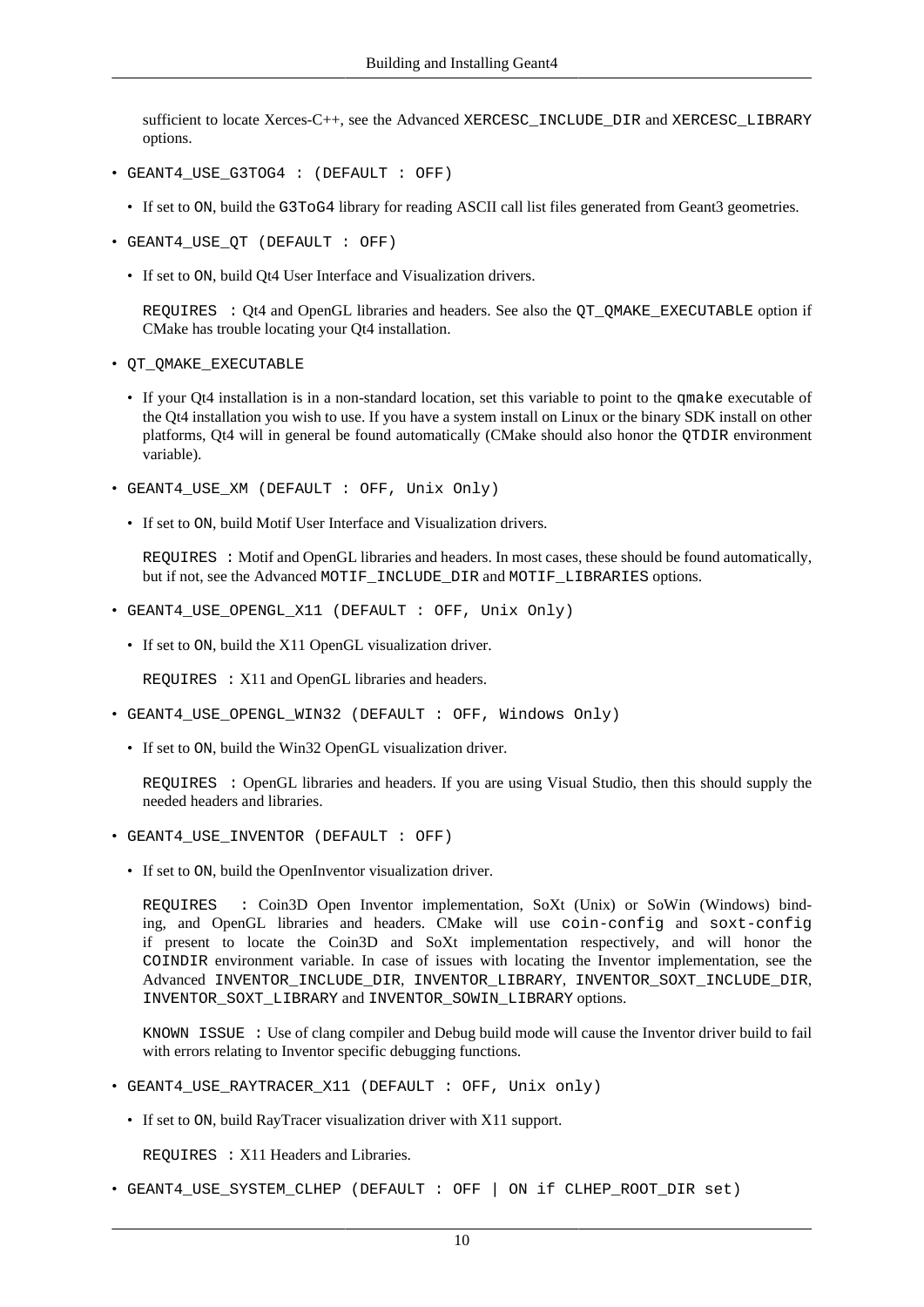• If set to ON, build Geant4 with an external install of CLHEP. You *should not* set this unless your usage of Geant4 mandates a specific external CLHEP installation (e.g. if your experiment's software uses CLHEP in other tools and requires consistent use of the same CLHEP across the software). If the CLHEP\_ROOT\_DIR option is not set, CLHEP will be searched for under standard system paths.

REQUIRES : CLHEP libraries and headers.

- CLHEP\_ROOT\_DIR
	- If you wish GEANT4 to use a specific installation of CLHEP, set this variable to point to the root install directory of the CLHEP installation you wish to use. This directory should contain the include and lib subdirectories containing the CLHEP headers and library respectively. If this is not sufficient to locate CLHEP, see the Advanced CLHEP\_INCLUDE\_DIR and CLHEP\_LIBRARY options.
- GEANT4\_USE\_SYSTEM\_EXPAT (DEFAULT : ON)
	- If set to ON, build Geant4 with an external install of Expat. In this case, the Expat headers and library will be searched for under the standard system paths. If these are not sufficient to locate the required Expat installation, see the Advanced EXPAT\_INCLUDE\_DIR and EXPAT\_LIBRARY options/

REQUIRES : Expat library and headers.

#### <span id="page-13-0"></span>**2.3.2. Advanced Options**

Most builds should never need to touch the advanced options, but should you need more control or CMake has problems locating needed software packages, they can be very helpful. We only list the options and variables most relevent for Geant4. For help on core CMake variables and options, you should consult the Reference Documentation section of the [main CMake documentation](http://cmake.org/cmake/help/documentation.html) , and specifically the sections on Variables.

Advanced options are not displayed by default in CMake's curses and GUI interfaces, but can be displayed by pressing t in ccmake, or clicking the 'advanced' check box in the CMake GUI. Note that displaying advanced options will also display a large number of options and variables used by CMake for build configuration and to cache the locations of Third Party packages. On the command line, advanced options and variables can be set like the standard ones listed earlier using -D arguments.

- GEANT4\_USE\_NETWORKDAWN : (DEFAULT : OFF, Unix Only)
	- If set to ON, build network server/client support for DAWN visualization driver. You do *not* need this to view DAWN files.
- GEANT4\_USE\_NETWORKVRML : (DEFAULT : OFF, Unix Only)
	- If set to ON, build network server/client support for VRML visualization driver. You do *not* need this to view VRML files.
- GEANT4\_INSTALL\_DATA\_TIMEOUT : (DEFAULT : 1500)
	- Sets the time in seconds allowed for download of each Geant4 dataset. The value can be increased if you are on a slow network connection and require more time to download.

REQUIRES : a working network connection.

- GEANT4\_INSTALL\_EXAMPLES : (DEFAULT : OFF)
	- If set to ON, install Geant4 example application source code under CMAKE\_INSTALL\_DATAROOTDIR.
- BUILD SHARED LIBS : (DEFAULT : ON)
	- If set to ON build Geant4 shared libraries.
- BUILD STATIC\_LIBS : (DEFAULT : OFF)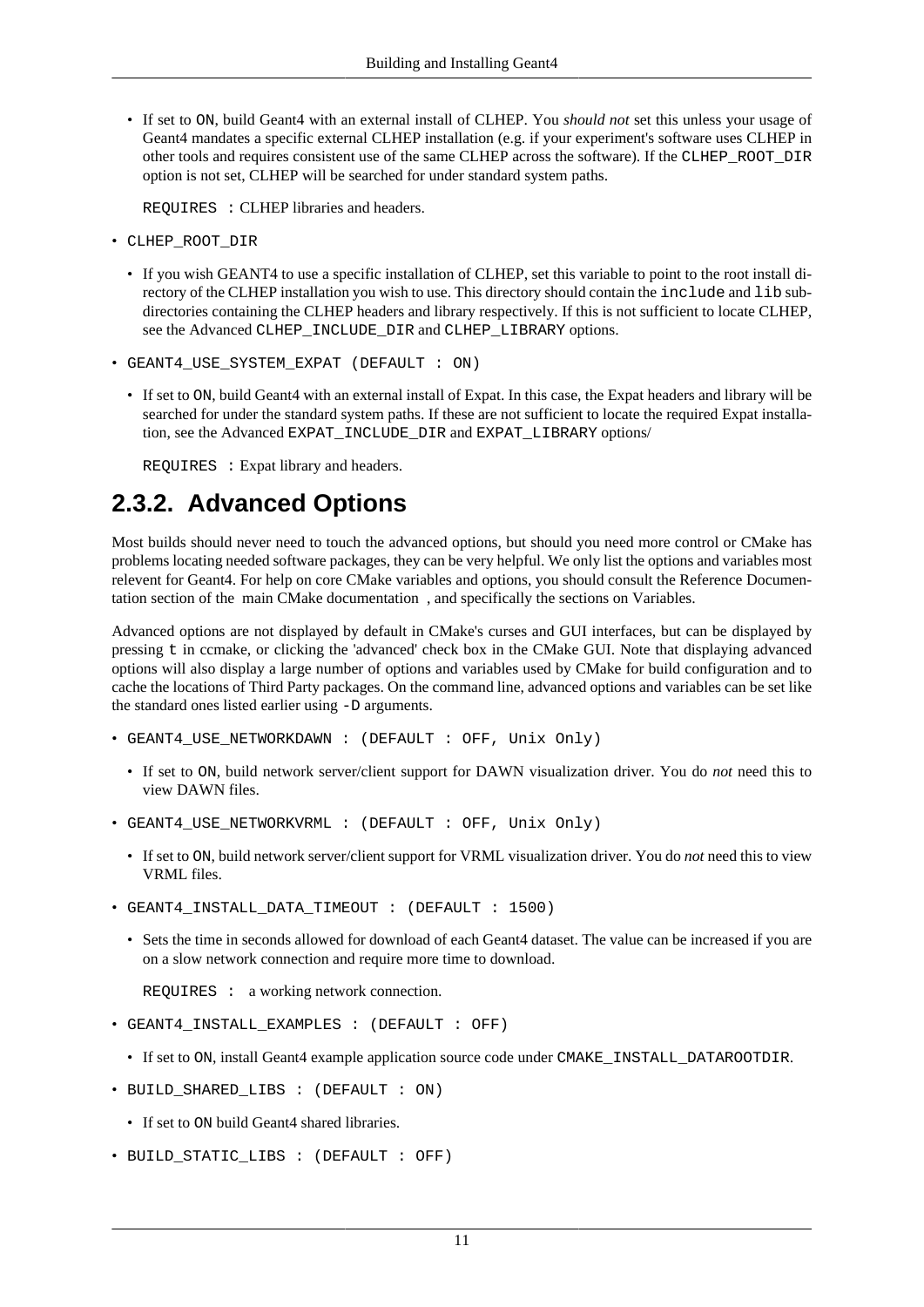- If set to ON, build Geant4 static libraries.
- CMAKE\_INSTALL\_BINDIR : (DEFAULT : bin)
	- Installation directory for Geant4 executables. It can be supplied as a path relative to CMAKE\_INSTALL\_PREFIX or as an absolute path.
- CMAKE\_INSTALL\_INCLUDEDIR : (DEFAULT : include)
	- Installation directory for Geant4 C/C++ headers. It can be supplied as a path relative to CMAKE\_INSTALL\_PREFIX or as an absolute path. The headers will always be installed in a subdirectory of CMAKE\_INSTALL\_INCLUDEDIR named Geant4.
- CMAKE\_INSTALL\_LIBDIR : (DEFAULT : lib(+?SUFFIX))
	- Installation directory for object code libraries. It can be supplied as a path relative to CMAKE\_INSTALL\_PREFIX, or an absolute path. When the default is used, SUFFIX will be set to 64 on 64bit Linux platforms apart from Debian systems.
- CMAKE\_INSTALL\_DATAROOTDIR : (DEFAULT : share)
	- Installation directory for read-only architecture-independent data files. It can be supplied as a path relative to CMAKE\_INSTALL\_PREFIX, or an absolute path.
- XERCESC\_INCLUDE\_DIR
	- If CMake cannot locate your Xerces-C++ installation, set this to the directory containing the Xerces-C++ headers (e.g. if you have /foobar/xercesc/util/XercesVersion.hpp, then set this to /foobar).
- XERCESC\_LIBRARY
	- If CMake cannot locate your Xerces-C++ installation, set this to the full path to the Xerces-C++ library, e.g. /usr/lib/libxerces-c.so
- MOTIF\_INCLUDE\_DIR
	- If CMake cannot locate your Motif installation, set this to the directory containing the Motif headers (e.g. if you have /foobar/Xm/Xm.h, then set this to /foobar).
- MOTIF\_LIBRARIES
	- If CMake cannot locate your Motif installation, set this to the full path to the Motif library, e.g. /usr/lib/ libXm.so
- INVENTOR\_INCLUDE\_DIR
	- If CMake cannot locate your OpenInventor installation, set this to the directory containing the Inventor headers (e.g. if you have /foobar/Inventor/So.h, then set this to /foobar).
- INVENTOR\_LIBRARY
	- If CMake cannot locate your Inventor installation, set this to the full path to the Inventor library, e.g. /usr/ lib/libCoin.so
- INVENTOR SOWIN LIBRARY (Windows only)
	- If CMake cannot locate your Inventor installation, set this to the full path to the Inventor SoWin binding library, e.g. C:\Program Files\Coin\sowin.dll.
- INVENTOR\_SOXT\_INCLUDE\_DIR (Unix only)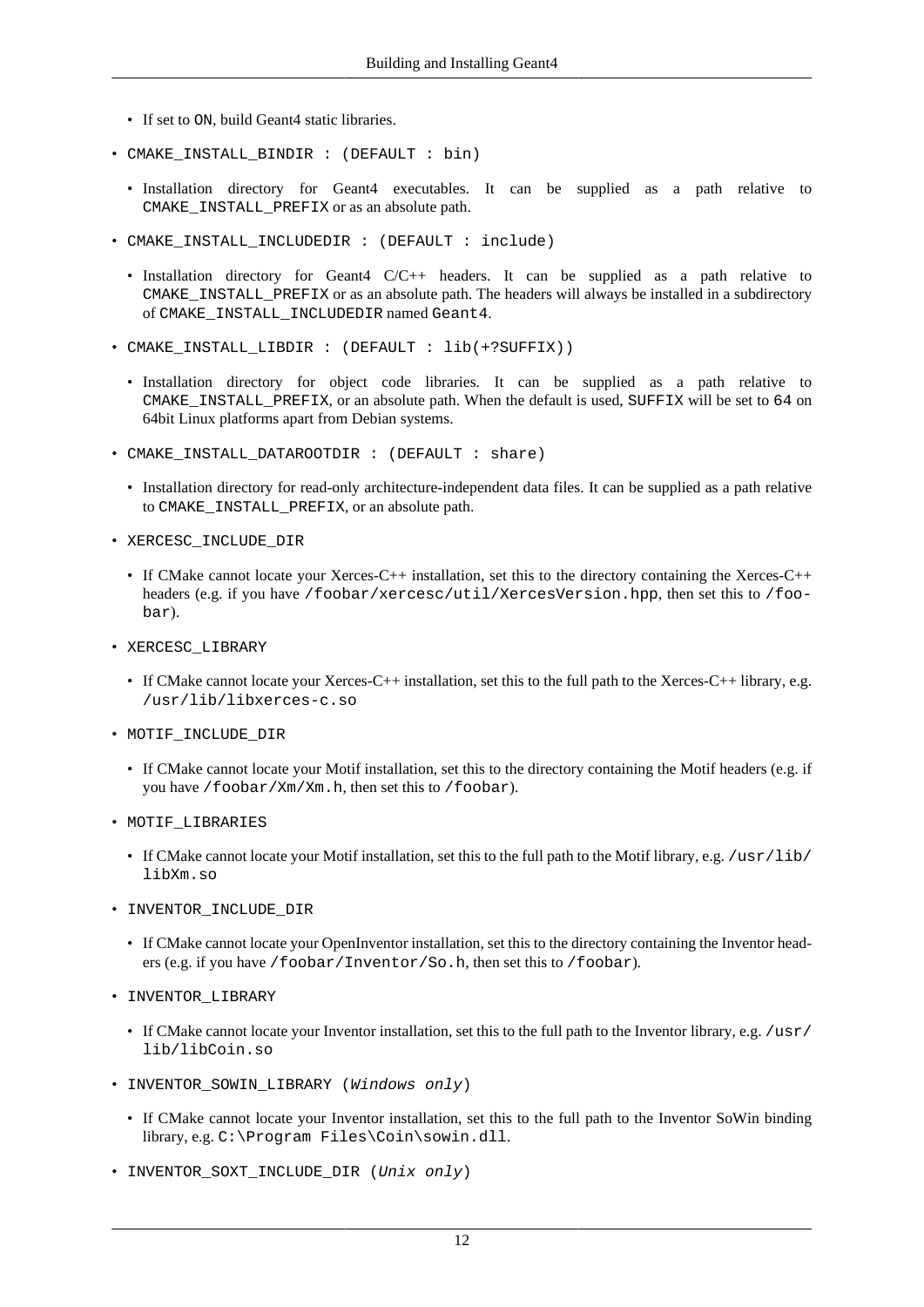- If CMake cannot locate your Inventor installation, set this to the directory containing the Inventor SoXt binding headers (e.g. if you have /foobar/Inventor/SoXt/SoXt.h, then set this to /foobar).
- INVENTOR\_SOXT\_LIBRARY (Unix only)
	- If CMake cannot locate your Inventor installation, set this to the full path to the Inventor SoXt binding library, e.g. /usr/lib/libSoXt.so.
- CLHEP INCLUDE DIR (If GEANT4 USE SYSTEM CLHEP selected)
	- If CMake cannot locate your external CLHEP installation, set this to the directory containing the CLHEP headers (e.g. if you have /foobar/CLHEP/Vector/defs.h, then set this to /foobar).
- CLHEP\_LIBRARY (If GEANT4\_USE\_SYSTEM\_CLHEP selected)
	- If CMake cannot locate your CLHEP installation, set this to the full path to the CLHEP library, e.g. /usr/ lib/libCLHEP.so
- EXPAT\_INCLUDE\_DIR (If GEANT4\_USE\_SYSTEM\_EXPAT selected)
	- If CMake cannot locate your external EXPAT installation, set this to the directory containing the EXPAT headers (e.g. if you have /foobar/expat.h, then set this to /foobar).
- EXPAT LIBRARY (If GEANT4 USE SYSTEM EXPAT selected)
	- If CMake cannot locate your EXPAT installation, set this to the full path to the EXPAT library, e.g. /usr/ lib/libexpat.so
- GEANT4\_BUILD\_CXXSTD : (DEFAULT : c++98, Unix Only)
	- Compile Geant4 against given C++ standard ( $c++98$ , including addenda,  $c++0x$ , or  $c++11$ . Geant4 is written in  $c++98$ , and you should use this option if your application requires support for the newer standards. If you set the variable to a standard the compiler does not support, and error will be emitted.

REQUIRES : GNU, Clang or Intel C++ compilers.

- GEANT4\_BUILD\_STORE\_TRAJECTORY : (DEFAULT : ON)
	- If set to ON, store trajectories in event processing. It can be switched to OFF to give a degree of performance improvement, but you will *not* be able to visualize events.
- GEANT4\_BUILD\_VERBOSE\_CODE : (DEFAULT : ON)
	- If set to ON, build Geant4 libraries with extra verbosity. It can be switched to OFF to give a degree of performance improvement, but you will not have as much information output should you run into problems or need to debug.
- GEANT4\_BUILD\_GRANULAR\_LIBRARIES : (DEFAULT : OFF) (DEPRECATED)
	- If set to ON, build Geant4 libraries in granular mode. *WARNING:* this option is deprecated, intended for Geant4 developers only and does not provide a fully usable Geant4 install. *No support is, or will be, provided for user applications built with granular libraries*.
- GEANT4\_BUILD\_EXAMPLES : (DEFAULT : OFF)
	- If set to ON, build all Geant4 example applications using current Geant4 build. *WARNING:* this option is for Geant4 system testing only and is not intended for use by users studying and working on the examples. *No support is, or will be, provided for user builds of the examples using this option*.
- GEANT4\_ENABLE\_TESTING : (DEFAULT : OFF)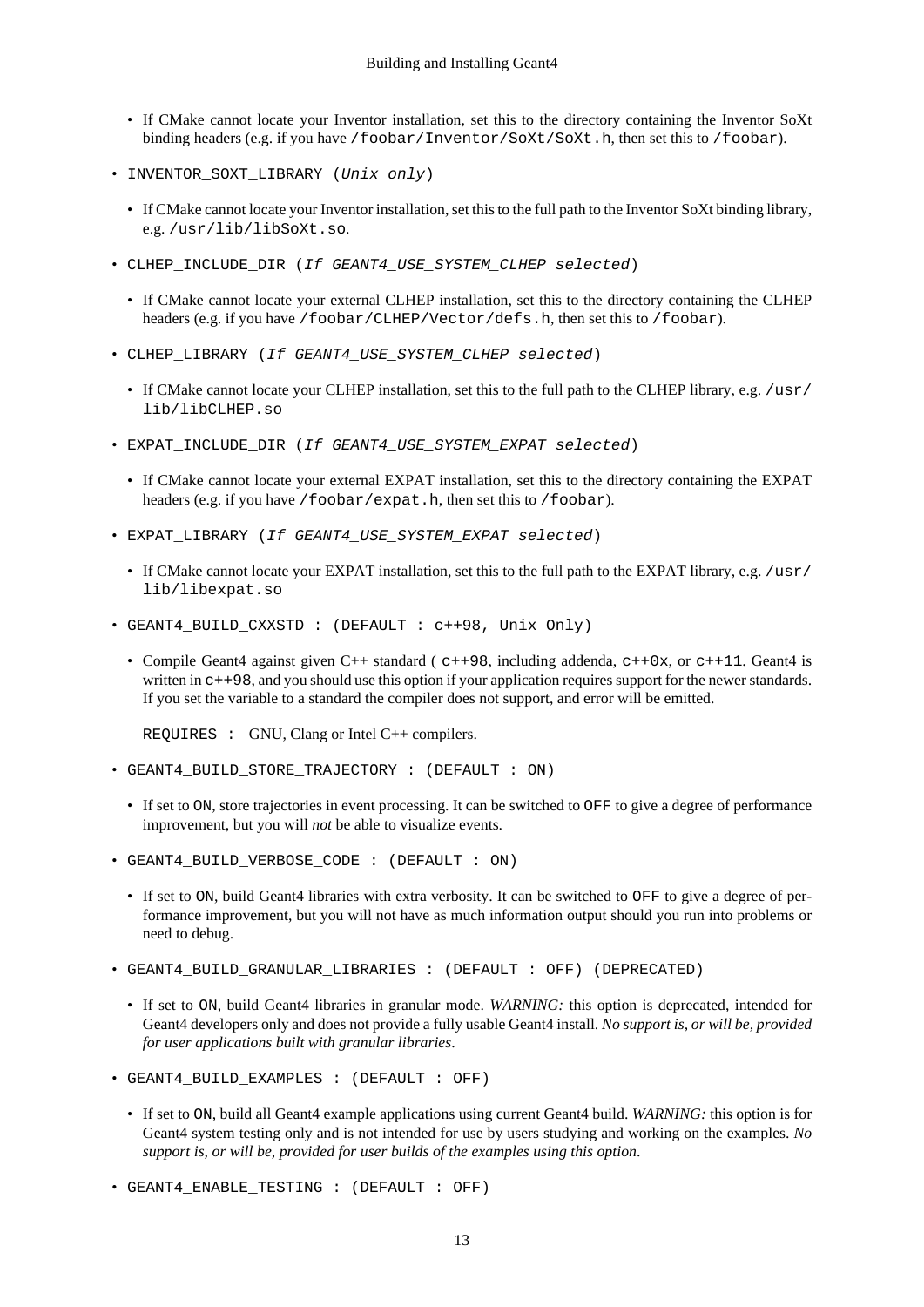• If set to ON, build and run Geant4 testing suites. *WARNING*: this option is for Geant4 system testing only and is not intended for use by users. *No support is, or will be, provided for user builds with this option*.

### <span id="page-16-0"></span>**2.3.3. Selecting a Different Compiler and Changing Flags**

CMake will, by default, select the first C and  $C_{++}$  compilers it finds in your path. Geant4's CMake scripts configure a default set of flags based on the compiler identity, as follows

- [GNU Compiler Collection](http://gcc.gnu.org/)
	- CMAKE\_CXX\_FLAGS : -W -Wall -pedantic -Wno-non-virtual-dtor -Wno-long-long -Wwrite-strings -Wpointer-arith -Woverloaded-virtual -pipe
	- CMAKE\_CXX\_FLAGS\_RELEASE : -O2 -DNDEBUG
	- CMAKE\_CXX\_FLAGS\_DEBUG : -g
	- CMAKE\_CXX\_FLAGS\_RELWITHDEBINFO : -O2 -g
- [Clang](http://clang.llvm.org/)
	- CMAKE\_CXX\_FLAGS : -W -Wall -pedantic -Wno-non-virtual-dtor -Wno-longlong -Wwrite-strings -Wpointer-arith -Woverloaded-virtual -pipe -Qunusedarguments
	- CMAKE\_CXX\_FLAGS\_RELEASE : -O2 -DNDEBUG
	- CMAKE\_CXX\_FLAGS\_DEBUG : -g
	- CMAKE CXX FLAGS RELWITHDEBINFO : 02 q
- [Microsoft Visual C++](http://msdn.microsoft.com/en-gb/vstudio/hh386302)
	- CMAKE\_CXX\_FLAGS : -GR -EHsc -Zm200 -nologo -D\_CONSOLE -D\_WIN32 -DWIN32 DOS -DXPNET -D\_CRT\_SECURE\_NO\_DEPRECATE
	- CMAKE CXX FLAGS RELEASE : MD -O2 -DNDEBUG
	- CMAKE\_CXX\_FLAGS\_DEBUG : -MDd -Od -Zi
	- CMAKE\_CXX\_FLAGS\_RELWITHDEBINFO : -MD -O2 -Zi
- [Intel C and C++ Compilers](http://software.intel.com/en-us/c-compilers)
	- CMAKE\_CXX\_FLAGS : -w1 -Wno-non-virtual-dtor -Wpointer-arith -Wwritestrings -fp-model precise
	- CMAKE CXX FLAGS RELEASE : O2 -DNDEBUG
	- CMAKE\_CXX\_FLAGS\_DEBUG : -g
	- CMAKE CXX FLAGS RELWITHDEBINFO : 02 q

For the GNU, Clang and Intel compilers, an additional flag selecting the C++ standard to compile against will be set. By default, this will use the c++98 standard. This can be changed if the compiler version supports it by setting the GEANT4\_BUILD\_CXXSTD to the required standard, as described in [Section 2.3.2.](#page-13-0)

If you are using an unsupported or unrecognized (by Geant4) compiler, CMake will default to a standard and very simple set of flags for that compiler. We strongly recommend that you use the default compiler and flags, but both can be modified if your use case requires it. To specify the C and C++ compilers to be used, you can set the CC and CXX variables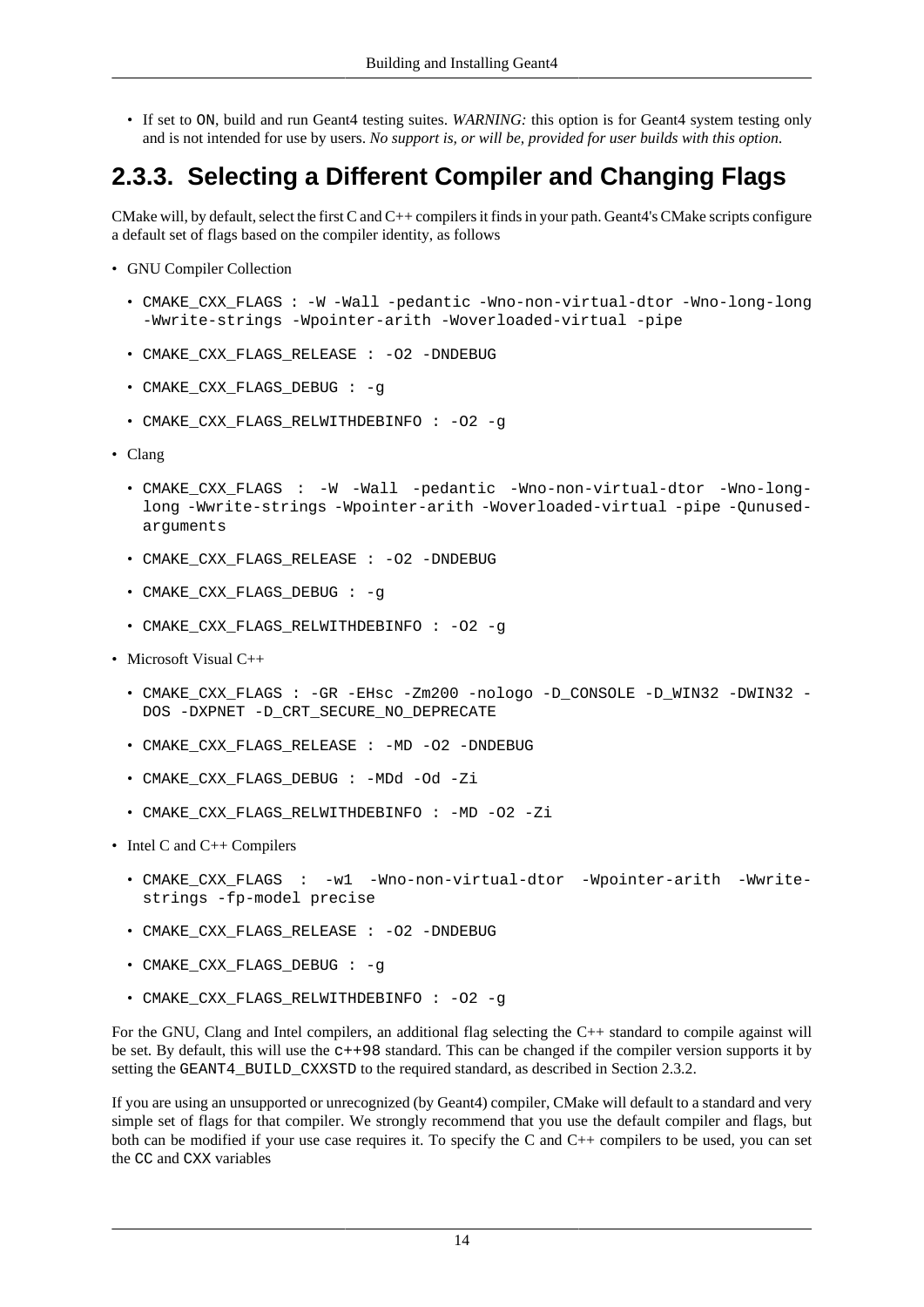```
 ... assuming clang/clang++ are in the PATH ...
 $ CC=clang CXX=clang++ cmake <otherargs>
 ... or ...
 $ export CC=clang
 $ export CXX=clang++
 $ cmake <otherargs>
```
You can also specify a full path should the compilers not be in the PATH. You can also specify the C and C++ compilers via the CMAKE\_<LANG>\_COMPILER options:

\$ cmake -DCMAKE\_C\_COMPILER=clang -DCMAKE\_CXX\_COMPILER=clang++ <otherargs>

Use of CMAKE\_<LANG>\_COMPILER will take precedence over any setting of CC or CXX in the environment or on the command line.

Whilst you *can* change the compiler after an initial configuration with CMake, it is not recommended as you may need to reset some variables by hand. If you do perform this step, it can only be done by rerunning CMake and passing the new compiler via the CMAKE  $\leq$ LANG> COMPILER argument(s), as the CC and CXX variables have no effect on subsequent runs of CMake in a given build directory. You may also need to remove the CMakeCache.txt file from the build directory before running CMake again. If you are building Geant4 using several compilers and/or versions, we strongly recommend creating one build directory per compiler system. Whilst this takes extra disk space, it provides a clean separation between different builds and also allows fast incremental builds against a single source directory.

Compiler flags can be interactively modified through the ccmake and CMake GUI interfaces. As compiler flags are an advanced option, you will need to activate viewing of advanced options. You may then edit the flags as you wish.

CMake is also aware of the CFLAGS and CXXFLAGS variables, so you may set these on the command line or as environment variables. However, note that this will only *prepend* extra flags to the default CMAKE\_<LANG>\_FLAGS.

If you need to completely change the compiler flags, then you can set CMAKE\_<LANG>\_FLAGS directly as a -D option to CMake. This will override all defaults set by Geant4's CMake scripts.

#### <span id="page-17-0"></span>**2.3.4. Using an Initial Cache File for Build Options**

As Geant4, and CMake in general, has many configurable options, remembering and typing out the CMake command line can be tedious and potentially error prone once you start to use a significant number of options. To ease this task and provide reproducible builds, you can write options as CMake set() commands into a so-called initial cache script. For example, to select Clang as the compiler and enable Qt support, we could write the following

 set(CMAKE\_C\_COMPILER clang CACHE STRING "") set(CMAKE\_CXX\_COMPILER clang++ CACHE STRING "") set(GEANT4 USE OT ON CACHE BOOL "")

into a file, say, mysettings.cmake. We could then pass this file to CMake to configure the Geant4 build with these settings:

\$ cmake -C /home/me/mysettings.cmake /path/to/geant4.9.6

Any settings in the supplied script will take priority over the defaults, so this can be a useful way to manage different builds in a reproducible way. Note that the set() commands must use the CACHE argument to ensure they are loaded into the CMake cache.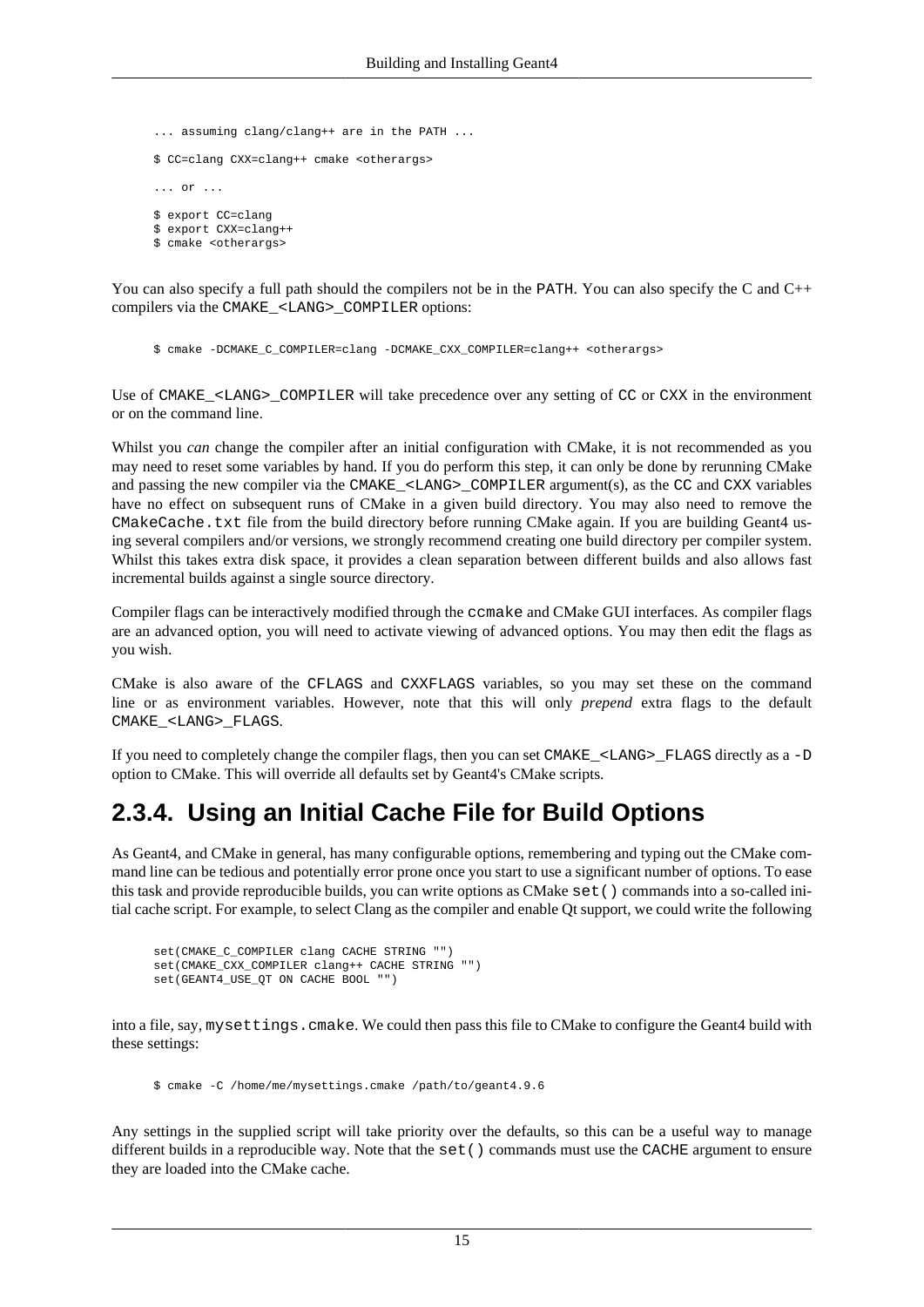# <span id="page-18-0"></span>**Chapter 3. Setting Up and Using an Install of Geant4**

#### <span id="page-18-1"></span>**3.1. Geant4 Installation Locations**

If you choose the default installation paths, then your install of Geant4 is completely contained under the directory you chose for CMAKE\_INSTALL\_PREFIX, with the structure

```
 +- CMAKE_INSTALL_PREFIX
        +- bin/
 | +- geant4-config (UNIX ONLY)
 | +- geant4.csh (UNIX ONLY)
 | +- geant4.sh (UNIX ONLY)
 | +- G4global.dll (WINDOWS ONLY)
         +- \cdot . ..<br>+- include/
         +- Geant4/
             | +- G4global.hh
            +- \ldots<br>+- \text{CLHEP} /(WITH INTERNAL CLHEP ONLY)
       | +- tools/<br>+- lib/
                             (MAY \tBF \t1ib64 \ton \tLINK) | +- libG4global.so (AND/OR .a, OR G4Global.lib ON WINDOWS)
          +- ...
           | +- Geant4-9.6.0/
              | +- Geant4Config.cmake
             | +- Geant4ConfigVersion.cmake
             | +- Geant4LibraryDepends.cmake
             | +- Geant4LibraryDepends-Release.cmake
              | +- UseGeant4.cmake
             | +- Linux-g++ (OR Darwin-g++ UNIX ONLY SOFTLINK -> ..)
             | +- Modules/
       +- share
           +- Geant4-9.6.0
              +- data/ (IF GEANT4_INSTALL_DATA WAS SET)
              +- geant4make/
                 +- geant4make.csh
                 +- geant4make.sh
                 +- config/
```
To make the Geant4 binaries and libraries available on your PATH and library path (LD\_LIBRARY\_PATH on Linux, DYLD\_LIBRARY\_PATH on Mac OS X), you should source the relevant script in CMAKE\_INSTALL\_PREFIX/bin

On interactive bourne shells (e.g. bash), do (assuming you are in CMAKE\_INSTALL\_PREFIX/bin):

\$ . geant4.sh

This command can also be used to setup the Geant4 environment in other Bourne shell scripts. You can also supply the full path to the script rather than changing to the directory containing it.

On interactive C shells, do (assuming you are in CMAKE\_INSTALL\_PREFIX/bin):

\$ source geant4.csh

In an interactive session you can also supply the full path to the script rather than changing to the directory containing it. The C shell script cannot be sourced directly inside other shell scripts due to a limitation of this shell which prevents the script being able to locate itself. If you need to source the C shell script inside another, then you can use the command

cd CMAKE\_INSTALL\_PREFIX/bin ; source geant4.csh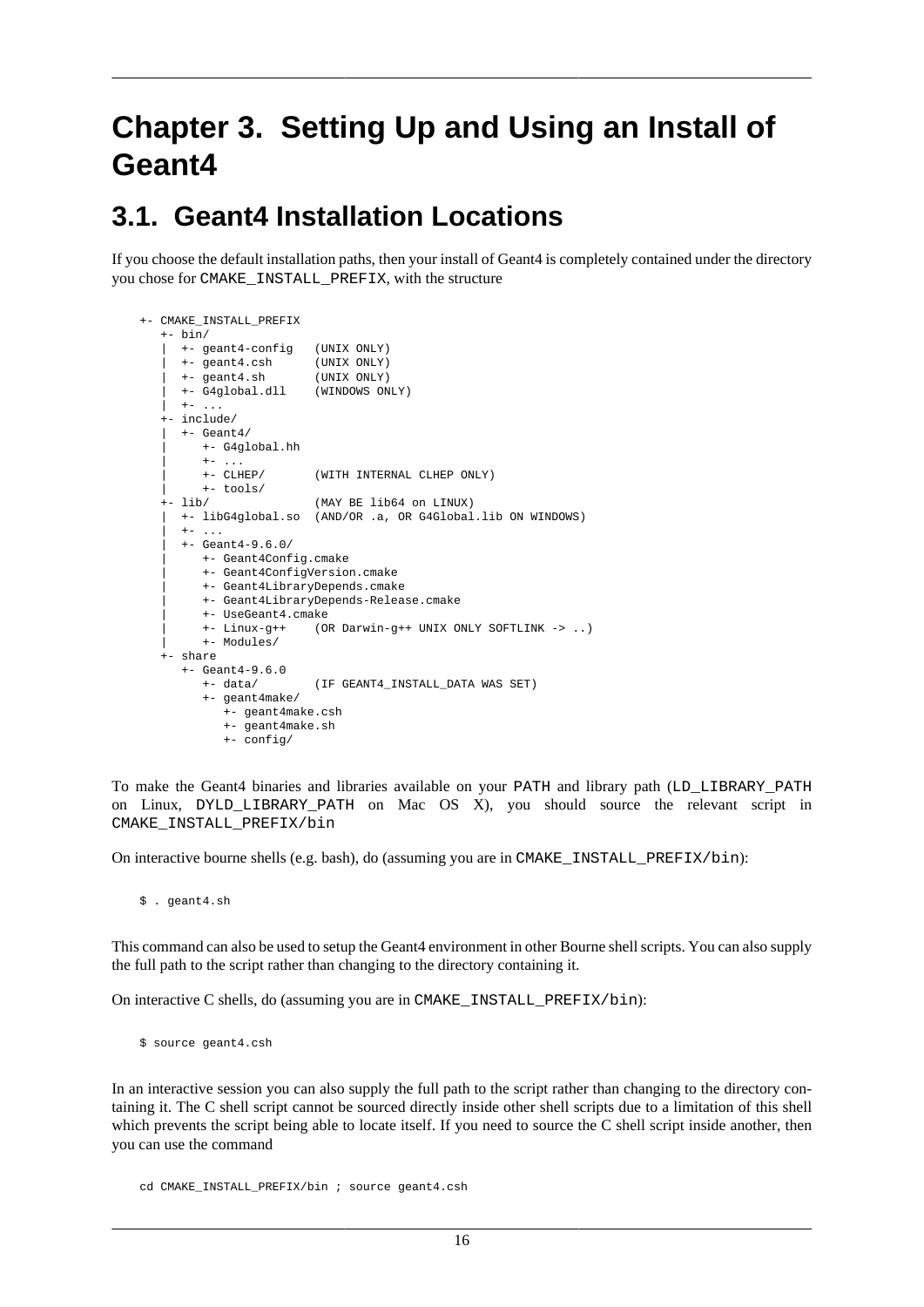where you should replace CMAKE\_INSTALL\_PREFIX/bin with the directory you installed geant4.csh in. You can also use the command

source CMAKE\_INSTALL\_PREFIX/bin/geant4.csh CMAKE\_INSTALL\_PREFIX/bin

where as above you should replace CMAKE\_INSTALL\_PREFIX/bin with the directory where geant4.csh is located.

On Windows, you should add the directory containing the Geant4 dll files to your PATH environment variable. On Windows 7/XP, this can be done via the Control Panel as follows

• [Step 1:](http://www2.warwick.ac.uk/fac/sci/physics/staff/research/bmorgan/geant4/installingonwindows/step_14_open_control_panel.png)

Open the Windows Control Panel.

• [Step 2:](http://www2.warwick.ac.uk/fac/sci/physics/staff/research/bmorgan/geant4/installingonwindows/step_15_open_system_settings.png)

Open the *System* item in the Control Panel.

• [Step 3:](http://www2.warwick.ac.uk/fac/sci/physics/staff/research/bmorgan/geant4/installingonwindows/step_16_open_advanced_system_settings_raw.png)

Click on the *Advanced system settings* link on the System window (on *Windows XP*, click on the *Advanced* tab).

• [Step 4:](http://www2.warwick.ac.uk/fac/sci/physics/staff/research/bmorgan/geant4/installingonwindows/step_17_click_on_environment_variables.png)

Click on the *Environment Variables* button in the System Properties window.

• [Step 5:](http://www2.warwick.ac.uk/fac/sci/physics/staff/research/bmorgan/geant4/installingonwindows/step_18_selct_path_and_click_edit.png)

Select the PATH entry in the *User variables* list, and click the *Edit* button. If PATH is not present, click on the *New* and create it.

• [Step 6:](http://www2.warwick.ac.uk/fac/sci/physics/staff/research/bmorgan/geant4/installingonwindows/step_19_enter_path_value_and_click_ok.png)

In the popup *Edit User Variable* window, append the directory in which the Geant4 dlls are installed to the Variable value entry of the PATH variable (Note that on Windows, path entries are separated by semicolons). It's very important to append the Geant4 dll path if you have an existing PATH, otherwise other programs may stop working correctly! If the Variable value entry of the PATH variable is empty, or you've just created it, you can simply set the value to the directory in which the Geant4 dlls are installed. Once you have edited, click *OK*.

## <span id="page-19-0"></span>**3.2. Building Applications with Geant4**

To build an application that uses the Geant4 toolkit, it is necessary to include Geant4 headers in the application sources and link the application to the Geant4 libraries. The details of how to implement source code for an application are described in detail in the [Geant4 User's Guide for Application Developers](http://geant4.web.cern.ch/geant4/UserDocumentation/UsersGuides/ForApplicationDeveloper/html/index.html). Here, we describe how you can build your sources into an application and compile and link it against Geant4.

We provide three main tools to help with building applications: a CMake "Geant4Config.cmake" config file, a GNUMake module "binmake.gmk" and a UNIX-only command line program "geant4-config". The following sections give an overview of each tool and how to use them to build a simple application.

#### <span id="page-19-1"></span>**3.2.1. Using CMake to build Applications: Geant4Config.cmake**

Geant4 installs a file named Geant4Config.cmake located in: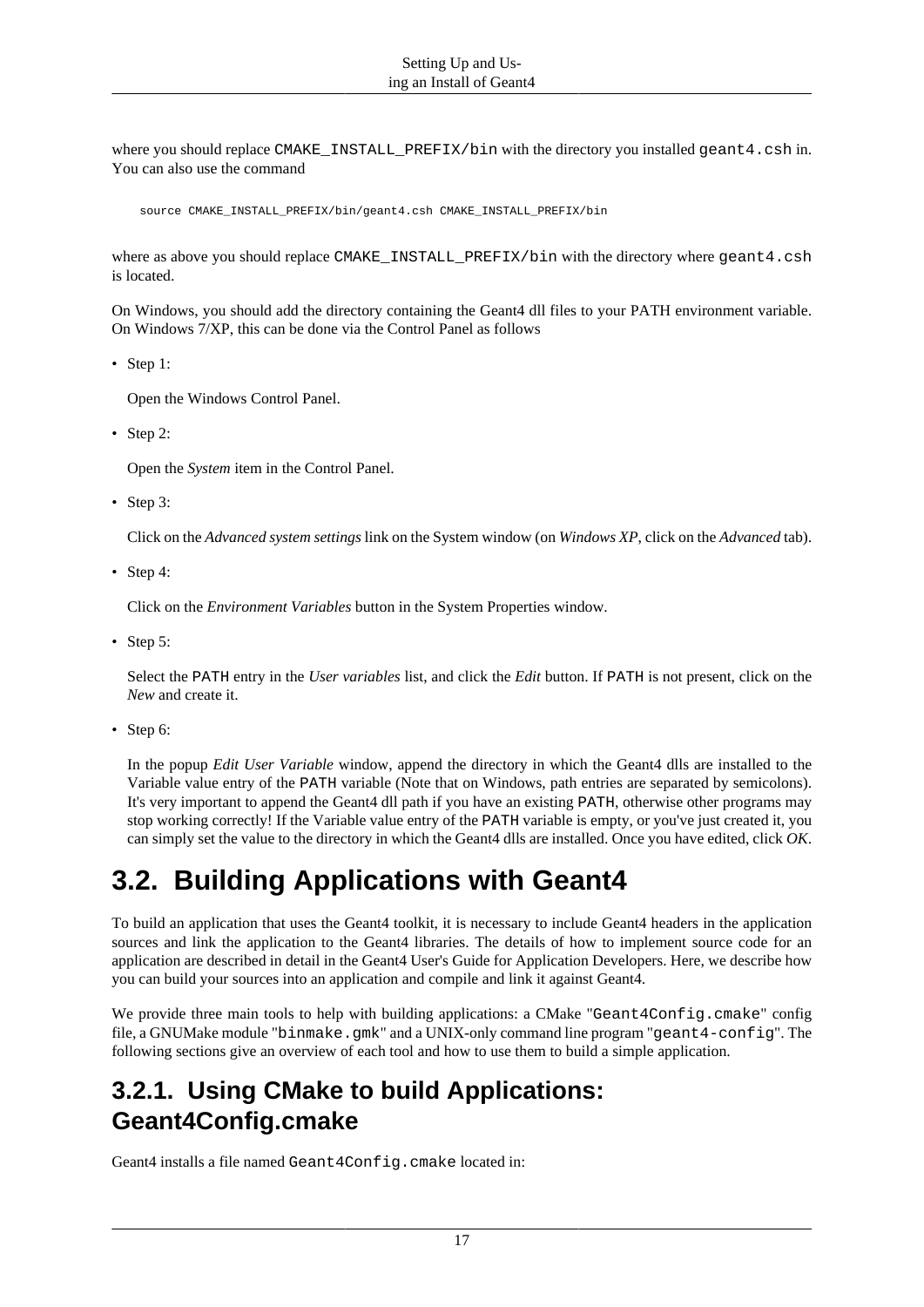```
 +- CMAKE_INSTALL_PREFIX
    +- lib/
        +- Geant4-9.6.0/
           +- Geant4Config.cmake
```
which is designed for use with the CMake scripting language find package command. Building a Geant4 application using CMake therefore involves writing a CMake script CMakeLists.txt using this and other CMake commands to locate Geant4 and describe the build of your application against it. Whilst it requires a bit of effort to write the script, CMake provides a very powerful and flexible tool, especially if you are working on multiple platforms. It is therefore the method we recommend for building Geant4 applications.

We'll use Basic Example B1, which you may find in the Geant4 source directory under examples/basic/B1, to demonstrate the use of CMake to build a Geant4 application. You'll find links to the latest CMake documentation for the commands used throughout, so please follow these for further information. The application sources and scripts are arranged in the following directory structure:

```
+- B1/
    +- CMakeLists.txt
    +- exampleB1.cc
    +- include/
    | ... headers.hh ...
   +- src/
       ... sources.cc ...
```
Here, exampleB1.cc contains main() for the application, with include/ and src/ containing the implementation class headers and sources respectively. This arrangement of source files is not mandatory when building with CMake, apart from the location of the CMakeLists.txt file in the root directory of the application.

The text file CMakeLists.txt is the CMake script containing commands which describe how to build the exampleB1 application:

```
 # (1)
      cmake_minimum_required(VERSION 2.6 FATAL_ERROR)
      project(B1)
      # (2) option(WITH_GEANT4_UIVIS "Build example with Geant4 UI and Vis drivers" ON)
      if(WITH_GEANT4_UIVIS)
         find_package(Geant4 REQUIRED ui_all vis_all)
       else()
         find_package(Geant4 REQUIRED)
       endif()
       # (3)
       include(${Geant4_USE_FILE})
       include_directories(${PROJECT_SOURCE_DIR}/include)
      # (4) file(GLOB sources ${PROJECT_SOURCE_DIR}/src/*.cc)
       file(GLOB headers ${PROJECT_SOURCE_DIR}/include/*.hh)
       # (5)
     add executable(exampleB1 exampleB1.cc ${sources} ${headers})
      target_link_libraries(exampleB1 ${Geant4_LIBRARIES})
       # (6)
       set(EXAMPLEB1_SCRIPTS
        exampleB1.in
         exampleB1.out
         init.mac
         init_vis.mac
         run1.mac
        run2.mac
         vis.mac
 )
       foreach(_script ${EXAMPLEB1_SCRIPTS})
         configure_file(
           ${PROJECT_SOURCE_DIR}/${_script}
```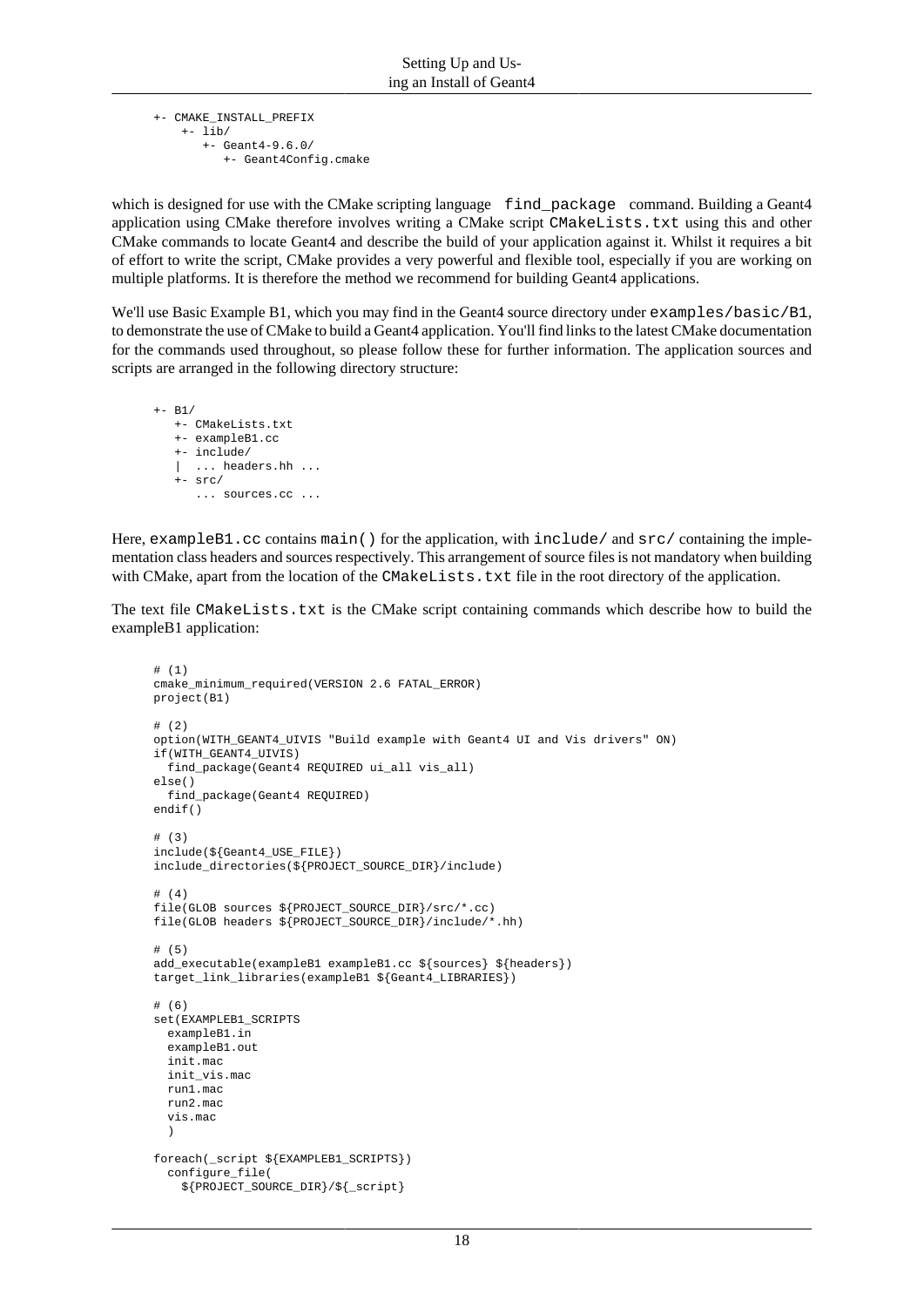```
 ${PROJECT_BINARY_DIR}/${_script}
         COPYONLY
 )
      endforeach()
      # (7)
      install(TARGETS exampleB1 DESTINATION bin)
```
For clarity, the above listing has stripped out the main comments (CMake comments begin with a "#") you'll find in the actual file to highlight each distinct task:

1. Basic Configuration

The [cmake\\_minimum\\_required](http://www.cmake.org/cmake/help/v2.8.10/cmake.html#command:cmake_minimum_required) command simply ensures we're using a suitable version of CMake. The [project](http://www.cmake.org/cmake/help/v2.8.10/cmake.html#command:project) command sets the name of the project and enables and configures C and C++ compilers.

2. Find and Configure Geant4

The aforementioned [find\\_package](http://www.cmake.org/cmake/help/v2.8.10/cmake.html#command:find_package) command is used to locate and configure Geant4 (we'll see how to specify the location later when we run CMake), the REQUIRED argument being supplied so that CMake will fail with an error if it cannot find Geant4. The [option](http://www.cmake.org/cmake/help/v2.8.10/cmake.html#command:option) command specifies a boolean variable which defaults to [ON](http://www.cmake.org/cmake/help/v2.8.10/cmake.html#command:if) , and which can be set when running CMake via a -D command line argument, or toggled in the CMake GUI interfaces. We wrap the calls to find package in a [conditional block](http://www.cmake.org/cmake/help/v2.8.10/cmake.html#command:if) on the option value. This allows us to configure the use of Geant4 UI and Visualization drivers by exampleB1 via the ui\_all vis\_all "component" arguments to [find\\_package](http://www.cmake.org/cmake/help/v2.8.10/cmake.html#command:find_package) . These components and their usage is described later.

3. Configure the Project to Use Geant4 and B1 Headers

To automatically configure the header path, compiler flags and compiler definitions needed for linking to Geant4, we use the [include](http://www.cmake.org/cmake/help/v2.8.10/cmake.html#command:include) command to load a CMake script supplied by Geant4. The CMake variable named Geant4\_USE\_FILE is set to the path to this module when Geant4 is located by [find\\_package](http://www.cmake.org/cmake/help/v2.8.10/cmake.html#command:find_package) . We use the [include\\_directories](http://www.cmake.org/cmake/help/v2.8.10/cmake.html#command:include_directories) command to add the B1 header directory to the compiler's header search path. The CMake variable [PROJECT\\_SOURCE\\_DIR](http://www.cmake.org/cmake/help/v2.8.10/cmake.html#variable:PROJECT_SOURCE_DIR) points to the top level directory of the project and is set by the earlier call to the [project](http://www.cmake.org/cmake/help/v2.8.10/cmake.html#command:project) command.

4. List the Sources to Build the Application

Use the globbing functionality of the [file](http://www.cmake.org/cmake/help/v2.8.10/cmake.html#command:file) command to prepare lists of the B1 source and header files.

Note however that CMake globbing *is only used here as a convenience*. The expansion of the glob only happens when CMake is run, so if you later add or remove files, the generated build scripts will not know a change has taken place. Kitware strongly recommend listing sources explicitly as CMake automatically makes the build depend on the CMakeLists.txt file. This means that if you explicitly list the sources in CMakeLists.txt, any changes you make will be automatically picked when you rebuild. This is most useful when you are working on a project with sources under version control and multiple contributors.

5. Define and Link the Executable

The [add\\_executable](http://www.cmake.org/cmake/help/v2.8.10/cmake.html#command:add_executable) command defines the build of an application, outputting an executable named by its first argument, with the sources following. Note that we add the headers to the list of sources so that they will appear in IDEs like Xcode.

After adding the executable, we use the [target\\_link\\_libraries](http://www.cmake.org/cmake/help/v2.8.10/cmake.html#command:target_link_libraries) command to link it with the Geant4 libraries. The Geant4\_LIBRARIES variable is set by [find\\_package](http://www.cmake.org/cmake/help/v2.8.10/cmake.html#command:find_package) when Geant4 is located, and is a list of all the libraries needed to link against to use Geant4.

6. Copy any Runtime Scripts to the Build Directory

Because we want to support out of source builds so that we won't mix CMake generated files with our actual sources, we copy any scripts used by the B1 application to the build directory. We use [foreach](http://www.cmake.org/cmake/help/v2.8.10/cmake.html#command:foreach) to loop over the list of scripts we constructed, and [configure\\_file](http://www.cmake.org/cmake/help/v2.8.10/cmake.html#command:configure_file) to perform the actual copy.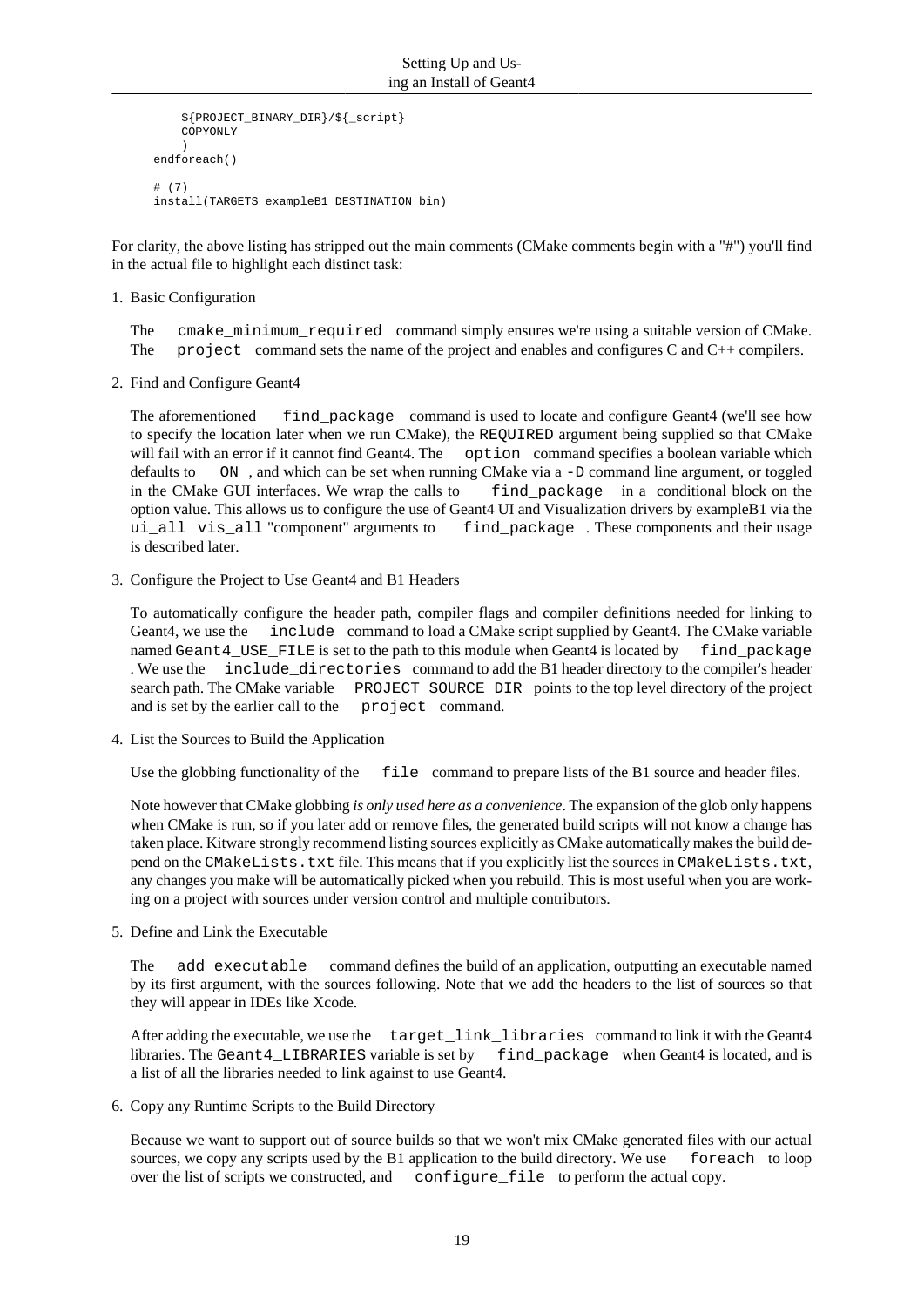Here, the CMake variable [PROJECT\\_BINARY\\_DIR](http://www.cmake.org/cmake/help/v2.8.10/cmake.html#variable:PROJECT_BINARY_DIR) is set by the earlier call to the [project](http://www.cmake.org/cmake/help/v2.8.10/cmake.html#command:project) command and points to the directory where we run CMake to configure the build.

7. If Required, Install the Executable

Use the [install](http://www.cmake.org/cmake/help/v2.8.10/cmake.html#command:install) command to create an install target that will install the executable to a bin directory under CMAKE\_INSTALL\_PREFIX.

If you don't intend your application to be installable, i.e. you only want to use it locally when built, you can leave this out.

This sequence of commands is the most basic needed to compile and link an application with Geant4, and is easily extendable to more involved use cases such as using other third party packages (via find package ) or platform specific configuration.

With the CMake script in place, using it to build an application is a two step process. First CMake is run to generate buildscripts to describe the build. By default, these will be Makefiles on Unix platforms, and Visual Studio solutions on Windows, but you can generate scripts for [other tools like Xcode and Eclipse](http://www.cmake.org/cmake/help/v2.8.10/cmake.html#section_Generators) if you wish. Second, the buildscripts are run by the chosen build tool to compile and link the application.

A key concept with CMake is that we generate the buildscripts and run the build in a separate directory, the socalled *build directory*, from the directory in which the sources reside, the so-called *source directory*. This is the exact same technique we used when building Geant4 itself. Whilst this may seem awkward to begin with, it is a very useful technique to employ. It prevents mixing of CMake generated files with those of your application, and allows you to have multiple builds against a single source without having to clean up, reconfigure and rebuild.

We'll illustrate this configure and build process on Linux/Mac using Makefiles, and on Windows using Visual Studio. The example script and Geant4's Geant4Config.cmake script are vanilla CMake, so you should be able to use other Generators (such as Xcode and Eclipse) without issue.

#### **3.2.1.1. Building ExampleB1 with CMake on Unix with Makefiles**

We'll assume, *for illustration only*, that you've copied the exampleB1 sources into a directory under your home area so that we have

```
 +- /home/you/B1/
    +- CMakeLists.txt
    +- exampleB1.cc
    +- include/
   +- src/
   +- \ldots
```
Here, our *source directory* is /home/you/B1, in other words the directory holding the CMakeLists.txt file.

Let's also assume that you have already installed Geant4 in your home area under, *for illustration only*, /home/ you/geant4-install.

Our first step is to create a *build directory* in which build the example. We will create this alongside our B1 *source directory* as follows:

```
 $ cd $HOME
 $ mkdir B1-build
```
We now change to this *build directory* and run CMake to generate the Makefiles needed to build the B1 application. We pass CMake two arguments:

```
 $ cd $HOME/B1-build
 $ cmake -DGeant4_DIR=/home/you/geant4-install/lib64/Geant4-9.6.0 $HOME/B1
```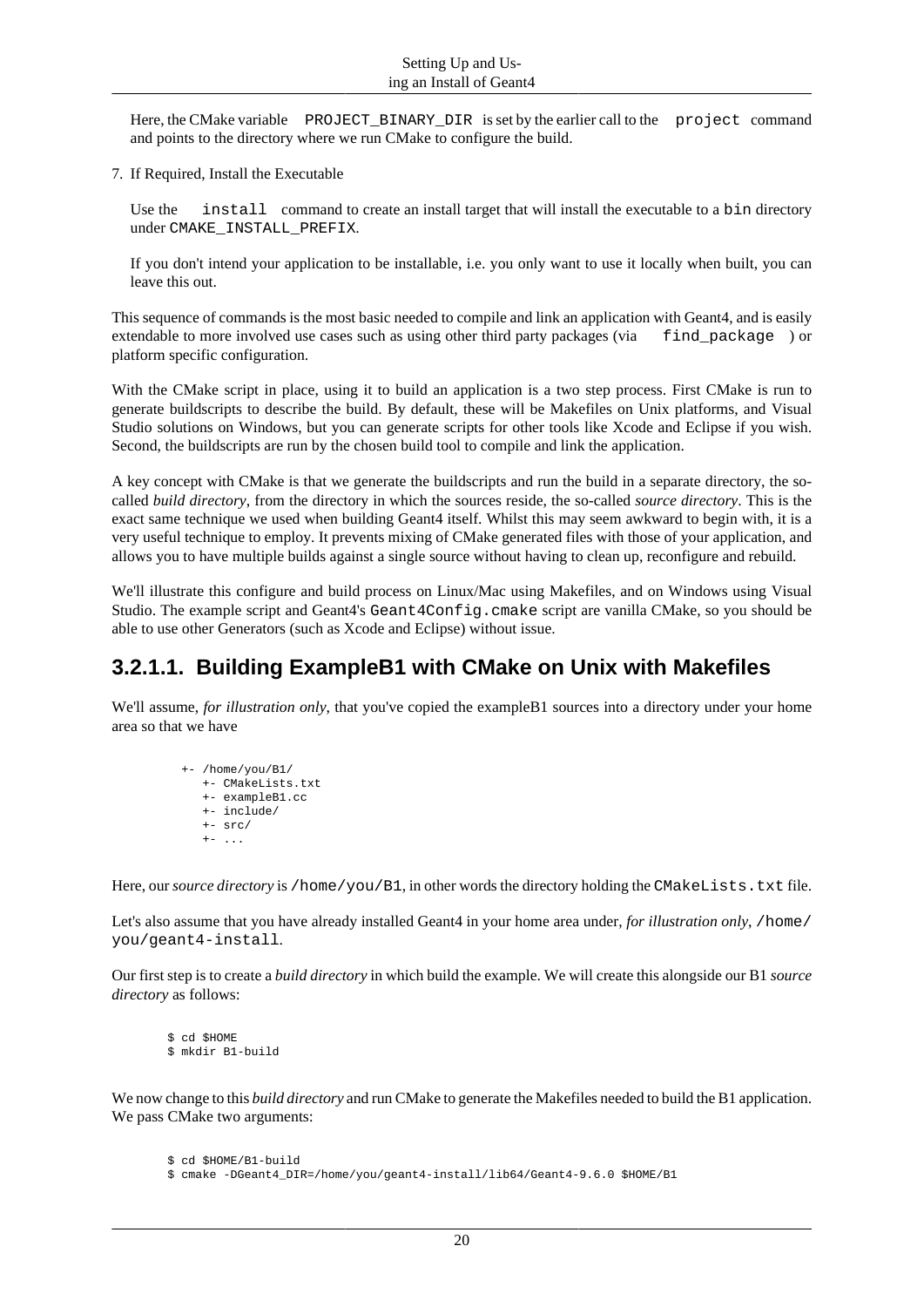Here, the first argument points CMake to our install of Geant4. Specifically, it is the directory holding the Geant4Config.cmake file that Geant4 installs to help CMake find and use Geant4. You should of course adapt the value of this variable to the location of your actual Geant4 install.

The second argument is the path to the *source directory* of the application we want to build. Here it's just the B1 directory as discussed earlier. You should of course adapt the value of that variable to where you copied the B1 source directory.

CMake will now run to configure the build and generate Makefiles. On Linux, you will see the output

 \$ cmake -DGeant4\_DIR=/home/you/geant4-install/lib64/Geant4-9.6.0 \$HOME/B1 -- The C compiler identification is GNU -- The CXX compiler identification is GNU -- Check for working C compiler: /usr/bin/gcc -- Check for working C compiler: /usr/bin/gcc -- works -- Detecting C compiler ABI info -- Detecting C compiler ABI info - done -- Check for working CXX compiler: /usr/bin/c++ -- Check for working CXX compiler: /usr/bin/c++ -- works -- Detecting CXX compiler ABI info -- Detecting CXX compiler ABI info - done -- Configuring done -- Generating done -- Build files have been written to: /home/you/B1-build

On Mac OS X, you will see slightly different output, but the last three lines should be identical.

If you now list the contents of you build directory, you can see the files generated:

 $$1s$  CMakeCache.txt exampleB1.in init\_vis.mac run2.mac CMakeFiles exampleB1.out Makefile vis.mac cmake\_install.cmake init.mac run1.mac

Note the Makefile and that all the scripts for running the exampleB1 application we're about to build have been copied across. With the Makefile available, we can now build by simply running make:

\$ make -jN

CMake generated Makefiles support parallel builds, so can set N suitable for the number of cores on your machine (e.g. on a dual core processor, you could set N to 2). When make runs, you should see the output

```
 $ make
 Scanning dependencies of target exampleB1
 [ 16%] Building CXX object CMakeFiles/exampleB1.dir/exampleB1.cc.o
 [ 33%] Building CXX object CMakeFiles/exampleB1.dir/src/B1PrimaryGeneratorA
 ction.cc.o
 [ 50%] Building CXX object CMakeFiles/exampleB1.dir/src/B1EventAction.cc.o
 [ 66%] Building CXX object CMakeFiles/exampleB1.dir/src/B1RunAction.cc.o
 [ 83%] Building CXX object CMakeFiles/exampleB1.dir/src/B1DetectorConstruct
 ion.cc.o
 [100%] Building CXX object CMakeFiles/exampleB1.dir/src/B1SteppingAction.cc
 .o
 Linking CXX executable exampleB1
 [100%] Built target exampleB1
```
CMake Unix Makefiles are quite terse, but you can make them more verbose by adding the VERBOSE argument to make:

\$ make VERBOSE=1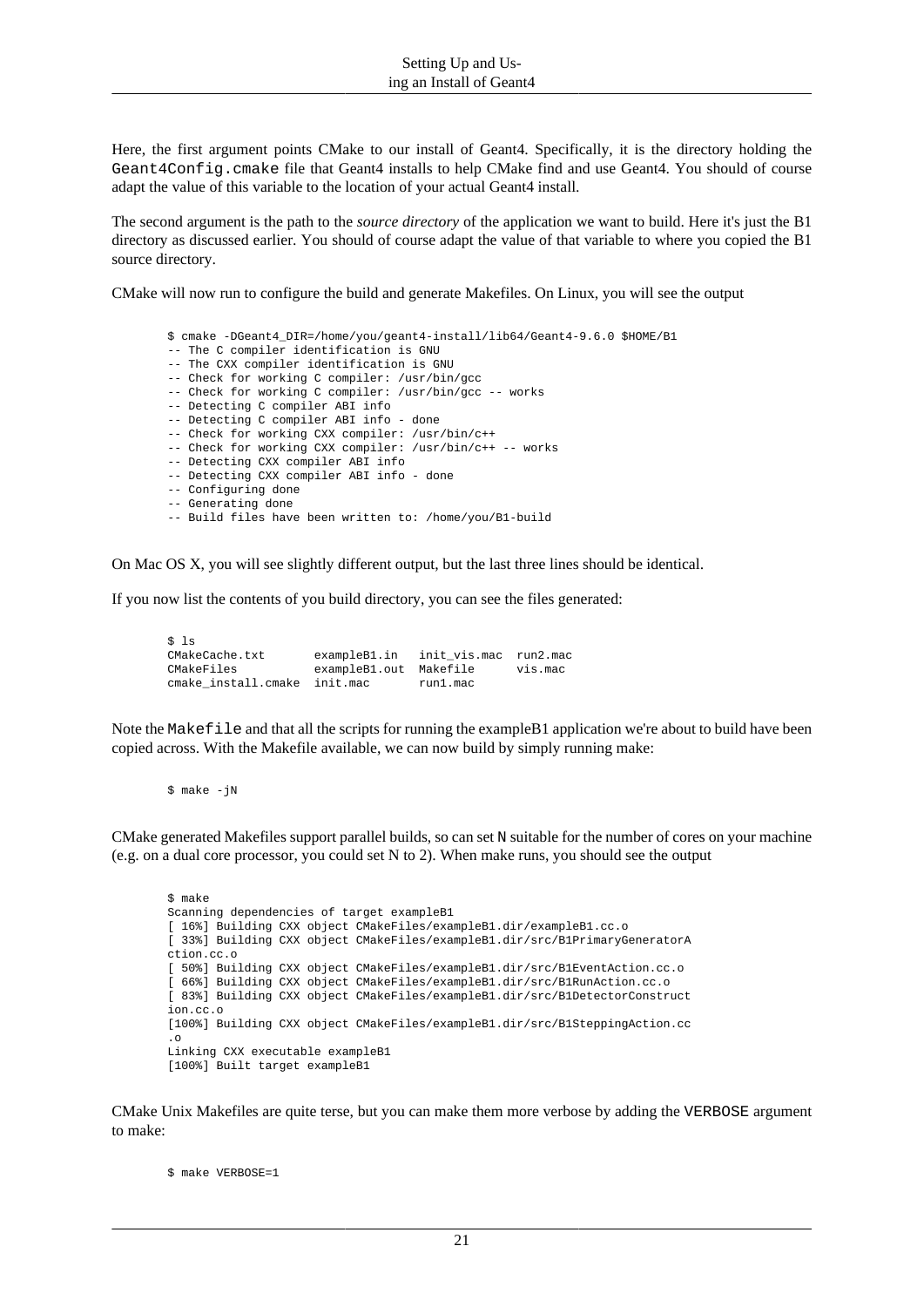If you now list the contents of your *build directory* you will see the exampleB1 application executable has been created:

| S ls |                                            |              |              |          |
|------|--------------------------------------------|--------------|--------------|----------|
|      | CMakeCache.txt                             | exampleB1    | init.mac     | run1.mac |
|      | CMakeFiles                                 | exampleB1.in | init vis.mac | run2.mac |
|      | cmake install.cmake exampleB1.out Makefile |              |              | vis.mac  |

You can now run the application in place:

```
 $ ./exampleB1
 +++ G4StackManager uses G4SmartTrackStack. +++
 *************************************************************
Geant4 version Name: geant4-09-06-ref-00
                       Copyright : Geant4 Collaboration
                       Reference : NIM A 506 (2003), 250-303
                       WWW : http://cern.ch/geant4
 *************************************************************
 <<< Reference Physics List QBBC 
 Checking overlaps for volume Envelope ... OK! 
 Checking overlaps for volume Shape1 ... OK! 
Checking overlaps for volume Shape2 ... OK!
 WARNING: G4QInelastic is deprecated and will be removed in GEANT4 version 10.0.
### Adding tracking cuts for neutron TimeCut(ns)= 10000 KinEnergyCut(MeV)= 0
 Visualization Manager instantiating with verbosity "warnings (3)"...
 Visualization Manager initialising...
 Registering graphics systems...
```
further output and behaviour will depend on what UI and Visualization drivers your Geant4 install supports. If you recall the use of the ui\_all vis\_all in the find\_package command, this results in all available UI and Visualization drivers being activated in your application. If you didn't want any UI or Visualization, you could rerun CMake as:

\$ cmake -DWITH\_GEANT4\_UIVIS=OFF -DGeant4\_DIR=/home/you/geant4-install/lib64/Geant4-9.6.0 \$HOME/B1

This would switch the option we set up to false, and result in find\_package not activating any UI or Visualization for the application. You can easily adapt this pattern to provide options for your application such as additional components or features.

Once the build is configured, you can edit code for the application in its *source directory*. You only need to rerun make in the corresponding *build directory* to pick up and compile the changes. However, note that due to the use of CMake globbing to create the source file list, if you add or remove files, you need to rerun CMake to pick up the changes! This is another reason why Kitware recommend listing the sources explicitly.

#### **3.2.1.2. Building ExampleB1 with CMake on Windows with Visual Studio**

We'll assume, *for illustration only*, that you've copied the exampleB1 sources into a directory

```
 C:\Users\Ben\Documents\examples\basic\B1
```
If you [browse the contents of this directory](http://www2.warwick.ac.uk/fac/sci/physics/staff/research/bmorgan/geant4/buildingwindowsapps/step_01_locate_source_directory.png) you can see that it contains the CMakeLists.txt file. So our *source directory* is C:\Users\Ben\Documents\examples\basic\B1, in other words the directory holding the CMakeLists.txt file.

Let's now use the CMake GUI to configure the build and generate a Visual Studio solution for it, and then use Visual Studio to build the application from this solution. This process involves several steps, which we break down as follows, and which can also be [viewed as a slide show](http://www2.warwick.ac.uk/fac/sci/physics/staff/research/bmorgan/geant4/buildingwindowsapps/) .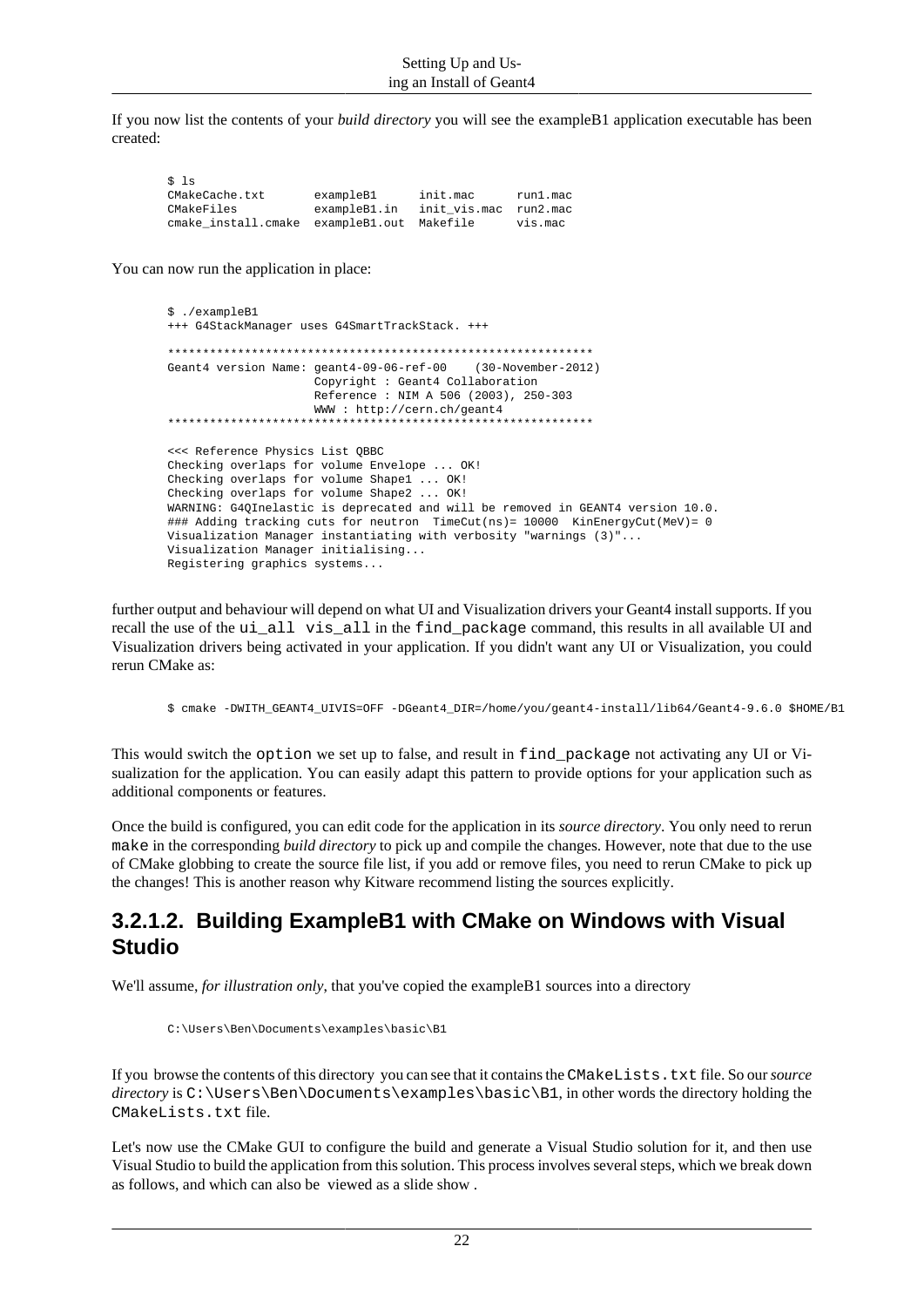• [Step 1:](http://www2.warwick.ac.uk/fac/sci/physics/staff/research/bmorgan/geant4/buildingwindowsapps/step_02_click_on_browse_source.png)

Open the CMake (cmake-gui) executable, and click on the *Browse Source...* button in the top right hand corner of the window.

• [Step 2:](http://www2.warwick.ac.uk/fac/sci/physics/staff/research/bmorgan/geant4/buildingwindowsapps/step_03_select_b1_source_directory.png)

Use the file browser popup to locate the B1 *source directory*, and click *OK*.

• [Step 3:](http://www2.warwick.ac.uk/fac/sci/physics/staff/research/bmorgan/geant4/buildingwindowsapps/step_04_create_b1_build_directory.png)

Now we create the *build directory* in which to create the Visual Studio project files and hold the build products. This directory should not be the same as, or inside, the *source directory*. Therefore, let's create this *build directory* alongside our source directory.

Click on the *Browse Build...* button in the top right hand side of the CMake GUI window. Use the file browser popup to browse back to C:\Users\Ben\Documents\examples\basic, and click on the *Make New Folder* button. Rename the created folder to *B1-build*, and click on the *OK* button. The two text entries at the top of the GUI should now contain C:/Users/Ben/Documents/examples/basic/B1 and C:/ Users/Ben/Documents/examples/basic/B1-build respectively (*Note*: CMake always represents Windows paths with forward slashes).

• [Step 4:](http://www2.warwick.ac.uk/fac/sci/physics/staff/research/bmorgan/geant4/buildingwindowsapps/step_05_add_cache_entry.png)

Before we can configure the project, we need to tell CMake where to find Geant4. To do this, click on the *Add Entry* button in the top right corner of the CMake GUI.

• [Step 5:](http://www2.warwick.ac.uk/fac/sci/physics/staff/research/bmorgan/geant4/buildingwindowsapps/step_06_name_cache_entry.png)

In the *Add Cache Entry* window that pops up, set the *Name* of the entry to *Geant4\_DIR*. Set the *Type* to *PATH*.

• [Step 6:](http://www2.warwick.ac.uk/fac/sci/physics/staff/research/bmorgan/geant4/buildingwindowsapps/step_07_select_geant4_dir.png)

In the *Add Cache Entry* window, click the browse button on the right hand side of the *Value* to pop up the *Browse For Folder* window. Browse to find your install of Geant4, and select the folder which contains the Geant4Config.cmake file. This is generally located in the  $lib/Geant4-X.Y.Z$  (where  $X.Y.Z$  is the Geant4 version number) folder inside the directory in which you installed Geant4.

• [Step 7:](http://www2.warwick.ac.uk/fac/sci/physics/staff/research/bmorgan/geant4/buildingwindowsapps/step_08_click_on_configure.png)

With *Geant4* DIR set, click on the *Configure* button in the bottom left hand corner of the GUI.

• [Step 8:](http://www2.warwick.ac.uk/fac/sci/physics/staff/research/bmorgan/geant4/buildingwindowsapps/step_09_choose_generator.png)

In the pop up window, select *Visual Studio 10* (or 9 if you have that version installed) and ensure the *Use default native compilers* radio button is ticked. Click on the *Finish* button. CMake will run to check that your system can perform the build and that Geant4 can be found. It will output information on its status and any errors in the logging window at the bottom of the GUI.

• [Step 9:](http://www2.warwick.ac.uk/fac/sci/physics/staff/research/bmorgan/geant4/buildingwindowsapps/step_10_first_reconfigure.png)

After a successful configuration, you will see *Configuring done* in the logging window at the bottom, and some red highlighted entries in the main window, including one for *CMake*. The red color does not always mean there has been an error, but denotes that CMake needs to rerun to resolve options it has found in the build. Simply reclick the *Configure* button to rerun CMake.

• [Step 10:](http://www2.warwick.ac.uk/fac/sci/physics/staff/research/bmorgan/geant4/buildingwindowsapps/step_11_good_conf_generate.png)

After a further successful configuration, you will see *Configuring done* in the logging window at the bottom, and there should be no red colored entries in the main window. Now click on the *Generate* button to create the Visual Studio solution.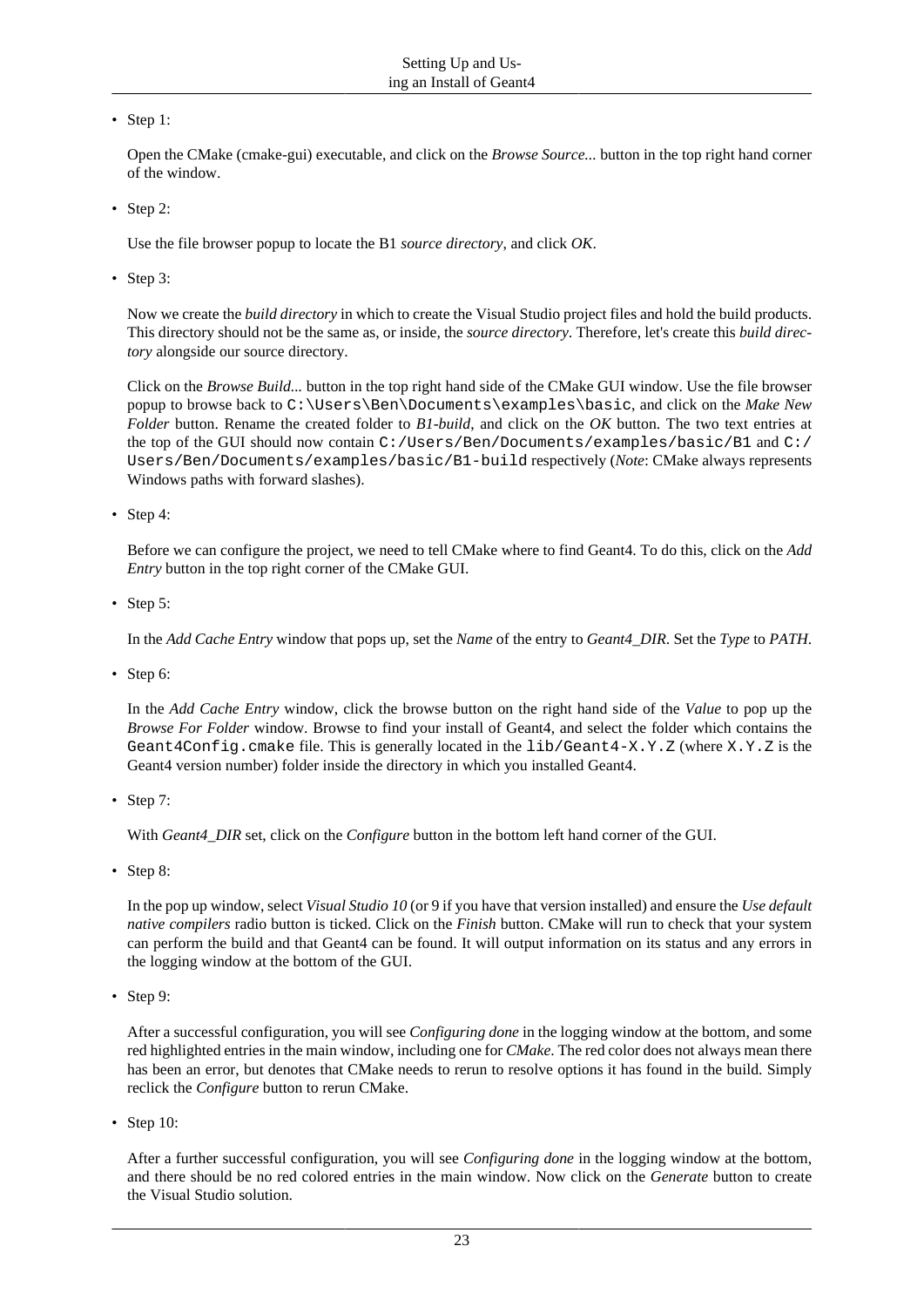• [Step 11:](http://www2.warwick.ac.uk/fac/sci/physics/staff/research/bmorgan/geant4/buildingwindowsapps/step_12_end_of_cmake.png)

After generation, you should see *Configuring done, Generating done* in the logging window at the bottom of the GUI. CMake has run successfully, and a Visual Studio solution has been created. You can now exit the CMake GUI.

• [Step 12:](http://www2.warwick.ac.uk/fac/sci/physics/staff/research/bmorgan/geant4/buildingwindowsapps/step_13_open_project.png)

Now start up Visual Studio and choose *Open Project*. This guide is somewhat specific to Visual Studio 2010 Express, but the solution files should appear with the same names in both 2008 and 2010. Browse to your build directory and open the B1.sln Microsoft Visual Studio Solution file. It may take some time for Visual Studio to fully open the project and parse all the sources.

• [Step 13:](http://www2.warwick.ac.uk/fac/sci/physics/staff/research/bmorgan/geant4/buildingwindowsapps/step_14_project_showing_sources.png)

In the *Solution Explorer*, you can click on the *exampleB1* to view the sources for the project.

• [Step 14:](http://www2.warwick.ac.uk/fac/sci/physics/staff/research/bmorgan/geant4/buildingwindowsapps/step_15_build_all_build.png)

To build the project, right click on *ALL\_BUILD* in the *Solution Explorer* and click *Build* in the dialog box.

• [Step 15:](http://www2.warwick.ac.uk/fac/sci/physics/staff/research/bmorgan/geant4/buildingwindowsapps/step_16_successful_build.png)

Visual Studio will perform the build, and report on progress in *Output*.

• [Step 16:](http://www2.warwick.ac.uk/fac/sci/physics/staff/research/bmorgan/geant4/buildingwindowsapps/step_17_open_cmd_and_and_cd.png)

Whilst you can run the built application in Visual Studio, it can be tricky to set up all the paths correctly (see below). It's therefore easiest to open a *cmd.exe* window and *cd* to the *build directory* (the directory where the Visual Studio solution was generated). You can then run the built application directly from the command line. Note that because Visual Studio supports multiple configurations and builds in *Debug* mode by default, the application is located at *Debug\exampleB1.exe*.

• [Step 17:](http://www2.warwick.ac.uk/fac/sci/physics/staff/research/bmorgan/geant4/buildingwindowsapps/step_18_running_app.png)

On execution, the *exampleB1* application should pop up a UI window, and a visualization window if your install of Geant4 was installed with OpenGL visualization.

As noted above, you can also run the application through the Visual Studio debugger, although we have seen issues with setting the directory to run incorrectly. The executable locates the macro files by assuming they are in the current working directory, so the executable must be run from a directory containing the macros.

One key CMake related item to note goes back to our listing of the *headers* for the application in the call to add\_executable. Whilst CMake will naturally ignore these for configuring compilation of the application, it will add them to the Visual Studio Solution. If you do not list them, they will not be editable in the Solution.

#### **3.2.1.3. Usage of Geant4Config.cmake**

Geant4Config.cmake is designed to be used with CMake's find package command. When found, it sets several CMake variables and provides a mechanism for checking and activating optional features of Geant4. This allows you to use it in many ways in your CMake project to configure Geant4 for use by your application.

The most basic usage of Geant4Config.cmake in a CMakeLists.txt file is just to locate Geant4 with no requirements on its existence, version number or components:

find package(Geant4)

If you must find Geant4, then you can use

```
find package(Geant4 REQUIRED)
```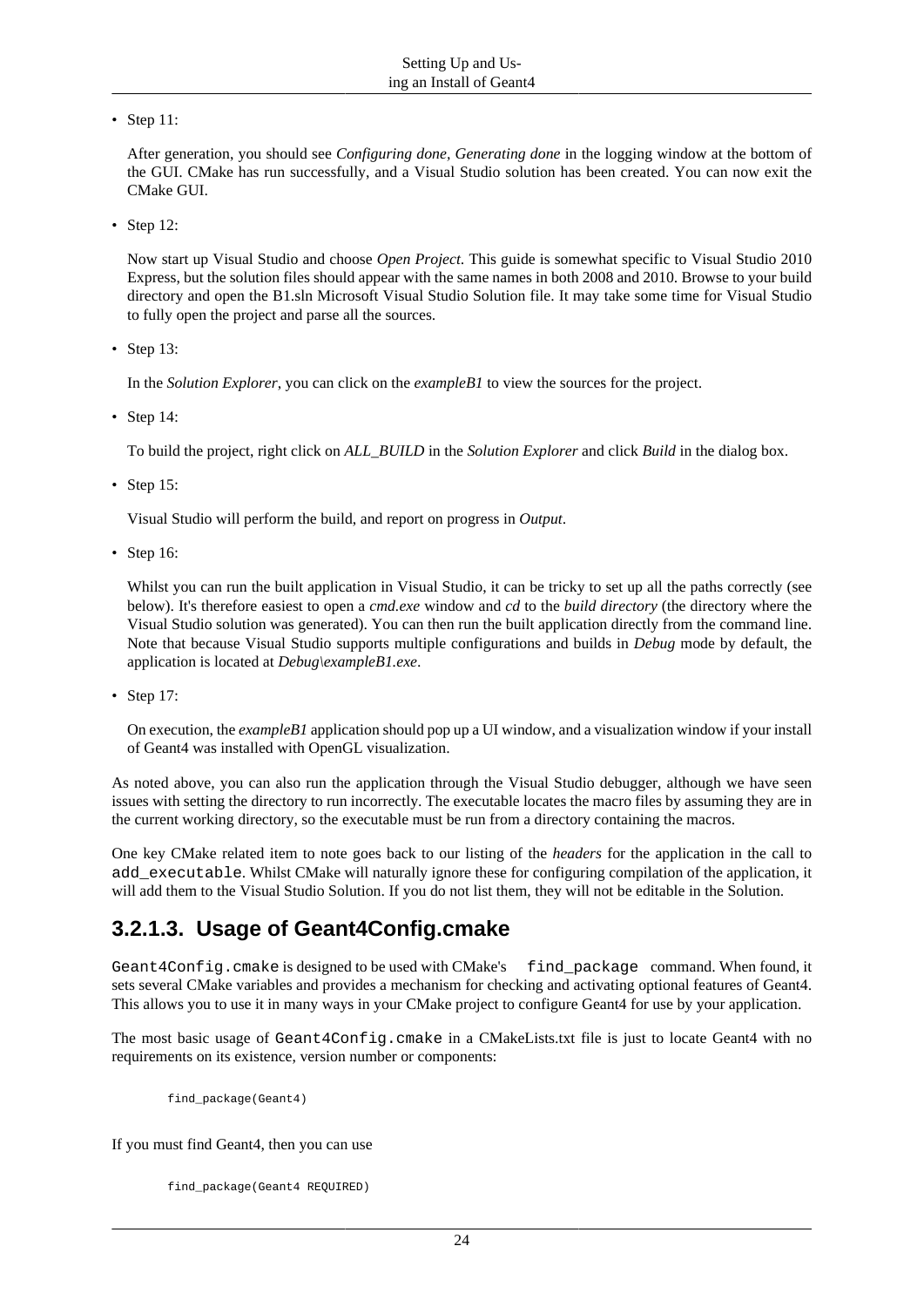This will cause CMake to fail should an install of Geant4 not be located.

When an install of Geant4 is found, the module sets a sequence of CMake variables that can be used elsewhere in the project:

• Geant4\_FOUND

Set to CMake boolean true if an install of Geant4 was found.

• Geant4\_INCLUDE\_DIRS

Set to a list of directories containing headers needed by Geant4. May contain paths to third party headers if these appear in the public interface of Geant4.

• Geant4\_LIBRARIES

Set to the list of libraries that need to be linked to an application using Geant4.

• Geant4\_DEFINITIONS

The list of compile definitions needed to compile an application using Geant4. This is most typically used to correctly activate UI and Visualization drivers.

• Geant4\_CXX\_FLAGS

The compiler flags used to build this install of Geant4. Usually most important on Windows platforms.

• Geant4\_USE\_FILE

A CMake script which can be included to handle certain CMake steps automatically. Most useful for very basic applications.

The typical usage of find\_package and these variables to configure a build requiring Geant4 is thus:

| find_package(Geant4 REQUIRED)<br>include_directories(\${Geant4_INCLUDE_DIRS})<br>add_definitions(\${Geant4_DEFINITIONS})<br>set(CMAKE_CXX_FLAGS \${Geant4_CXX_FLAGS}) | # Find Geant4<br># Add -I type paths<br># Add -D type defs<br># Optional |
|-----------------------------------------------------------------------------------------------------------------------------------------------------------------------|--------------------------------------------------------------------------|
| add_executable(myg4app myg4app.cc)<br>target_link_libraries(myg4app \${Geant4_LIBRARIES}) # Link it to Geant4                                                         | # Compile application                                                    |

Alternatively, the CMake script pointed to by Geant4\_USE\_FILE may be included:

| find package (Geant4 REQUIRED)<br>$include({$\S${Geant4_USE_FILE}$})$                                         | # Find Geant4<br># Auto configure includes/flags |
|---------------------------------------------------------------------------------------------------------------|--------------------------------------------------|
| add executable(myq4app myq4app.cc)<br>target_link_libraries(myg4app \${Geant4_LIBRARIES}) # Link it to Geant4 | # Compile application                            |

This is very useful for basic applications, but if you need fine control, you should use the variables directly.

By default, CMake will look in several platform dependent locations for the Geant4Config.cmake file (see [find\\_package](http://www.cmake.org/cmake/help/v2.8.10/cmake.html#command:find_package) for listings). You can also specify the location yourself when running CMake by setting the Geant4\_DIR variable to the path of the directory holding Geant4Config.cmake. It may be set on the command line via a -D option, or by adding an entry to the CMake GUI. For example, if we have an install of Geant4 located in

 +- opt/ +- Geant4/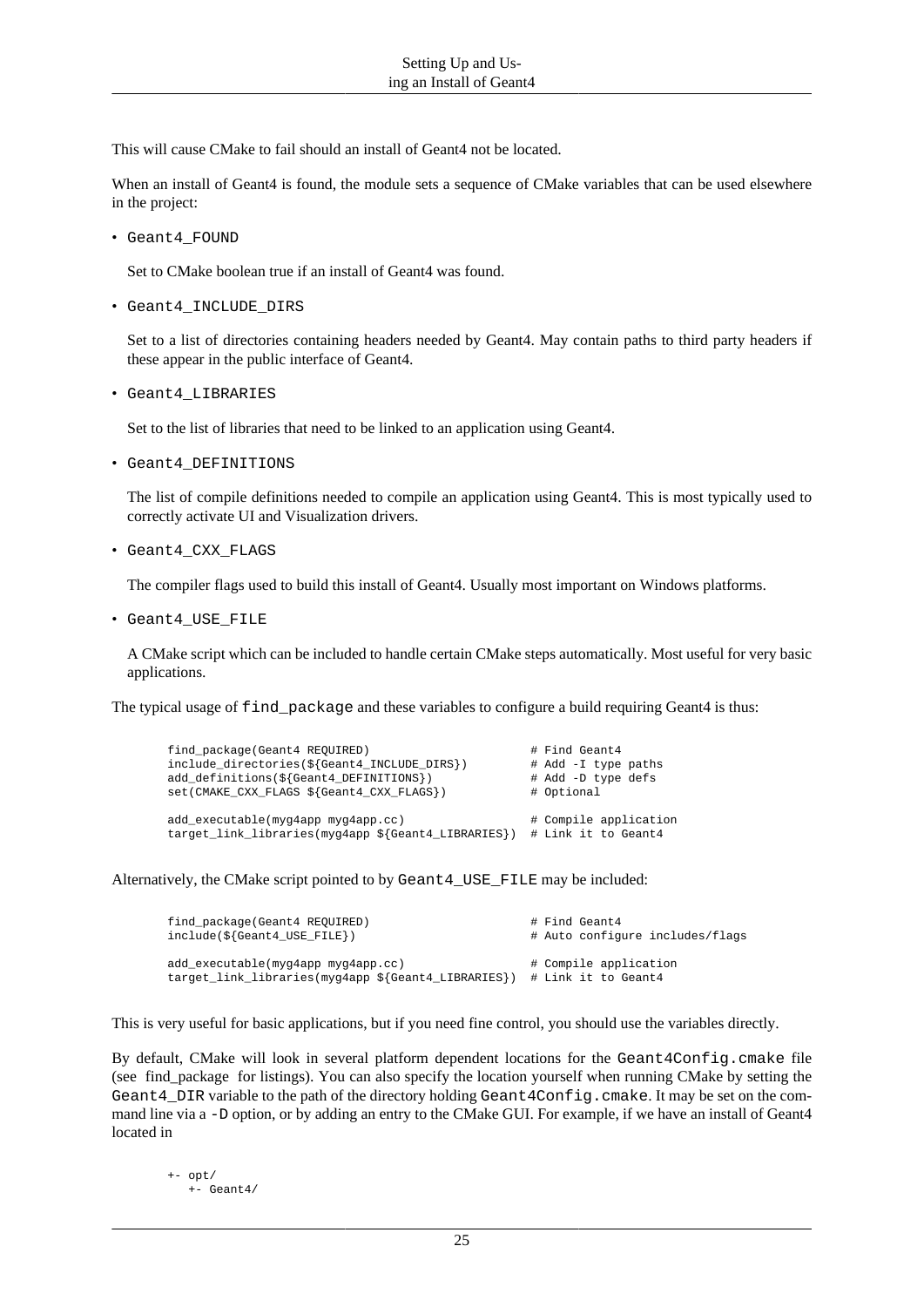$+- 1ib/$  +- libG4global.so  $+-$  ... +- Geant4-9.6.0/ +- Geant4Config.cmake

then we would pass the argument -DGeant4\_DIR=/opt/Geant4/lib/Geant4-9.6.0 to CMake.

You can also, if you wish, build an application against a build of Geant4 *without* installing it. If you look in the directory where you built Geant4 itself (e.g. on UNIX, where you ran make), you see there is a Geant 4 Config.cmake file. This is a perfectly valid file, so you can also point CMake to this file when building your application. Simply set Geant4\_DIR to the directory where you built Geant4. This feature is most useful for Geant4 developers, but it can be useful if you cannot, or do not want to, install Geant4.

A version number may also be supplied to search for a Geant4 install *greater than or equal to* the supplied version, e.g.

find\_package(Geant4 9.5.0 REQUIRED)

would make CMake search for a Geant4 install whose version number is greater than or equal to 9.5.0. An exact version number may also be specified:

find package(Geant4 9.6.0 EXACT REQUIRED)

In both cases, CMake will fail with an error if a Geant4 install meeting these version requirements is not located.

Geant4 can be built with many optional components, and the presence of these can also be required by passing extra "component" arguments. For example, to require that Geant4 is found *and* that it support Qt UI and visualization, we can do

find\_package(Geant4 REQUIRED qt)

In this case, if CMake finds a Geant4 install that does *not* support Qt, it will fail with an error. Multiple component arguments can be supplied, for example

find\_package(Geant4 REQUIRED qt gdml)

requires that we find a Geant4 install that supports both Qt and GDML. If the component(s) is(are) found, any needed header paths, libraries and compile definitions are appended to the variables Geant\_INCLUDE\_DIRS, Geant4\_LIBRARIES and Geant4\_DEFINITIONS respectively. Variables Geant4\_<COMPONENTNAME>\_FOUND are set to TRUE if component COMPONENTNAME is supported by the installation.

If you want to activate options only if they exist, you can use the pattern

```
 find_package(Geant4 REQUIRED)
 find_package(Geant4 QUIET COMPONENTS qt)
```
which will require CMake to locate a core install of Geant4, and then check for and activate Qt support if the install provides it, continuing without error otherwise. A key thing to note here is that you can call find\_package multiple times to append configuration of components. If you use this pattern and need to check if a component was found, you can use the Geant 4 < COMPONENTNAME> FOUND variables described earlier to check the support.

The components which can be supplied to find package for Geant4 are as follows:

• gdml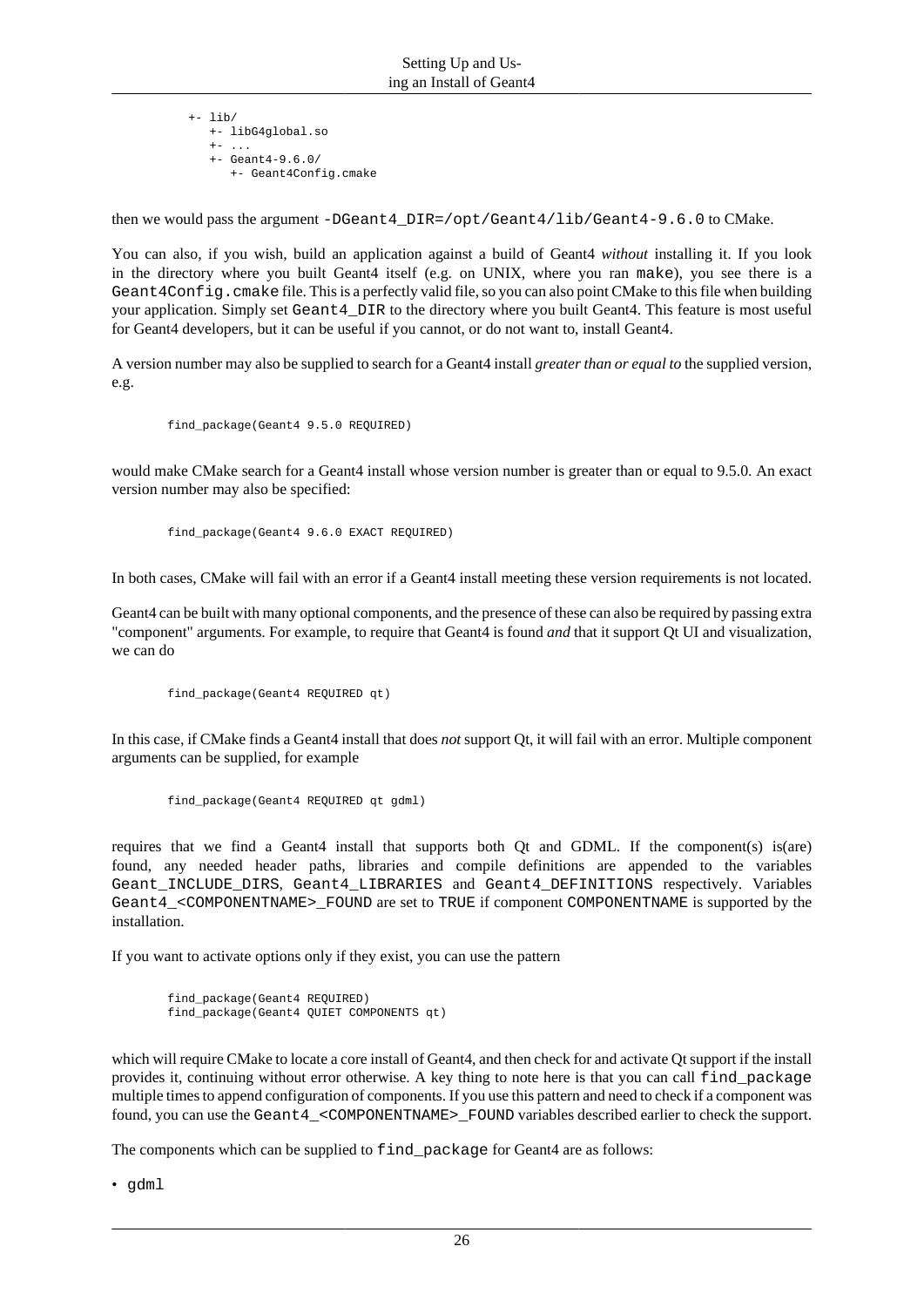Geant4\_gdml\_FOUND is TRUE if the install of Geant4 was built with GDML support.

• g3tog4

Geant4\_g3tog4\_FOUND is TRUE if the install of Geant4 provides the G3ToG4 library.

• ui\_tcsh

Geant4\_ui\_tcsh\_FOUND is TRUE if the install of Geant4 provides the TCsh command line User Interface.

• ui\_win32

Geant4\_ui\_win32\_FOUND is TRUE if the install of Geant4 provides the Win32 command line User Interface.

• motif

Geant4 motif FOUND is TRUE if the install of Geant4 provides the Motif(Xm) User Interface and Visualization driver.

• qt

Geant4\_qt\_FOUND is TRUE if the install of Geant4 provides the Qt4 User Interface and Visualization driver.

• vis\_network\_dawn

Geant4 vis network dawn FOUND is TRUE if the install of Geant4 provides the Client/Server network interface to DAWN visualization.

• vis\_network\_vrml

Geant4\_vis\_network\_vrml\_FOUND is TRUE if the install of Geant4 provides the Client/Server network interface to VRML visualization.

• vis\_opengl\_x11

Geant4 vis opengl x11 FOUND is TRUE if the install of Geant4 provides the X11 interface to the OpenGL Visualization driver.

• vis\_opengl\_win32

Geant 4 vis opengl win32 FOUND is TRUE if the install of Geant4 provides the Win32 interface to the OpenGL Visualization driver.

• vis\_openinventor

Geant4 vis openinventor FOUND is TRUE if the install of Geant4 provides the OpenInventor Visualization driver.

• ui\_all

Activates all available UI drivers. Does not set any variables, and never causes CMake to fail.

• vis\_all

Activates all available Visualization drivers. Does not set any variables, and never causes CMake to fail.

Please note that whilst the above aims to give a complete summary of the functionality of Geant 4 Config.cmake, it only gives a sampling of the ways in which you may use it, and other CMake functionality, to configure your application. We also welcome feedback, suggestions for improvement and bug reports on Geant4Config.cmake.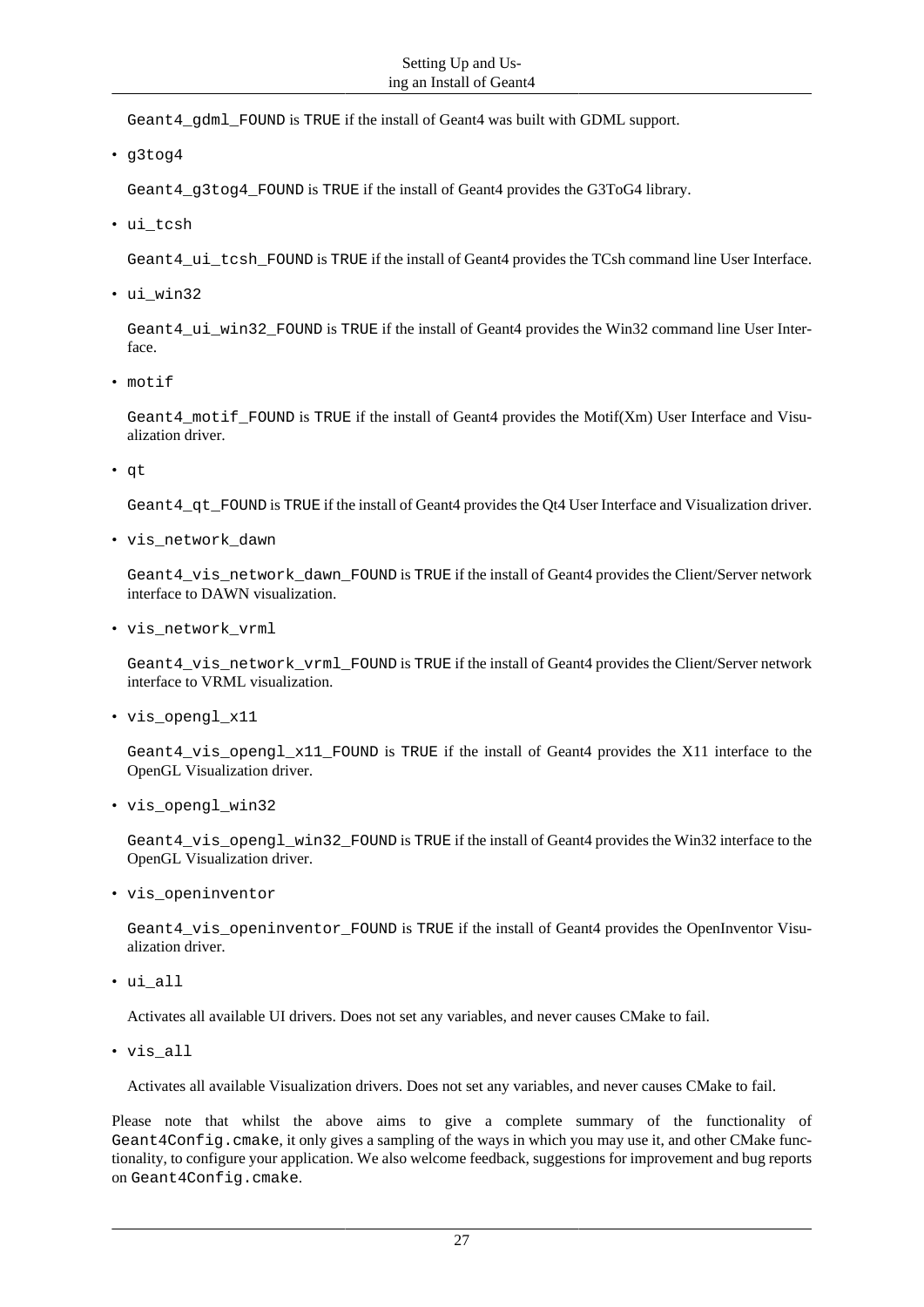#### <span id="page-30-0"></span>**3.2.2. Using Geant4Make to build Applications: binmake.gmk**

Geant4Make is the Geant4 GNU Make toolchain formerly used to build the toolkit and applications. It is installed on UNIX systems (except for Cygwin) for backwards compatibility with the Geant4 Examples and your existing applications which use a GNUmakefile and the Geant4Make binmake.gmk file. However, please note that the system is *deprecated* and will not be supported in Geant4 10.0 and later.

The files for Geant4Make are installed under:

```
 +- CMAKE_INSTALL_PREFIX/
    +- share/
        +- geant4make/
           +- geant4make.sh
           +- geant4make.csh
           +- config/
               +- binmake.gmk
              +- \cdot \cdot \cdot
```
The system is designed to form a self-contained GNUMake system which is configured primarily by environment variables (though you may manually replace these with Make variables if you prefer). Building a Geant4 application using Geant4Make therefore involves configuring your environment followed by writing a GNUmakefile using the Geant4Make variables and GNUMake modules.

To configure your environment, simply source the relevant configuration script CMAKE\_INSTALL\_PREFIX/ share/Geant4-9.6.0/geant4make/geant4make.(c)sh for your shell. Whilst both scripts can be sourced interactively, if you are using the C shell and need to source the script inside another script, you must use the command:

cd CMAKE\_INSTALL\_PREFIX/share/Geant4-9.6.0/geant4make ; source geant4make.csh

or alternatively

source CMAKE\_INSTALL\_PREFIX/share/Geant4-9.6.0/geant4make/geant4make.csh CMAKE\_INSTALL\_PREFIX/share/Geant4-9.6.0/geant4make

In both cases, you should replace CMAKE\_INSTALL\_PREFIX with the actual prefix you installed Geant4 under. Both of these commands work around a limitation in the C shell which prevents the script locating itself.

Please also note that due to limitations of Geant4Make, you *should not* rely on the environment variables it sets for paths into Geant4 itself. In particular, note that the G4INSTALL variable *is not equivalent to CMAKE\_INSTALL\_PREFIX*.

Once you have configured your environment, you can start building your application. Geant4Make enforces a specific organization and naming of your sources in order to simplify the build. We'll use Basic Example B1, which you may find in the Geant4 source directory under examples/basic/B1, as the canonical example again. Here, the sources are arranged as follows

```
+- B1/
    +- GNUmakefile
     +- exampleB1.cc
     +- include/
     | ... headers.hh ...
    +- src/
        ... sources.cc ...
```
As before, exampleB1.cc contains main() for the application, with include/ and src/ containing the implementation class headers and sources respectively. You must organise your sources in this structure with these filename extensions to use Geant4Make as it will expect this structure when it tries to build the application.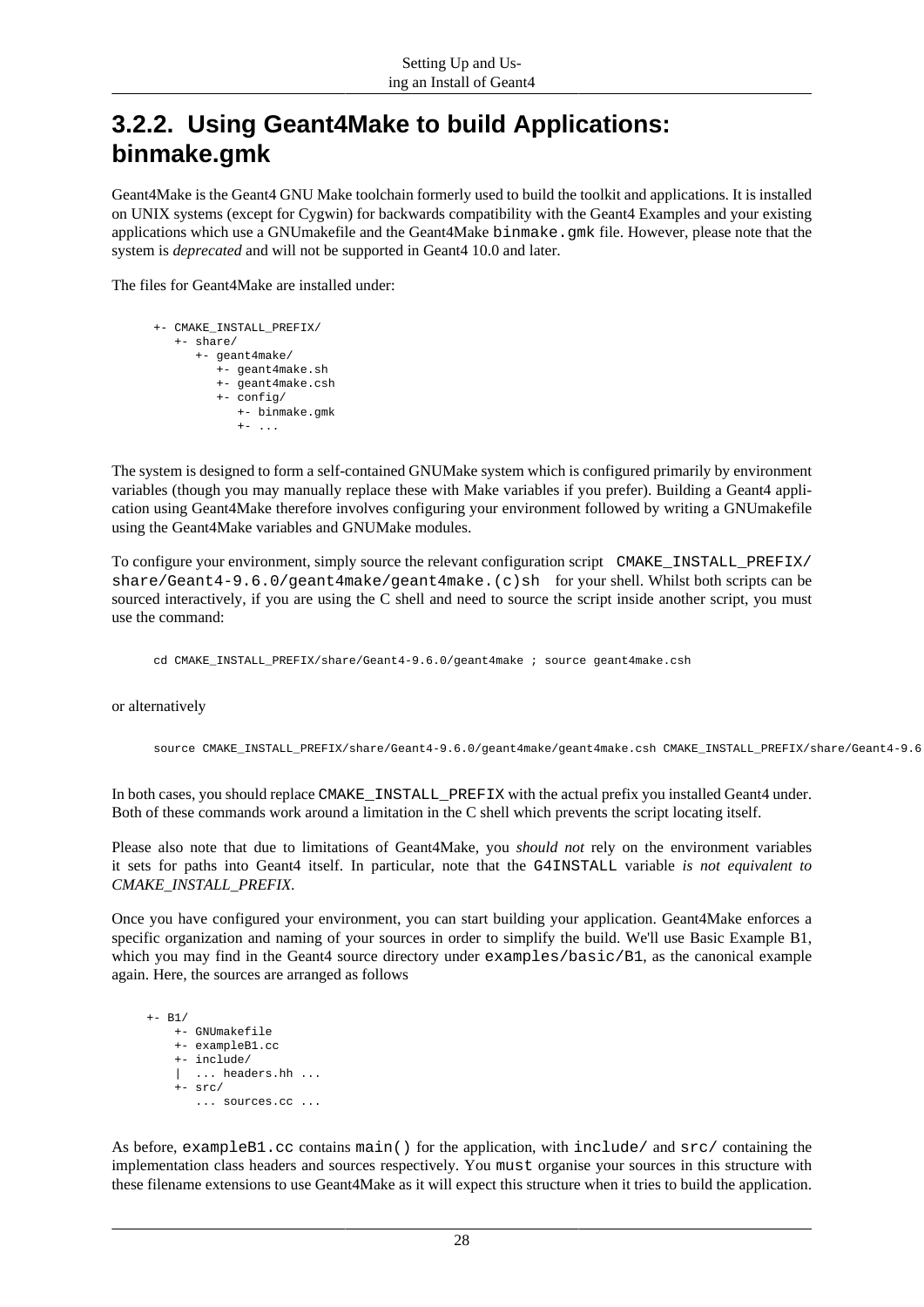#### With this structure in place, the GNUmakefile for exampleB1 is very simple:

```
 name := exampleB1
G4TARGE: = \S(name) G4EXLIB := true
 .PHONY: all
 all: lib bin
 include $(G4INSTALL)/config/binmake.gmk
```
Here, name is set to the application to be built, and it must match the name of the file containing the main() program without the .cc extension. The rest of the variables are structural to prepare the build, and finally the core Geant4Make module is included. The G4INSTALL variable is set in the environment by the geant4make script to point to the root of the Geant4Make directory structure.

With this structure in place, simply run make to build your application:

\$ make

If you need extra detail on the build, you append CPPVERBOSE=1 to the make command to see a detailed log of the command executed.

The application executable will be output to  $$(G4WORKDIR)/bin/$(G4SYSTEM)/examples1, where$  $\zeta$ (G4SYSTEM) is the system and compiler combination you are running on, e.g. Linux-g++. By default,  $$$  (G4WORKDIR) is set by the geant4make scripts to  $$$  (HOME)/geant4\_workdir, and also prepends this directory to your PATH. You can therefore run the application directly once it's built:

\$ exampleB1

If you prefer to keep your application builds separate, then you can set G4WORKDIR in the GNUmakefile before including binmake.gmk. In this case you would have to run the executable by supplying the full path.

Further documentation of the usage of Geant4Make and syntax and extensions for the GNUMakefile is described in the FAQ and Appendices of the [Geant4 User's Guide for Application Developers.](http://geant4.web.cern.ch/geant4/UserDocumentation/UsersGuides/ForApplicationDeveloper/html/index.html)

Please note that the Geant4Make toolchain is provided purely for conveniance and backwards compatibility. We encourage you to use and migrate your applications to the new CMake and geant4-config tools. Geant4Make will no longer be supported in Geant4 10.0 and later.

#### <span id="page-31-0"></span>**3.2.3. Other Unix Build Systems: geant4-config**

If you wish to write your own Makefiles or use a completely different buildsystem for your application, a simple command line program named geant4-config is installed on Unix systems to help you query the Geant4 installation. It is located in

```
+- CMAKE INSTALL PREFIX
   +- bin/ +- geant4-config
```
It may be run using either a full or relative path, or directly if CMAKE\_INSTALL\_PREFIX/bin is in your PATH.

This program provides the following command line interface for querying various parameters on the Geant4 installation:

```
 $ geant4-config --help
 Usage: geant4-config [OPTION...]
 --prefix output installation prefix of Geant4
  --version output version for Geant4
```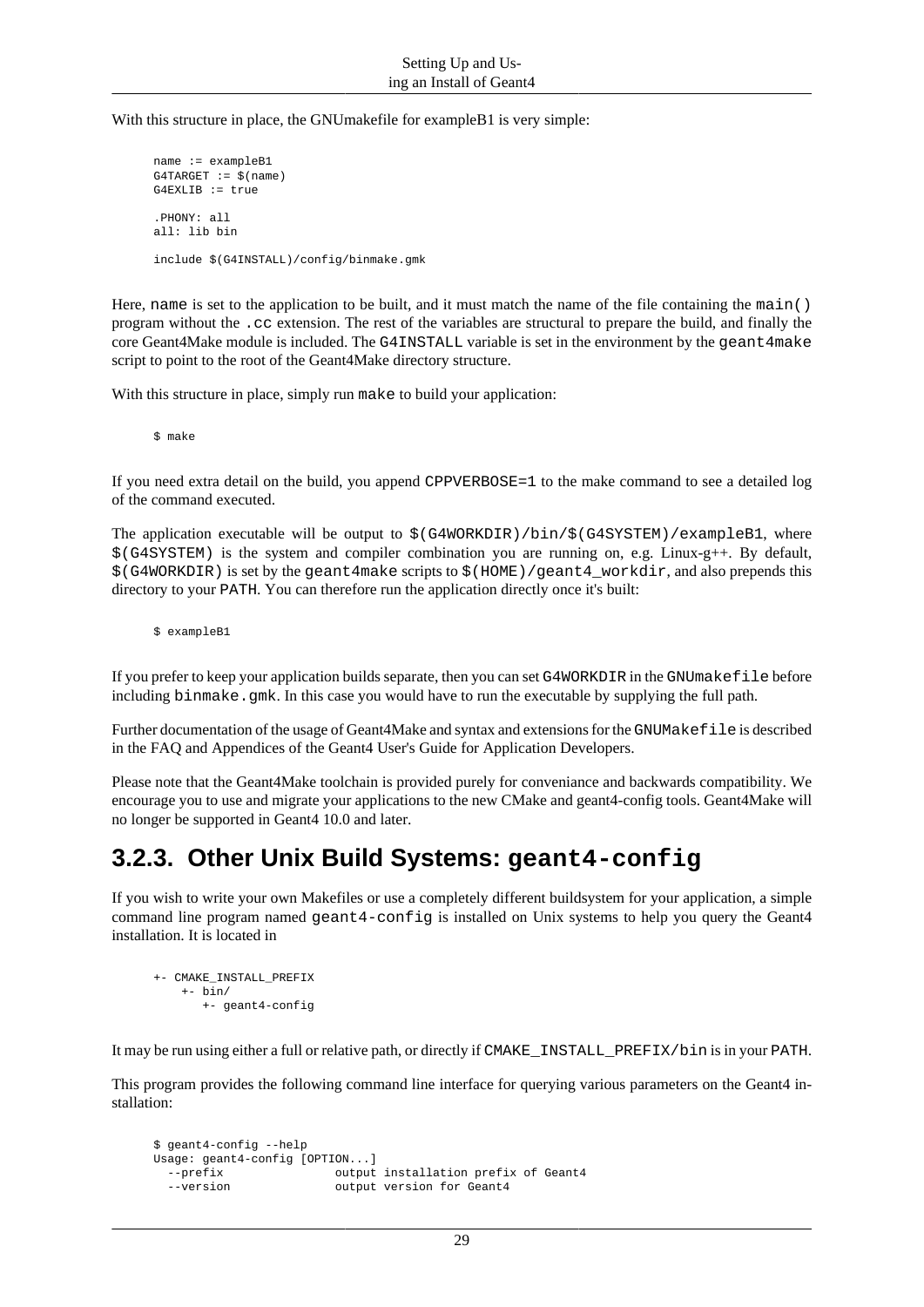#### Setting Up and Using an Install of Geant4

| --cflags                                                                                                                                               | output all preprocessor<br>and compiler flags                                                                     |
|--------------------------------------------------------------------------------------------------------------------------------------------------------|-------------------------------------------------------------------------------------------------------------------|
| --libs-without-qui<br>--cflags-without-qui                                                                                                             | output linker flags without<br>GUI components<br>output preprocessor and compiler<br>flags without GUI components |
| --has-feature FEATURE                                                                                                                                  | output yes if FEATURE is supported,<br>or no if not supported                                                     |
| Known Features:<br>clhep[yes]<br>expat[no]<br>qdml[no]<br>q3toq4[no]<br>gt[no]<br>motif[no]<br>raytracer-x11[no]<br>opengl-x11[no]<br>openinventor[no] |                                                                                                                   |
| Help options:<br>$-?$ , $-$ help<br>$-$ -usaqe                                                                                                         | show this help message<br>display brief usage message                                                             |

You are completely free to organise your application sources as you wish and to use any buildsystem that can interface with the output of geant4-config.

The  $-\text{cf}$  lags argument will print the required compile definitions and include paths (in  $-I$   $\epsilon$  path> format) to use Geant4 to stdout. Note that default header search paths for the compiler Geant4 was built with are filtered out of the output of  $--cflags$ . The  $--libs$  argument will print the libraries (in  $-L$   $~c$  path  $>$  -lname1... -lnameN format) required to link with Geant4 to stdout. Note that this may include libraries for third party packages and may not be reliable for static builds. By default, all the flags and Geant4 libraries needed to activate all installed UI and Visualization drivers are provided in these outputs, but you may use the -without-gui variants of these arguments to suppress this.

You may also check the availability of features supported by the install of Geant4 with the  $-$ -has-feature argument.

Due to the wide range of possible use cases, we do not provide an example of using geant 4-config to build an application. However, it should not require more than appending the output of --cflags to your compiler flags and that of  $-\text{-}$ libs to the list of libraries to link to. We welcome feedback, suggestions for improvement and bug reports on geant4-config.

#### <span id="page-32-0"></span>**3.3. Note on Geant4 Datasets**

If you built and installed Geant4 configured with the option GEANT4\_INSTALL\_DATA set, then the [Geant4](http://geant4.web.cern.ch/geant4/support/datafiles_origin.shtml) [datasets](http://geant4.web.cern.ch/geant4/support/datafiles_origin.shtml) will have been downloaded and installed automatically.

In this case, the geant 4. (c)sh and geant 4make. (c) sh scripts will set up the needed environment variables required by Geant4 to locate these datasets. On Windows, you will need to set the needed environment variables listed below by hand. This can be done by opening the *Environment Variables* dialog, as described in [Section 3.1,](#page-18-1) [clicking on the](http://www2.warwick.ac.uk/fac/sci/physics/staff/research/bmorgan/geant4/installingonwindows/step_20_create_new_variable.png) *New* button, and entering the *Variable name* and *[Variable value](http://www2.warwick.ac.uk/fac/sci/physics/staff/research/bmorgan/geant4/installingonwindows/step_21_create_new_variable_entry.png)* using the names and paths described below.

If you chose not to install the datasets, but require them later, you will need to download and unpack them by hand to the location you specified for GEANT4\_INSTALL\_DATADIR. If you did not set this, it defaults to CMAKE\_INSTALL\_PREFIX/share/Geant4-9.6.0/data. Unpacking the datasets in this location will result in Geant4 automatically locating them once geant4. (c) sh or geant4make. (c) sh have been sourced.

If you have datasets in a different location, then you will need to manually set the following environment variables:

• G4LEDATA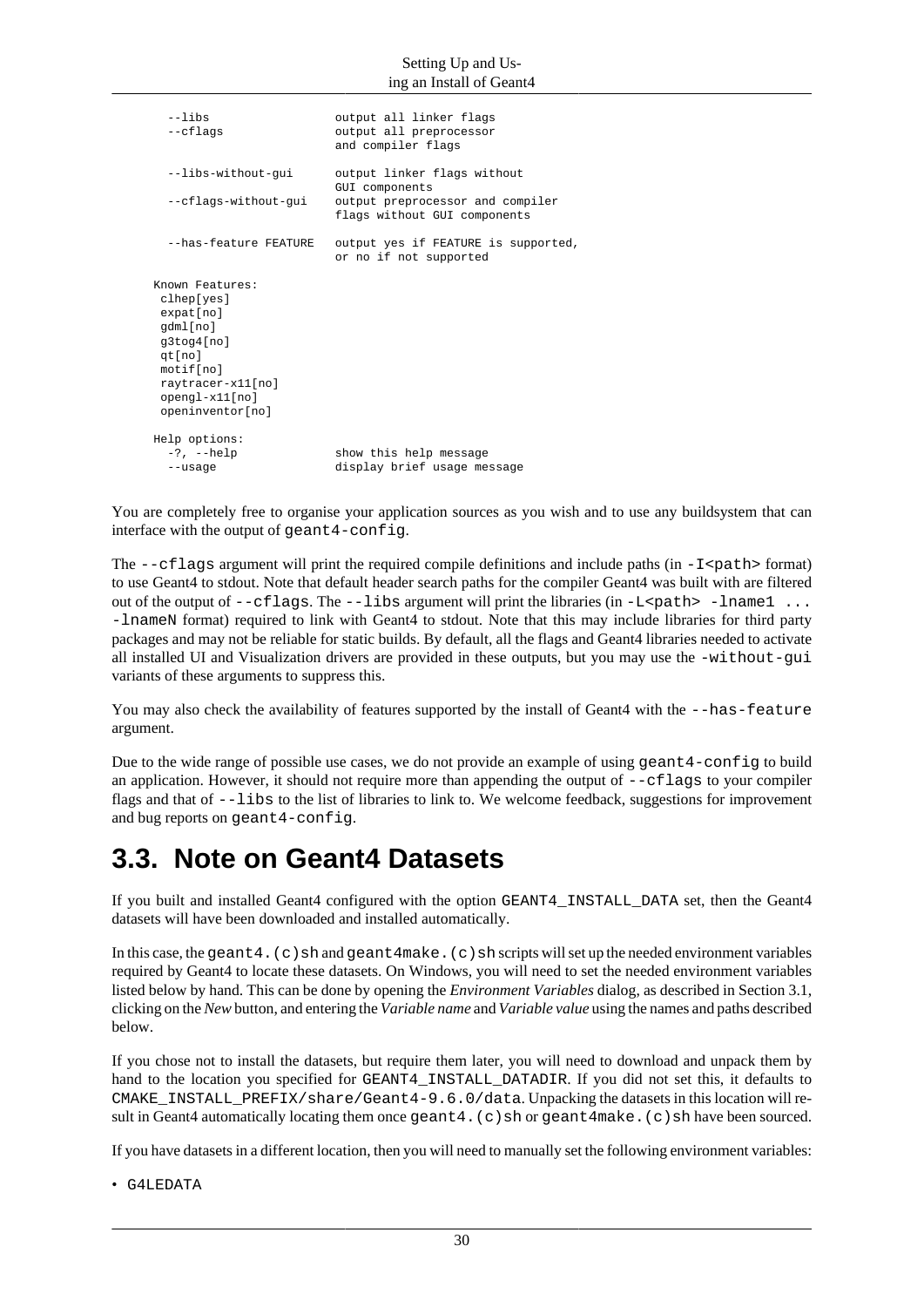Set to the path to the G4EMLOW6.32 dataset.

• G4LEVELGAMMADATA

Set to the path to the PhotonEvaporation2.3 dataset.

• G4NEUTRONHPDATA

Set to the path to the G4NDL4.2 dataset.

• G4NEUTRONXSDATA

Set to the path to the G4NEUTRONXS1.2 dataset.

• G4PIIDATA

Set to the path to the G4PII1.3 dataset.

• G4RADIOACTIVEDATA

Set to the path to the RadioactiveDecay3.6 dataset.

• G4REALSURFACEDATA

Set to the path to the RealSurface1.0 dataset.

• G4SAIDXSDATA

Set to the path to the G4SAIDDATA1.1 dataset.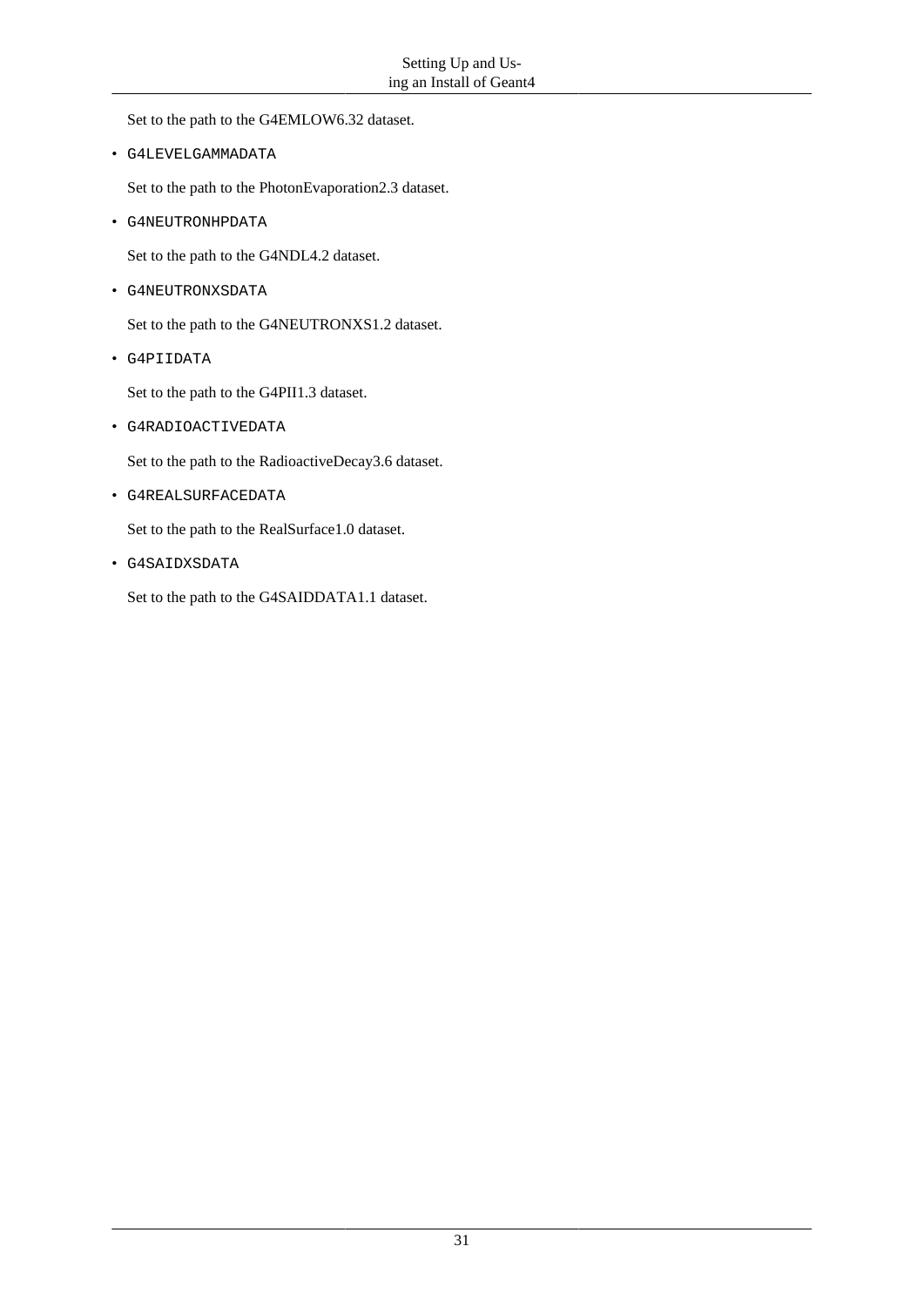# <span id="page-34-0"></span>**Chapter 4. CMake and Build Tools For Geant4 Developers**

Geant4 developers can make use of several powerful features of CMake to help with their work. The key concept and working practice is the separation of the *source directory*, which is where the sources you edit reside, and the *build directory*, where the buildscripts and compiled products reside. The reason for enforcing this separation is twofold:

- It provides separation of CMake generated files (e.g. Makefiles) from the Geant4 sources under revision control.
- It allows multiple builds against a single source directory, giving fast incremental builds without having to reconfigure.

## <span id="page-34-1"></span>**4.1. Developing Geant4 using Make, Xcode, Visual Studio and Eclipse**

CMake is a *buildsystem generator* that can create scripts for many buildsystems including Make, Xcode, Visual Studio and Eclipse, [among others](http://www.cmake.org/cmake/help/cmake-2-8-docs.html#section_Generators). To find out which systems your install of CMake can generate scripts for, consult the "GENERATORS" section of the CMake man page, or click on the "Generate" button in the CMake GUI. The resulting scripts can be used within the buildsystem of choice to perform the actual build, install and packaging.

Whilst we only support Make and Visual Studio for Unix and Windows user builds respectively, Geant4 developers are welcome, and encouraged, to use their buildsystem of choice. Scripts for developing Geant4 using these systems can be generated by choosing the CMake generator when running CMake for the first time.

On the command line, one can select the tool using the -G argument of CMake. For example, to generate an Xcode project for Geant4 using the example from [Section 2.1](#page-6-1):

```
 $ mkdir -p /path/to/geant4.9.6-build-xcode
 $ cd /path/to/geant4.9.6-build-xcode
 $ cmake -G Xcode -DCMAKE_INSTALL_PREFIX=/path/to/geant4.9.6-install /path/to/geant4.9.6
```
The resulting /path/to/geant4.9.6-build-xcode/Geant4.xcodeproj project may be opened with Xcode.

In the CMake GUI, the generator will be asked for the first time you click on *Configure* button (see [Section 2.2](#page-8-0)), where it can be selected from a drop down list.

Note that in all cases, you can only have one buildtool configuration in a given build directory (e.g. you cannot have Unix Makefiles alongside an Xcode project).

Support for these buildtools is still preliminary, so feedback is welcome, whether bug reports, guides or general comments.

#### <span id="page-34-2"></span>**4.1.1. Using the Eclipse IDE**

Eclipse projects using Makefiles can be generated via the command:

\$ cmake -G"Eclipse CDT4 - <TYPE> Makefiles" <otherargs>

where <TYPE> is platform dependent and one of Unix, MinGW or NMake. Note that only a single build mode is supported here because the projects are Makefile based. This means that you will need to supply CMake with the command line argument -DCMAKE\_BUILD\_TYPE=<MODE>, where <MODE>, is the required mode if you want to change the default mode. By default, Geant4 is built in "Release" mode.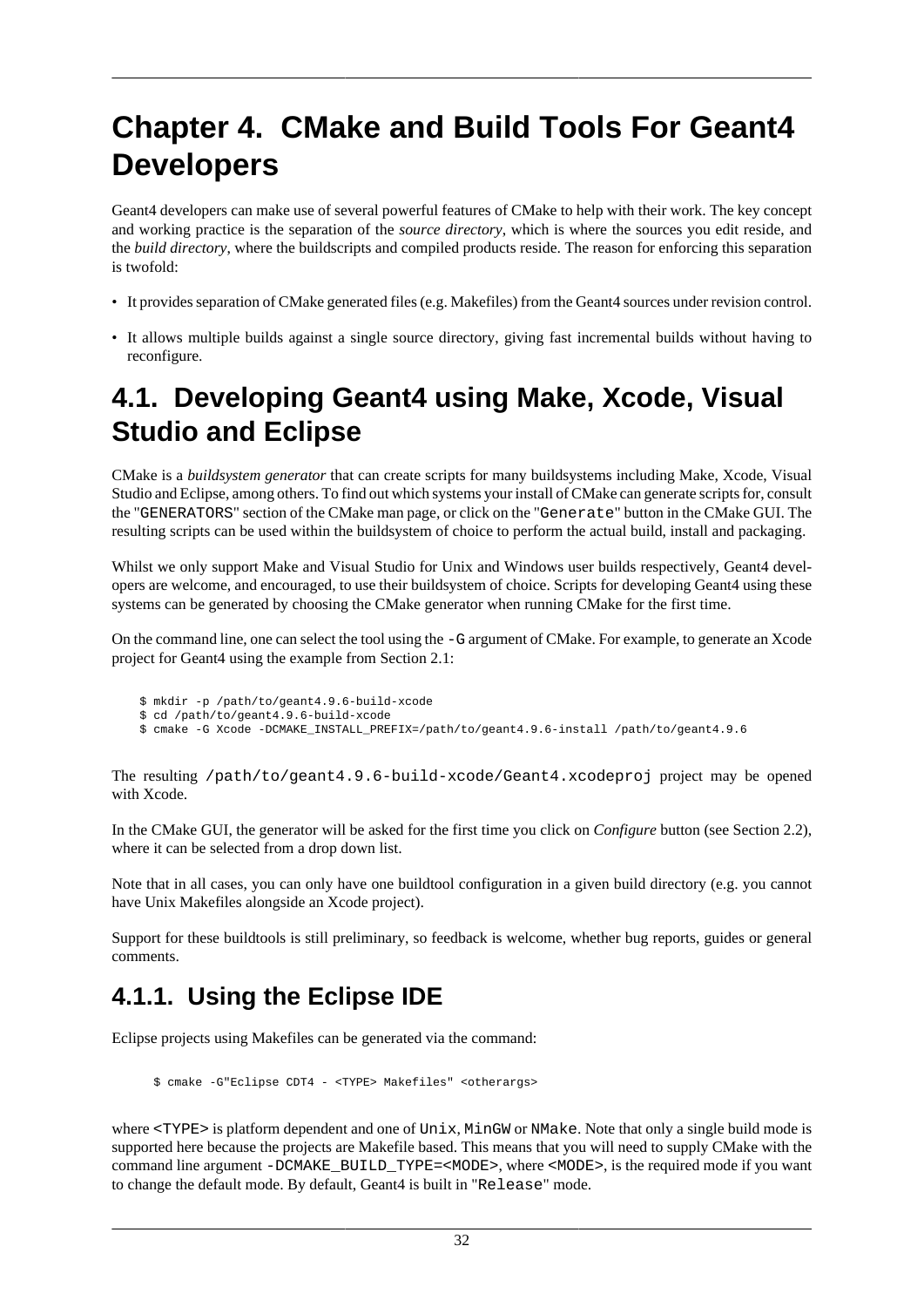With out-of-source builds enforced in Geant4, there are two issues that need to be worked around due to the way Eclipse expects project directories to be organised. These are to do with the integration of version control support and code editing/navigation/autocompletion. Both issues, together with their resolution are described in the [CMake Wiki entry on Eclipse CDT4](http://www.cmake.org/Wiki/Eclipse_CDT4_Generator) under the "Out-ofSource Builds" section.

### <span id="page-35-0"></span>**4.2. Command Line Help with Make**

If you develop using the command line and Make, you can get information on the targets available by "building" the help target in your build directory:

```
 $ make help
 The following are some of the valid targets for this Makefile:
 ... all (the default if no target is provided)
 ... clean
 ... depend
 .furthertargets.
```
You may build any target individually, and it will be built together with all of its dependencies. CMake's generated makefiles only output minimal information by default, so if you need to see the full commands used, you can run make with the extra VERBOSE argument:

```
 $ make VERBOSE=1
```
to output every command in full.

If you want to quickly check that your target compiles, *without* checking and rebuilding any of its dependencies, you can append /fast to the target name, e.g.

\$ make G4run/fast

This will finish with an error if any dependents of the target do not exist, but can be useful for rapidly checking that your sources simply compile.

## <span id="page-35-1"></span>**4.3. Building Quickly and Efficiently with Multiple Build Directories**

The many ways in which Geant4 can be configured with optional components can make compilation and testing under different configurations time consuming.

As the CMake generated scripts live in a *build directory* isolated from the *source directory*, one can create several build directories configured against the same source directory. Each directory can have a different configuration, for example

```
 $ cd /path/to 
$1s geant4.9.6
 $ mkdir geant4.9.6-build-release geant4.9.6-build-debug
 $ cd geant4.9.6-build-release
 $ cmake -DCMAKE_BUILD_TYPE=Release ../geant4.9.6
 ...output...
$ make -18 ...output...
 $ cd ../geant4-build-debug
 $ cmake -DCMAKE_BUILD_TYPE=Debug ../geant4.9.6
 ...output...
```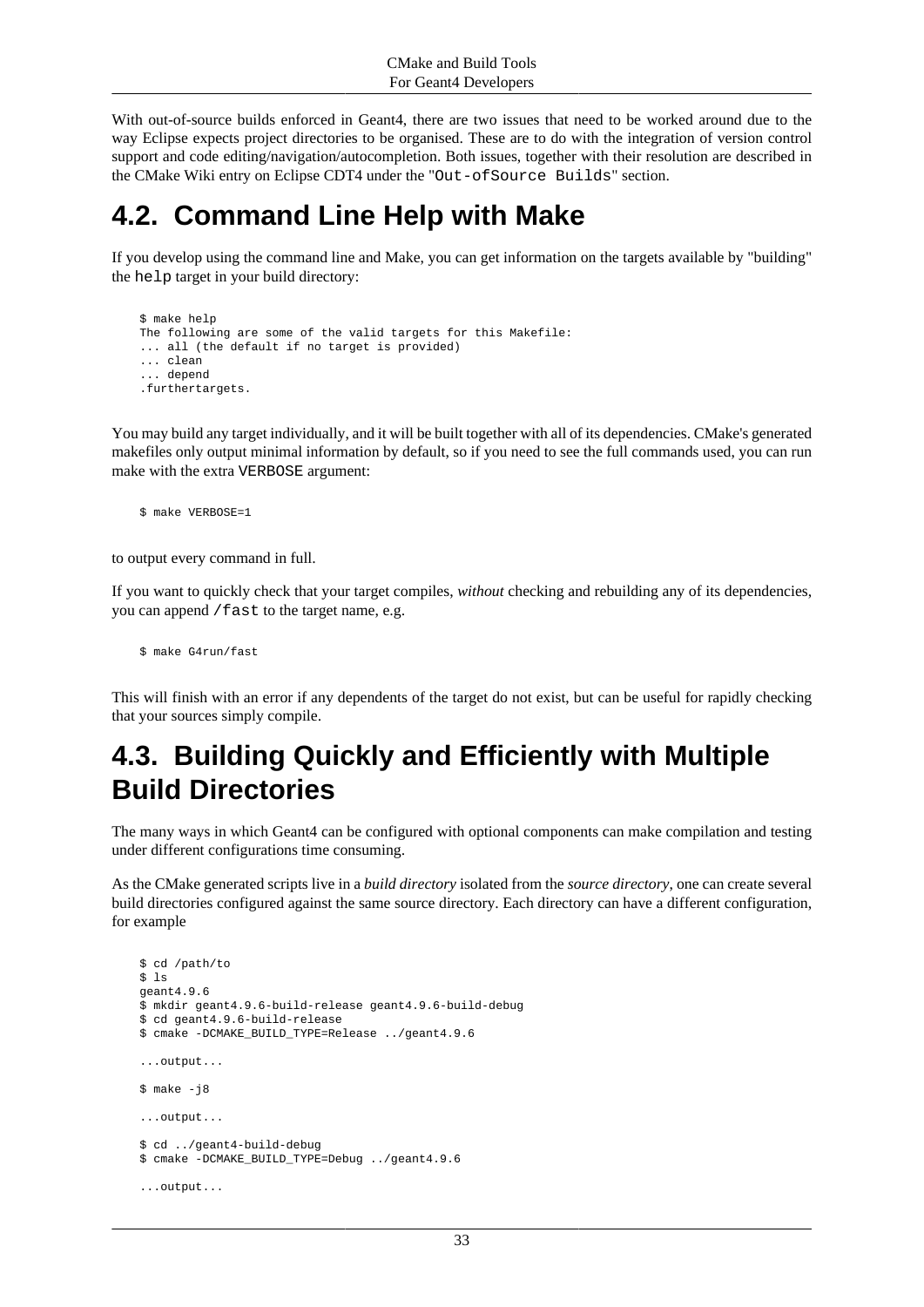$$$  make  $-18$ ...output...

The above example uses Unix Makefiles, but the same technique works on all platforms. It may not seem to have gained you much, but when you edit and develop code that is living under /path/to/geant4.9.6, you only need to rebuild in each directory:

```
 ... work on code ...
 $ cd /path/to/geant4.9.6-build-release
$ make -18 ... incremental build ...
 $ cd /path/geant4.9.6-build-debug
 $ make -j8
 ... incremental build ...
```
The builds pick up the changes you make to the source and build separately *without needing reconfiguration*. This is particularly powerful if the different configurations you need to test (for example, different versions of an external package) would require significant recompilation if the configuration were changed. Naturally, this power comes at the cost of some disk space, so may not be ideal in all cases.

Note that whilst this technique works on all platforms and buildtools, some IDEs (Xcode or Visual Studio for example) automatically support multiple build modes such as Release and Debug. In this case, you do not need separate build directories as the IDE handles this for you. However, you would still need two separate build directories if you, for example, wanted to develop and test against two versions of an external package such as Xerces-C.

## <span id="page-36-0"></span>**4.4. Building Test Applications Against Your Development Build**

A key feature of Geant4's CMake scripts is that you *do not* need to install your current build to be able to use it. A typical use case here is that you have a simple testing application which you want to build against your latest development build of Geant4.

Versions of the geant4cmake. (c)sh (described in [Section 3.2.2\)](#page-30-0), Geant4Config.cmake (described in [Section 3.2.1](#page-19-1)) and geant 4-config (described in [Section 3.2.3](#page-31-0)) scripts are created in the build directory. These versions are all configured to use the libraries as they exist in the build directory, and headers from the source directory, without installation.

You can therefore use these scripts as described earlier in [Chapter 3](#page-18-0) to build your test applications *against a specific build tree*. You therefore don't need to install Geant4 everytime you make a small update.